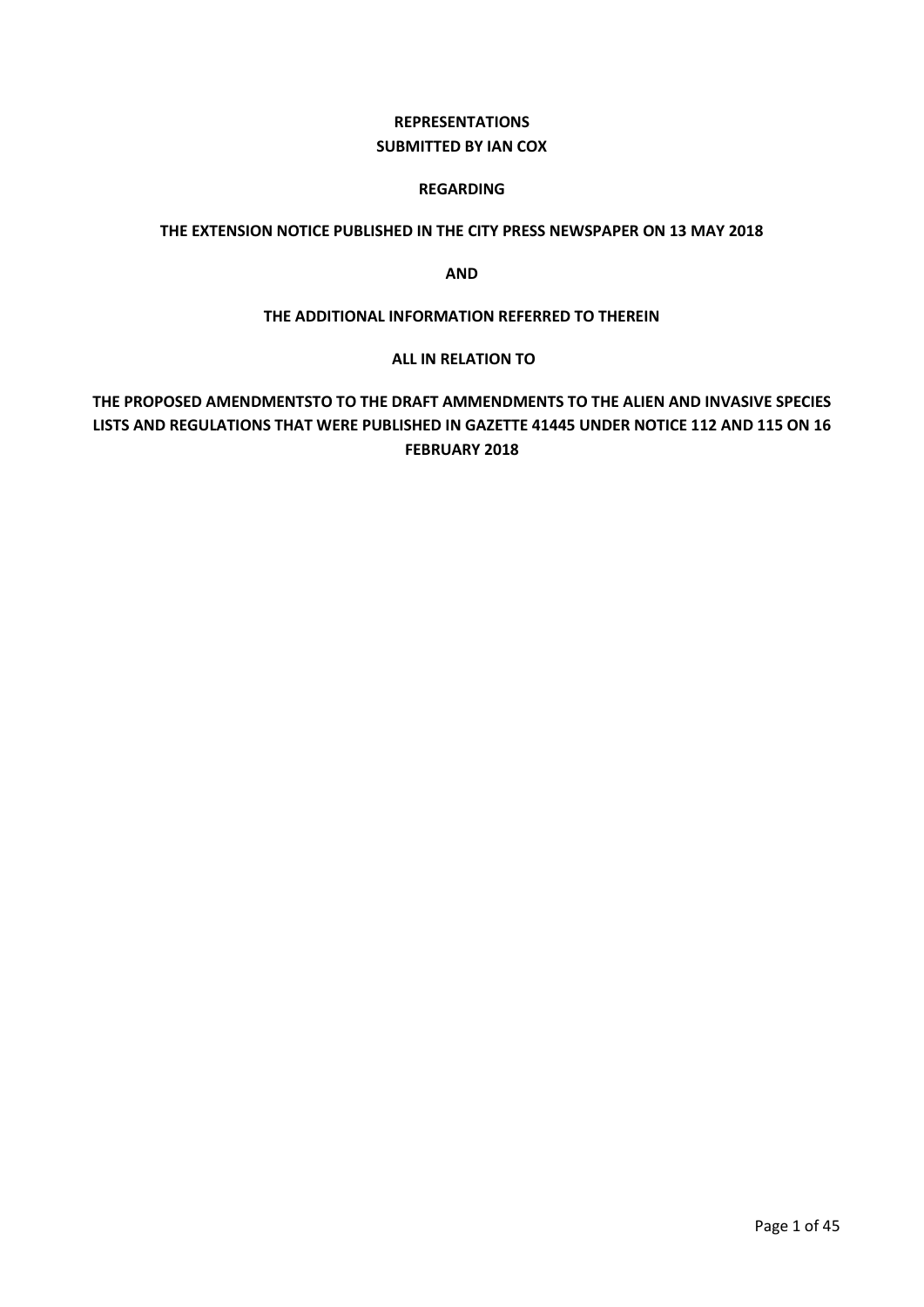| $\mathbf{1}$ . |     |  |                                                                                                 |  |  |
|----------------|-----|--|-------------------------------------------------------------------------------------------------|--|--|
| 2.             |     |  |                                                                                                 |  |  |
| 3.             |     |  |                                                                                                 |  |  |
| 4.             |     |  |                                                                                                 |  |  |
| 5.             |     |  | Non Compliance with Section 100: Insufficient Information - the "risk assessments" 14           |  |  |
| 6.             |     |  | Non Compliance with Section 100: Insufficient Information - SANBI AIS National Status Report 15 |  |  |
| 7.             |     |  |                                                                                                 |  |  |
| 8.             |     |  |                                                                                                 |  |  |
| 9.             |     |  |                                                                                                 |  |  |
|                | 9.1 |  |                                                                                                 |  |  |
|                | 9.2 |  |                                                                                                 |  |  |
|                | 9.3 |  |                                                                                                 |  |  |
|                | 9.4 |  |                                                                                                 |  |  |
|                | 9.5 |  |                                                                                                 |  |  |
|                | 9.6 |  |                                                                                                 |  |  |
|                | 9.7 |  |                                                                                                 |  |  |
|                | 9.8 |  |                                                                                                 |  |  |
|                | 9.9 |  |                                                                                                 |  |  |
| 10.            |     |  |                                                                                                 |  |  |
| 11.            |     |  |                                                                                                 |  |  |
|                |     |  |                                                                                                 |  |  |
|                |     |  |                                                                                                 |  |  |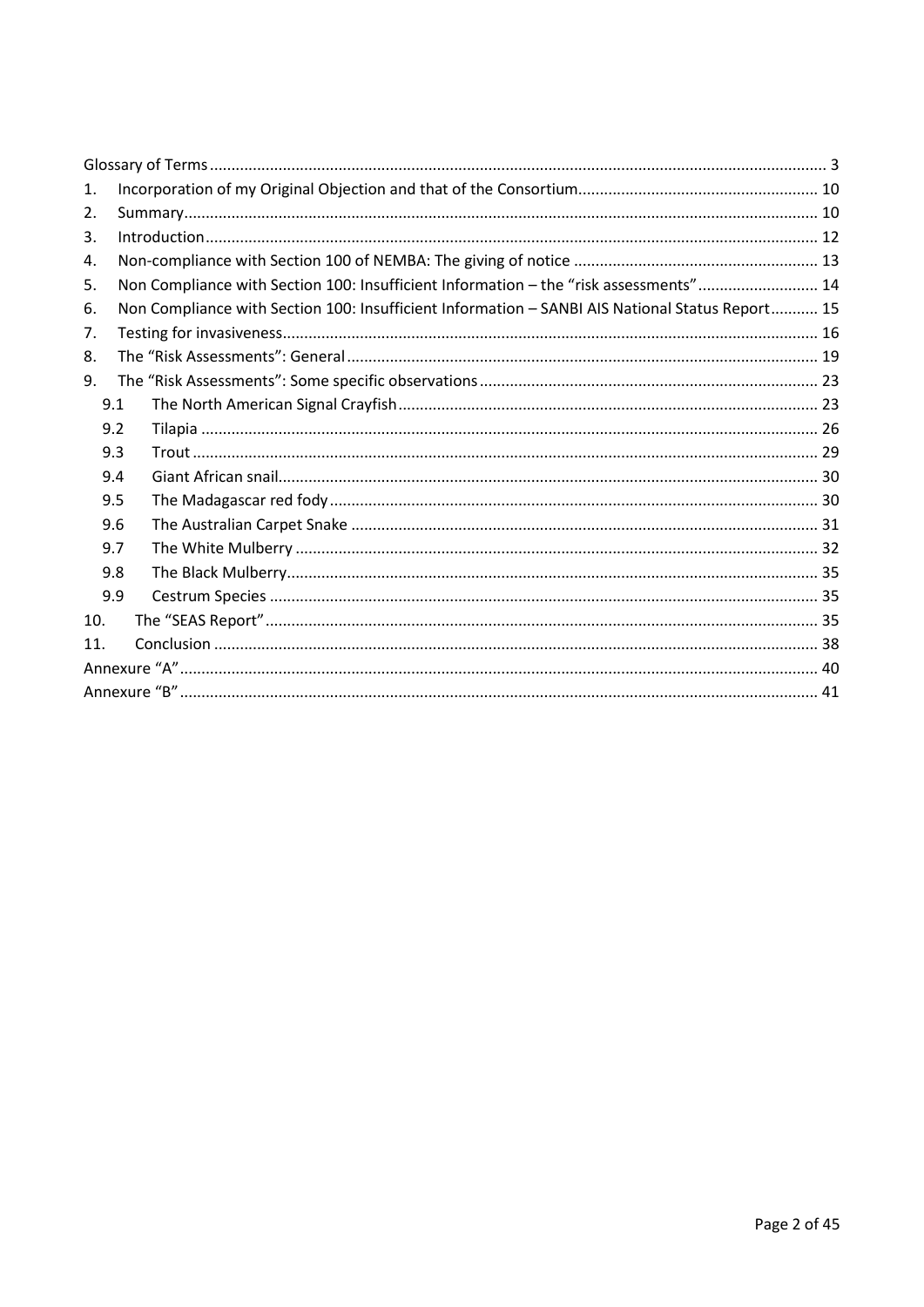## **Glossary of Terms**

<span id="page-2-0"></span>

| 1              | 2014 AIS Regulations                | The AIS regulations published in Gazette 37885 under notice R598 on 1<br>August 2014 |
|----------------|-------------------------------------|--------------------------------------------------------------------------------------|
| $\overline{2}$ | 2014 AIS Lists                      | The AIS lists published in Gazette 37885 under notice 599 on 1 August 2014           |
|                |                                     |                                                                                      |
| 3              | 2014<br>National<br>AIS<br>Strategy | 2014 National Strategy for dealing with biological invasions in South Africa         |
| 4              | 2016 AIS Lists                      | The amended AIS lists published in Gazette 40166 under notice 864 on 29              |
|                |                                     | July 2016.                                                                           |
| 5              | 2018 Draft AIS Lists                | The draft AIS lists published in Gazette 41445 under notice 115 on 16                |
|                |                                     | February 2018                                                                        |
| 6              | Draft<br>2018<br>AIS                | The draft AIS regulations published in Gazette 41445 under notice 112 on 16          |
|                | Regulations                         | February 2018                                                                        |
| 7              | 2018 Draft AIS Lists and            | The draft AIS lists and regulations published in Gazette 41445 under notices         |
|                | Regulations                         | 112 and 115 on 16 February 2018                                                      |
| 8              | <b>AIS</b>                          | Alien and invasive species                                                           |
| 9              | Alien Species                       | Has the meaning defined in NEMBA, namely $-\frac{u}{x}$ a species that is not an     |
|                |                                     | indigenous species; or (b) an indigenous species translocated or intended to         |
|                |                                     | be translocated to a place outside its natural distribution range in nature,         |
|                |                                     | but not an indigenous species that has extended its natural distribution             |
|                |                                     | range by natural means of migration or dispersal without human                       |
|                |                                     | intervention".                                                                       |
| 10             | Anthropocentric                     | "Anthropocentrism refers to a human-centered, or "anthropocentric," point            |
|                | Conservationist                     | of view. In philosophy, anthropocentrism can refer to the point of view that         |
|                |                                     | humans are the only, or primary, holders of moral standing.                          |
|                |                                     | Anthropocentric value systems thus see nature in terms of its value to               |
|                |                                     | humans; while such a view might be seen most clearly in advocacy for the             |
|                |                                     |                                                                                      |
|                |                                     | sustainable use of natural resources, even arguments that advocate for the           |
|                |                                     | preservation of nature on the grounds that pure nature enhances the                  |
|                |                                     | human spirit must also be seen as anthropocentric. Alternative, non-                 |
|                |                                     |                                                                                      |
|                |                                     | anthropocentric or anti-anthropocentric views include ecocentrism,                   |
|                |                                     | biocentrism, and similar framings." <sup>1</sup>                                     |
| 11             | Biocentric                          | The view or belief that the rights and needs of humans are not more                  |
|                |                                     | important than those of other living things. See                                     |
|                |                                     | https://en.oxforddictionaries.com/definition/biocentrism                             |
|                |                                     | For broad analysis of the environmental ethics and the competing views that          |
|                |                                     | exist in this space see                                                              |
|                |                                     | https://plato.stanford.edu/archives/fall2011/entries/ethics-environmental/           |
|                |                                     | Where biocentrism is referred to in these terms: "Paul Taylor's version of           |
|                |                                     | this view (1981 and 1986), which we might call biocentrism, is a                     |
|                |                                     | deontological example. He argues that each individual living thing in nature -       |

 1 <http://www.oxfordbibliographies.com/view/document/obo-9780199830060/obo-9780199830060-0073.xml>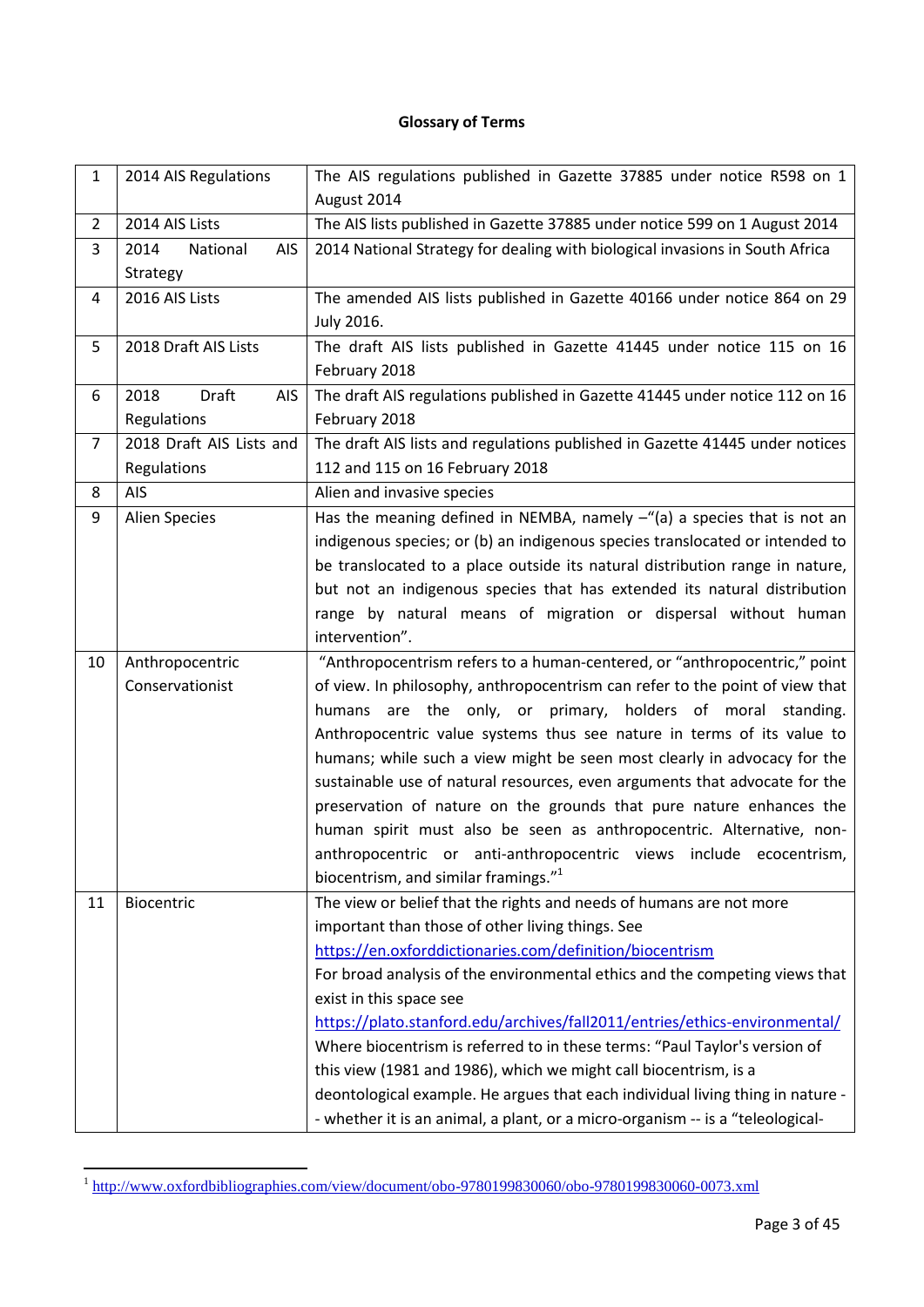|    |                              | center-of-life" having a good or well-being of its own which can be             |
|----|------------------------------|---------------------------------------------------------------------------------|
|    |                              | enhanced or damaged, and that all individuals who are teleological-centers-     |
|    |                              | of life have equal intrinsic value (or what he calls "inherent worth") which    |
|    |                              | entitles them to moral respect. Furthermore, Taylor maintains that the          |
|    |                              | intrinsic value of wild living things generates a prima facie moral duty on our |
|    |                              | part to preserve or promote their goods as ends in themselves, and that any     |
|    |                              | practices which treat those beings as mere means and thus display a lack of     |
|    |                              | respect for them are intrinsically wrong."                                      |
| 12 | <b>Biotic Nativism</b>       | Nativism when used in its political sense described the policy of preferring    |
|    |                              | Native inhabitants as opposed to immigrants. Biotic Nativism is its             |
|    |                              | environmental counterpart. It describes the policy of preferring species that   |
|    |                              | occur in an area without human intervention and are thus Native to that         |
|    |                              | area over species that were introduced into an area as a result of human        |
|    |                              | activity and are consequently called Alien.                                     |
|    |                              | See for example:                                                                |
|    |                              | https://www.jstor.org/stable/30301628?read-                                     |
|    |                              | now=1&loggedin=true&seq=1#page_scan_tab_contents                                |
| 13 | <b>BMPs</b>                  | <b>Biodiversity Management Plan for Species</b>                                 |
| 14 | CARA                         | Conservation of Agricultural Resources Act, 1983                                |
| 15 | <b>CBD</b>                   | United Nations Convention on Biological Diversity                               |
| 16 | Chapter 4                    | Chapter 4 of NEMBA which deals inter alia with Threatened and Protected         |
|    |                              | Species                                                                         |
| 17 | Chapter 5                    | Chapter 4 of NEMBA which deals with Alien and Invasive species                  |
| 18 | <b>CIB</b>                   | DST-NRF Centre of Excellence for Invasion Biology                               |
| 19 | Consortium                   | The Consortium of 14 interested and affected parties who demanded .that         |
|    |                              | the Minister withdraw the 2018 Draft AIS Lists and Regulations                  |
| 20 | Consortium's<br>Demand       | The Consortium's letter of demand dated 13 March 2018                           |
|    | Letter                       | http://www.fosaf.org.za/documents/20180313-Letter-to-DEA-Minister-              |
|    |                              | Molewa.pdf                                                                      |
| 21 | Constitution                 | The Constitution of the Republic of South Africa                                |
| 22 | <b>Constitutional Values</b> | These are the values expressed in section 1of the Constitution, namely (a)      |
|    |                              | Human dignity, the achievement of equality and the advancement of human         |
|    |                              | rights and freedoms. (b) Non-racialism and non-sexism. (c) Supremacy of         |
|    |                              | the constitution and the rule of law. (d) Universal adult suffrage, a national  |
|    |                              | common voters roll, regular elections and a multi-party system of               |
|    |                              | democratic government, to ensure accountability, responsiveness and             |
|    |                              | openness."                                                                      |
|    |                              | See also Barkhuizen v Napier (CCT72/05) [2007] ZACC 5                           |
|    |                              | http://www.saflii.org/za/cases/ZACC/2007/5.html                                 |
| 23 | Control                      | Means control as defied in NEMBA, namely to combat or eradicate an Alien        |
|    |                              | or invasive species; or where such eradication is not possible, to prevent, as  |
|    |                              |                                                                                 |
|    |                              | far as may be practicable, the recurrence, re-establishment, re-growth,         |
|    |                              | multiplication, propagation, regeneration or spreading of an Alien or           |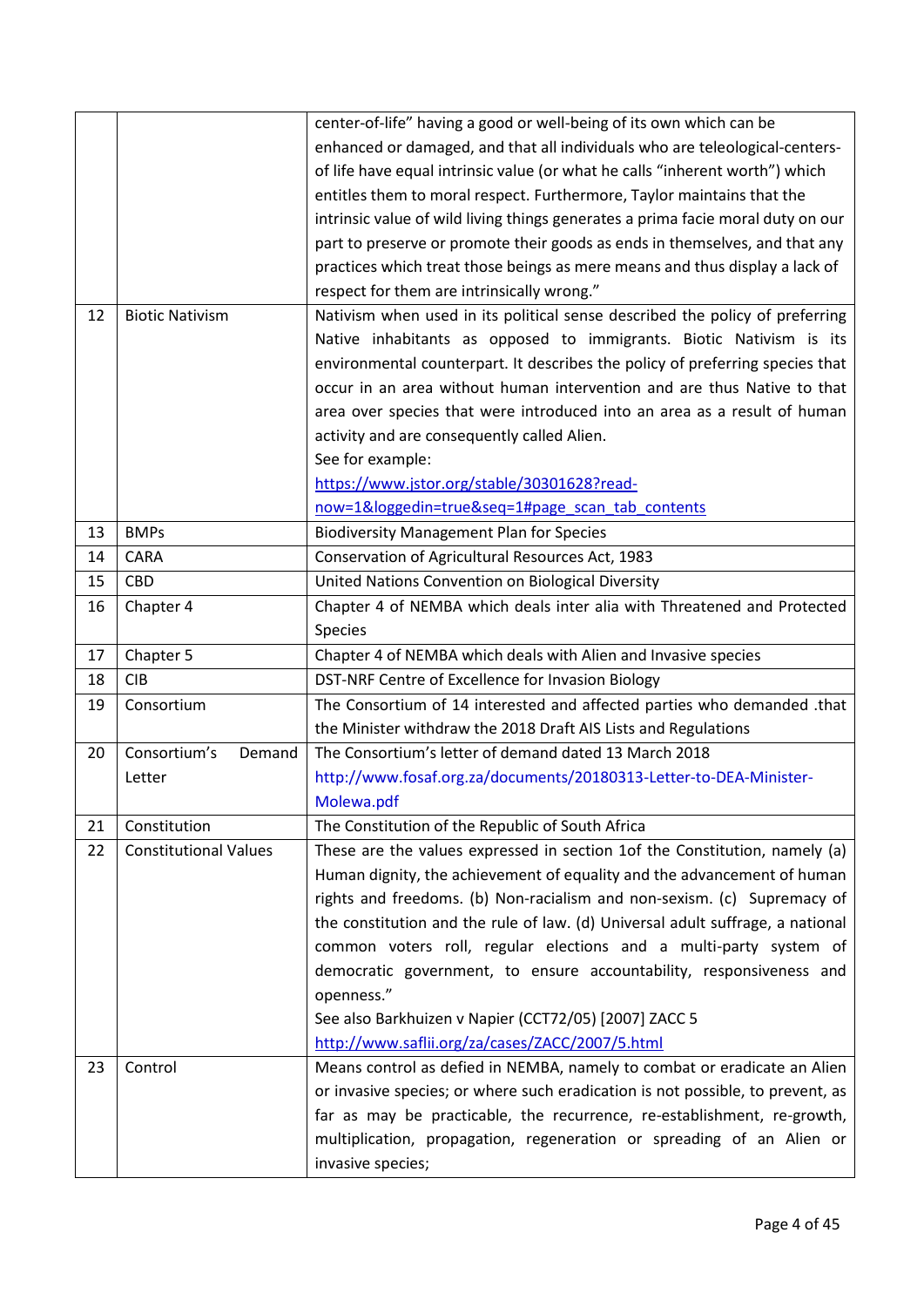| 24 | <b>DAFF</b>                    | Department of Agriculture, Forestry and Fisheries                                |
|----|--------------------------------|----------------------------------------------------------------------------------|
| 25 | <b>DAFF Minister</b>           | Minister of Agriculture, Forestry and Fisheries.                                 |
| 26 | <b>DEA</b>                     | The Department of Environmental Affairs                                          |
| 27 | <b>DPME</b>                    | The Department of Planning, Monitoring and Evaluation                            |
| 28 | Draft SANBI AIS Status         | SANBI's draft report entitled "The status of biological invasions and their      |
|    | Report                         | management in South Africa which was published for comment in 2017               |
|    |                                | http://www.sanbi.org/sites/default/files/documents/documents/national-           |
|    |                                | status-report-biological-invasion-south-africa-draft-1-comment.pdf               |
| 29 | Established or                 | NEMBA refers to an invasive species, with reference to the establishment of      |
|    | Establishment                  | that species outside of its natural distribution range. This is the only time    |
|    |                                | the word "establish" or any derivative thereof is used in NEMBA in relation      |
|    |                                | to a species. NEMBA does not define what is meant by the terms                   |
|    |                                | "establishment" when used in this context. Ordinarily "establish" means          |
|    |                                | "set up on a firm or permanent basis" I suggest that "establish" or              |
|    |                                | "establishment" when used in with reference to Listed Invasive Species           |
|    |                                | NEMBA has the same meaning. The Draft AIS National Status Report defines         |
|    |                                | "establishment" as a "process that alien species form self-sustaining            |
|    |                                | populations over a period of time corresponding to multiple generations          |
|    |                                | without direct intervention by people, or despite human intervention "has        |
|    |                                | become viable in the wild as in sustaining self-replacing populations over       |
|    |                                | several life cycles and producing reproductive offspring without human           |
|    |                                | intervention" <sup>2</sup> . I use the term in this sense.                       |
| 30 | Eradicate                      | Means to completely eradicate to the point that the species is no longer         |
|    |                                | Established in South Africa.                                                     |
| 31 | <b>Extension Notice</b>        | The notice published by DEA in the City Press on Sunday 13 May 2018, a           |
|    |                                | copy of which is annexure "A" to this letter                                     |
|    |                                | See also                                                                         |
|    |                                | https://www.environment.gov.za/news/extensionofpubliccommentingperio             |
|    |                                | d                                                                                |
| 32 | <b>FOSAF</b>                   | Federation of Southern African Fly Fishers                                       |
| 33 | FOSAF's Original               | http://www.durbanflytyers.co.za/Articles/180318 FOSAF Objections AIS.p           |
|    | Objection                      | df                                                                               |
| 34 | Gazette                        | The Government Gazette                                                           |
| 35 | Indigenous                     | Has the meaning defined in NEMBA as in "a species that occurs, or has            |
|    |                                | historically occurred, naturally in a free state in nature within the borders of |
|    |                                | the Republic, but excludes a species that has been introduced in the             |
|    |                                | Republic as a result of human activity."                                         |
| 36 | <b>ISSG</b>                    | <b>Invasive Species Specialist Group</b>                                         |
| 37 | <b>IUCN</b>                    | International Union for Conservation of Nature                                   |
| 38 | <b>Listed Invasive Species</b> | Are species that the Minister has listed as Invasive in terms of section 70 of   |
|    |                                | <b>NEMBA</b>                                                                     |

 2 The 2014 National AIS Strategy document defines an established invasive alien species as" those species that are present and reproducing outside their native range, and whose extent of distribution and invasiveness makes eradication impossible."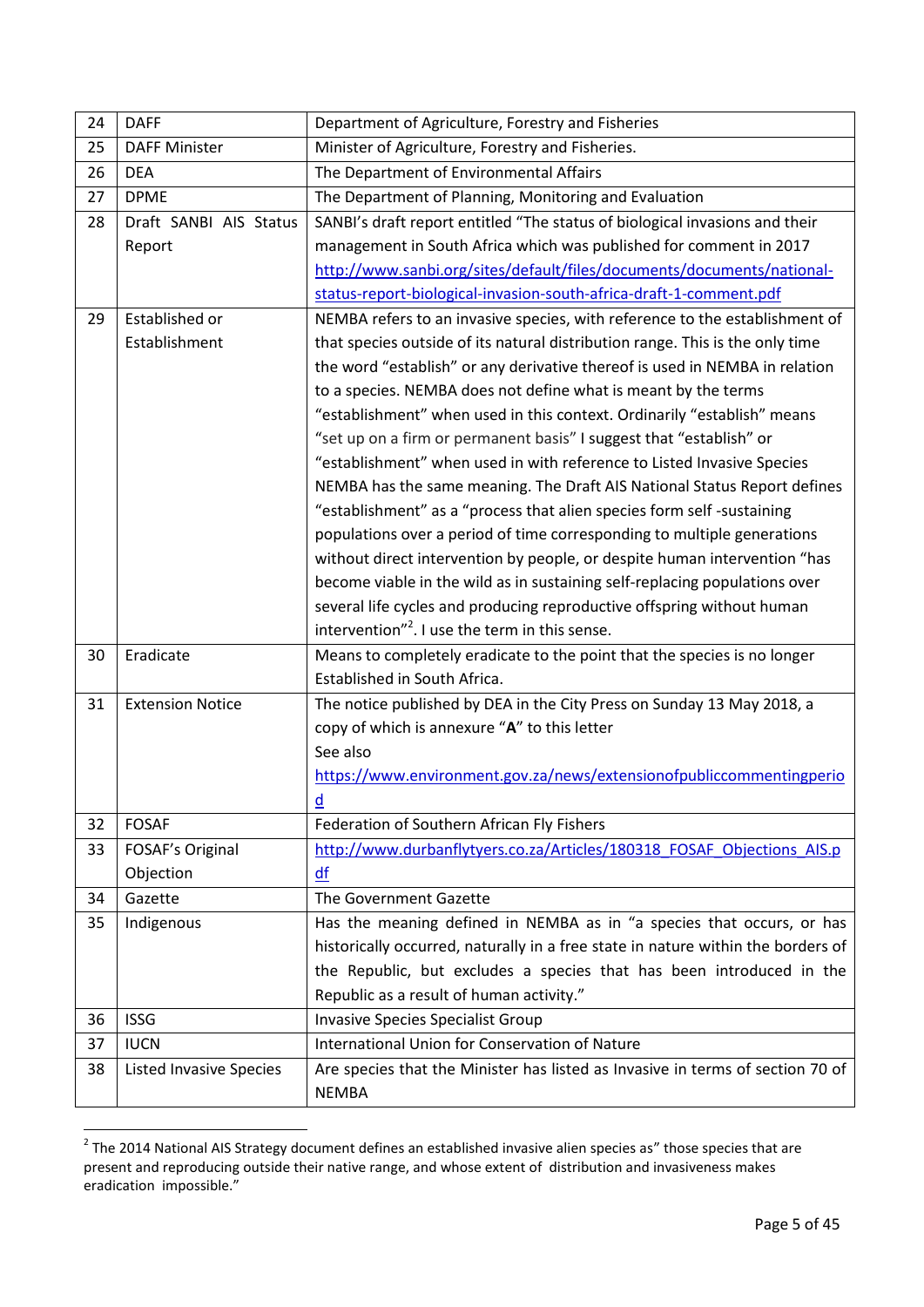| 39 | Malan en Seuns' Original<br>Objection | http://www.durbanflytyers.co.za/Articles/Objection Malan en Seuns.pdf                    |
|----|---------------------------------------|------------------------------------------------------------------------------------------|
| 40 | Martin Davies Original                | http://www.durbanflytyers.co.za/Articles/Davies_Objection.pdf                            |
|    | Objection                             |                                                                                          |
| 41 | Minister                              | The Minister of Environmental Affairs                                                    |
| 42 | Minister's Letter                     | The letter addressed by the Minister to the Consortium dated 30 April 2018               |
|    |                                       | https://otherhand991201715.files.wordpress.com/2018/04/ministers-                        |
|    |                                       | response-to-lod.pdf                                                                      |
| 43 | Native                                | A species is regarded as "indigenous" in terms of NEMBA if it either occurs              |
|    |                                       | or has occurred in South Africa in a free state of nature and was not                    |
|    |                                       | introduced as a result of human activity.                                                |
|    |                                       | A species is "alien" in terms of NEMBA if it Is not indigenous or it is                  |
|    |                                       | indigenous but has been translocated or intended to be translocated to a                 |
|    |                                       | place outside its natural distribution range in nature otherwise than by                 |
|    |                                       | natural means of migration or dispersal that takes place without human                   |
|    |                                       | intervention.                                                                            |
|    |                                       | The element of Human intervention is, therefore, key to determining                      |
|    |                                       | whether or not a species is either Indigenous or Alien. However the                      |
|    |                                       | converse is not true. A species is not Alien because it is reintroduced into an          |
|    |                                       | area where it once occurred (at any time in history) even if its extirpation             |
|    |                                       | occurred without human intervention. A species that has been extinct for                 |
|    |                                       | millennia would not be alien if, for example, scientists were able to                    |
|    |                                       | reproduce specimens of that species and if they were then reintroduced                   |
|    |                                       | into the area they once occurred.                                                        |
|    |                                       | NEMBA does not define species that are neither Alien nor Indigenous The                  |
|    |                                       | term "Native" is used in science for describing a species that is Indigenous             |
|    |                                       | but not Alien. The term is also used in the 2014 National AIS Strategy.                  |
|    |                                       | This is the sense in which I use it in the memorandum.                                   |
| 44 | <b>Natural Distribution</b>           | See definition of Native.                                                                |
|    | Range                                 | NEMBA only uses the term "natural distribution range" in relation to Alien               |
|    |                                       | and Invasive Species. Moreover the term "natural" is not used in its ordinary            |
|    |                                       | sense <sup>3</sup> when used in this context. The term "natural distribution range" is   |
|    |                                       | not defined in NEMBA but it intended to be used in an anthropogenic sense                |
|    |                                       | with reference as to whether or not a species occurs or originally occurred              |
|    |                                       | in an area as a result of human activity and was thus introduced. This is                |
|    |                                       | consistent with how the term alien is used in the CBD <sup>4</sup> A species is Alien if |
|    |                                       | human activity is the reason for its present or original occurrence in an area.          |
|    |                                       | It is Native if this is not the case. The natural distribution zone of a species is      |
|    |                                       | thus where it has or does occur otherwise than as a result of human activity.            |
|    |                                       | I use the phrase "Natural Distribution Range" in this sense.                             |

 3 As in "existing in or derived from nature; not made or caused by humankind." 4 See, for example the definition of an alien species in COP 6 Version V1/23 as referring to "a species, subspecies or lower taxon, introduced outside its natural past or present distribution; includes any part, gametes, seeds, eggs, or propagules of such species that might survive and subsequently reproduce."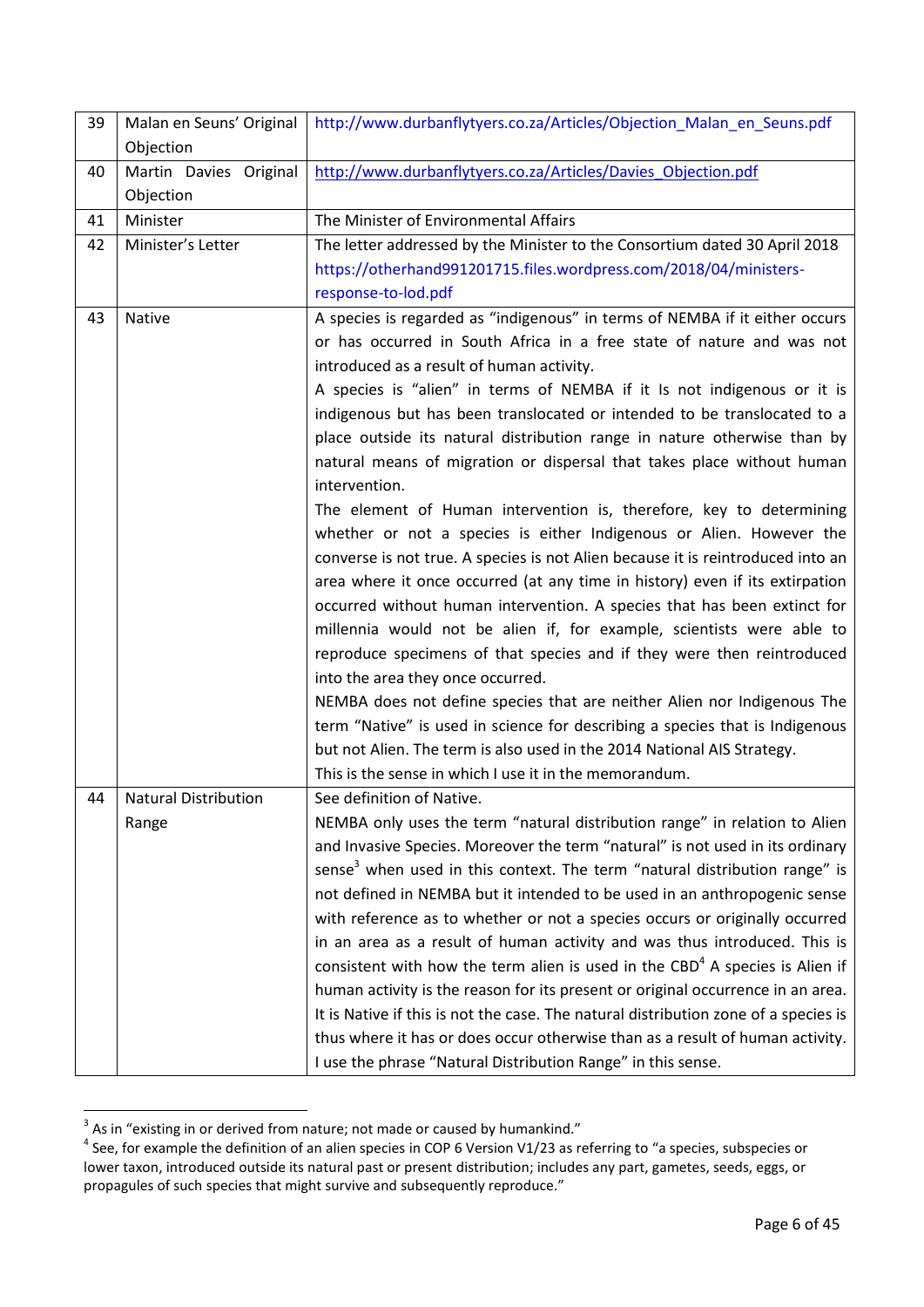|    |                                 | The use of the phrase can be confusing as environmental officials also use it    |
|----|---------------------------------|----------------------------------------------------------------------------------|
|    |                                 | in a different sense when implementing the TOPS regulations in terms of          |
|    |                                 | part 2 of Chapter 4. Chapter 4 refers to species occurring "in the wild" in an   |
|    |                                 | area rather than being in their natural distribution ranges. This use of a       |
|    |                                 | different terminology is deliberate but sadly despite the care taken to          |
|    |                                 | separate the two concepts environmental; officials continue to try to            |
|    |                                 | manage threatened and protected species within so called historic natural        |
|    |                                 | distribution zones rather than trying to conserve them "in the wild" as is       |
|    |                                 | required by law."                                                                |
| 45 | <b>NEMA</b>                     | The National Environmental Management Act, 1998                                  |
| 46 | <b>NEMA Principles</b>          | The environmental management principles listed in section 2 of NEMA              |
| 47 | <b>NEMBA</b>                    | The National Environmental Management Biodiversity Act, 2004                     |
| 48 | <b>NEMPAA</b>                   | The National Environmental Management Protected Areas Act, 2003                  |
| 49 | NFFC's Objection                | The objection of the Natal Fly Fishers Club to the 2018 Draft Lists and          |
|    |                                 | Regulations dated 16 March 2018                                                  |
|    |                                 | http://www.durbanflytyers.co.za/Articles/NFFC Objection.pdf                      |
| 50 | Original Objection              | http://www.durbanflytyers.co.za/Articles/Ian Cox Objection.pdf                   |
| 51 | <b>Original Notices</b>         | The listing notice and Draft regulations published for comment on 16             |
|    |                                 | February 2018 in Gazette 41145 under GN 115 and 112 respectively.                |
| 52 | Phakisa Agreement               | The Agreement reached at the Phakisa Ocean Labs conference for the               |
|    |                                 | oceans economy that took place in Durban in July 2014 and resulted in an         |
|    |                                 | agreement between DEA and representatives of the Trout Value Chain in            |
|    |                                 | terms of which:                                                                  |
|    |                                 | That save for certain protected areas; Trout would not be listed as<br>1.        |
|    |                                 | invasive where they occur.                                                       |
|    |                                 | That Trout would be listed as invasive in category 2 in areas in certain<br>2.   |
|    |                                 | protected areas and in areas where they do not occur but might                   |
|    |                                 | become Established if they were introduced.                                      |
|    |                                 | That Trout would be managed as Aliens in areas where they occur and<br>3.        |
|    |                                 | are not listed as invasive in terms of a self-regulated regime that              |
|    |                                 | would ensure that Trout produced by hatcheries are not introduced                |
|    |                                 | into areas where they do not occur but might become Established.                 |
| 53 | SAIAB                           | The South African Institute of Aquatic Biodiversity                              |
| 54 | SANBI                           | South African National Biodiversity Institute                                    |
| 55 | National<br><b>AIS</b><br>SANBI | The final National AIS Status Report produced by SANBI in terms of Article       |
|    | <b>Status Report</b>            | 11 of the 2016 AIS Regulations which was sent to the Minister at the end of      |
|    |                                 | March 2018.                                                                      |
|    |                                 | This is a report that SANBI must prepare in terms of section 77 of NEMBA         |
|    |                                 | and section 11 of the 2014 AIS regulations (section 11(1)). The section reads:   |
|    |                                 | "The Institute or a body designated by the Institute must, for the purpose of    |
|    |                                 | reporting as contemplated in section $11(1)(a)(iii)$ of the Act, submit a report |
|    |                                 | on the status of listed invasive species to the Minister within three years of   |
|    |                                 | the date on which these regulations come into effect, and at least every         |
|    |                                 | three years thereafter."                                                         |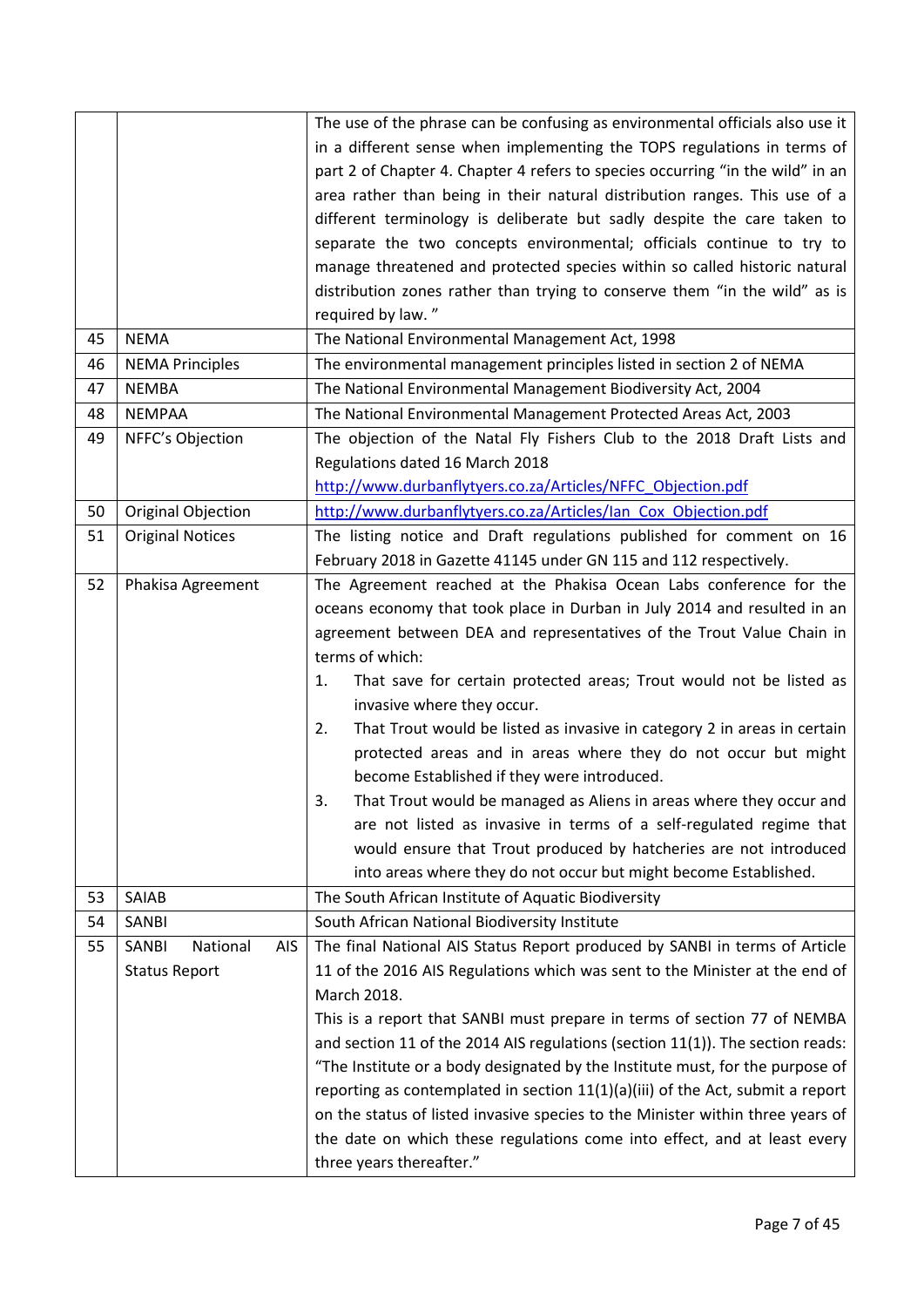| 56 | <b>SEIAS</b>             | Social Economic Impact System developed and managed by the DPME                     |
|----|--------------------------|-------------------------------------------------------------------------------------|
| 57 | <b>SEIAS Guidelines</b>  | <b>SEIAS Guidelines Version May 2015</b>                                            |
|    |                          | http://www.dpme.gov.za/keyfocusareas/Socio%20Economic%20Impact%20                   |
|    |                          | Assessment%20System/SEIAS%20Documents/SEIAS%20guidelines.pdf                        |
| 58 | The SEIAS Report         | Socio-Economic Impact Assessment System Final Impact Assessment                     |
|    |                          | Template (Phase 2) Amendments To The Alien And Invasive Species                     |
|    |                          | Regulations, 2014                                                                   |
|    |                          | https://www.environment.gov.za/sites/default/files/docs/socio-                      |
|    |                          | economic impactassessmentsystem.pdf                                                 |
| 59 | Specimen                 | Has the meaning defined in NEMBA, namely:-"(a) any living or dead animal,           |
|    |                          | plant or other organism; (b) a seed, egg, gamete or propagule or part of an         |
|    |                          | animal, plant or other organism capable of propagation or reproduction or           |
|    |                          | in any way transferring genetic traits;                                             |
|    |                          | (c) any derivative of any animal, plant or other organism; or                       |
|    |                          | (d) any goods which-(i) contain a derivative of an animal, plant or other           |
|    |                          | organism; or (ii) from an accompanying document, from the packaging or              |
|    |                          | mark or label, or from any other indications, appear to be or to contain a          |
|    |                          | derivative of an animal, plant or other organism."                                  |
|    |                          | Specimen must be read with the definition of "derivative" which is defined          |
|    |                          | in NEMBA to mean "in relation to an animal, plant or other organism, means          |
|    |                          | any part, tissue or extract of an animal, plant or other organism,                  |
|    |                          | whether fresh, preserved or processed, and includes any genetic material            |
|    |                          | or chemical compound derived from such part, tissue or extract."                    |
| 60 | <b>TOPS</b>              | <b>Threatened or Protected Species</b>                                              |
| 61 | Trout                    | Rainbow trout (Oncorhynchus mykiss) and/or Brown Trout (Salmo trutta)               |
| 62 | Trout SA's Original      | http://www.durbanflytyers.co.za/Articles/TSA_Objections_AIS_2018.pdf                |
|    | Objection                |                                                                                     |
| 63 | <b>Trout Value Chain</b> | This term is used to define the down economic activity of people and                |
|    |                          | businesses that benefit from the occurrence of Trout in South Africa. It            |
|    |                          | includes those who engage in fishing and for Trout as well as trout fishing         |
|    |                          | clubs and syndications and the sale of fishing equipment and guiding                |
|    |                          | services, Trout Production and its related value streams and Trout related          |
|    |                          | tourism.                                                                            |
| 64 | In the Wild              | NEMBA frequently refers to this term in Chapter 4 (TOPS) part 2 of Chapter          |
|    |                          | 4 authorises the Minister list Indigenous species as being in need of               |
|    |                          | protection when they face an extremely high risk of extinction "in the wild".       |
|    |                          | "In the wild" is not to be confused with Natural Distribution Zones or with         |
|    |                          | species being in a state of nature or indeed with Wilderness According to           |
|    |                          | Eastern Cape Parks and Tourism Agency v Medbury (Pty) Ltd <sup>5</sup> many species |
|    |                          | that occur in protected areas are not wild in that they are now controlled          |
|    |                          | and thus owned. However they may still exist "in the wild" as the term is           |
|    |                          | used in NEMBA. It is difficult to say precisely what "in the wild" means            |
|    |                          | physically. It is easier to define what is not "in the wild". Game animals,         |

-<br><sup>5</sup> <http://www.saflii.org/za/cases/ZASCA/2018/34.html>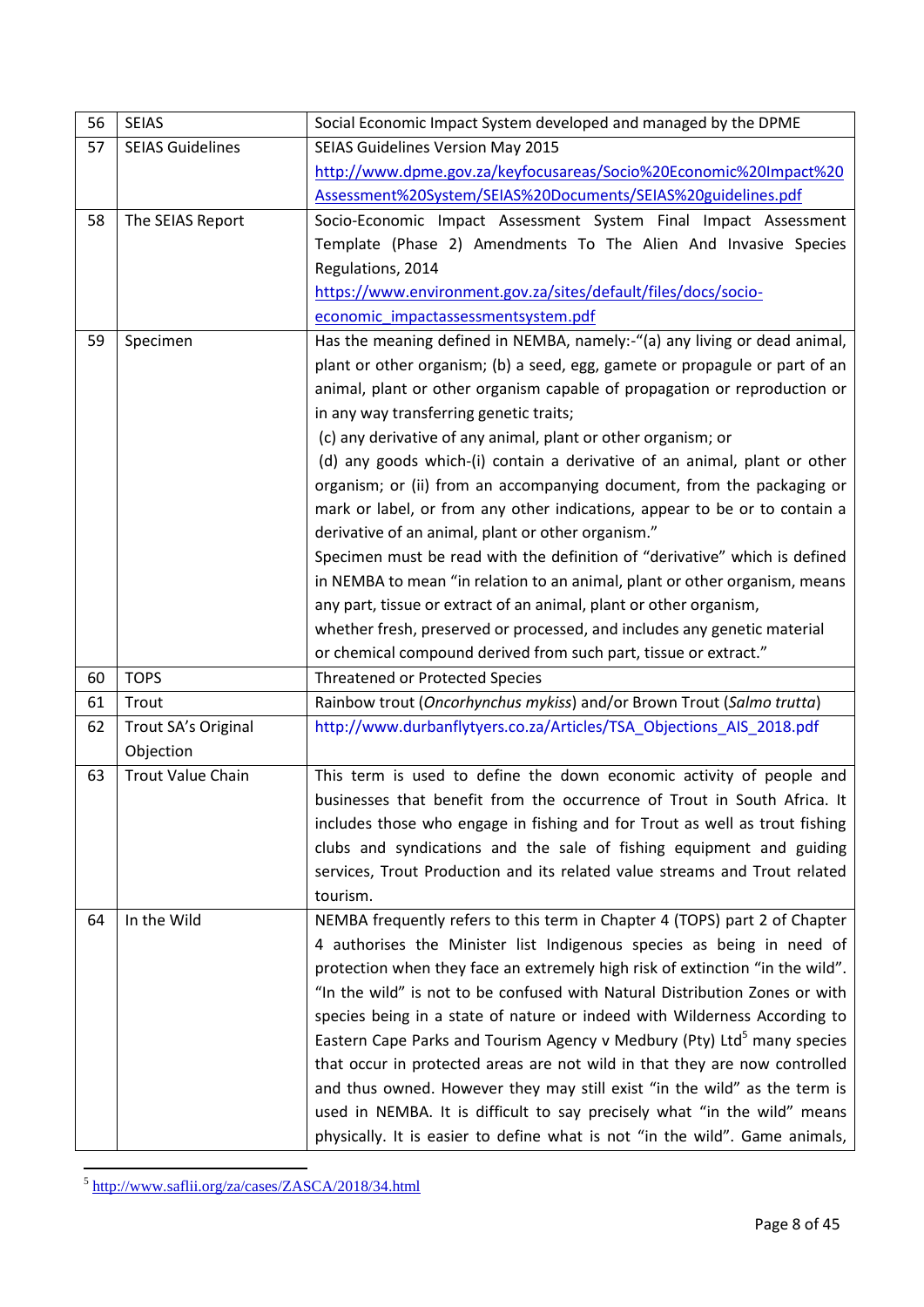|    |                        | may, for example, be farmed in the sense that the farmer managed and                        |
|----|------------------------|---------------------------------------------------------------------------------------------|
|    |                        | harvest his game as a renewable resource but nonetheless still be In the                    |
|    |                        | Wild. Being "in the wild" is ultimately dependant on whether the species has                |
|    |                        | become Established. If it has it can be said to be "in the wild" even though it             |
|    |                        | may be farmed. If the species is not Established and its continued                          |
|    |                        | occurrence requires ongoing husbandry, then it is not in "the wild" So                      |
|    |                        | "game" farmed on game ranches may sometimes be "in the wild" and                            |
|    |                        | sometimes it may not. I use the term in this sense of a species being                       |
|    |                        | Established.                                                                                |
| 65 | Wilderness             | Wilderness is defined in NEMPAA as "an area designated in terms of                          |
|    |                        | section[s] 22 or 26 for the purpose of retaining an intrinsically wild                      |
|    |                        | appearance and character or capable of being restored to such and which is                  |
|    |                        | undeveloped and roadless, without permanent improvements or human                           |
|    |                        | habitation". The IUCN define it differently as "usually large unmodified or                 |
|    |                        | slightly modified areas, retaining their natural character and influence,                   |
|    |                        | without permanent or significant human habitation, which are protected                      |
|    |                        | and managed so as to preserve their natural condition" The                                  |
|    |                        | "Reconnaissance-Level Inventory of the Amount of Wilderness in the                          |
|    |                        | World <sup>6</sup> " identified wilderness biocentrically "undeveloped land still primarily |
|    |                        | shaped by the forces of nature" using Jet Navigation Charts (scale                          |
|    |                        | 1:2,000,000) and Operational Navigation Charts (scale 1:1,000,000) of the U.                |
|    |                        | S. Defense Mapping Agency and excluding all areas showing roads,                            |
|    |                        | settlements, airports and other constructs as well as areas of agricultural                 |
|    |                        | development and logging and, all remaining wilderness areas with a surface                  |
|    |                        | area less than 400,000 hectares. There is no Wilderness in South Africa                     |
|    |                        | according to this map.                                                                      |
| 66 | Wildlife Rancher's     | http://www.durbanflytyers.co.za/Articles/WRSA_EC_Objections.pdf                             |
|    | Association's Original |                                                                                             |
|    | Objection              |                                                                                             |
| 77 | <b>WPA's Objection</b> | The Objection of the Wildlife Producer's Association to the 2018 Draft Lists                |
|    |                        | and Regulations dated 12 March 2018                                                         |
|    |                        | http://www.durbanflytyers.co.za/Articles/WPA Objection.pdf                                  |
| 78 | Xplorer FlyFishing     | http://www.durbanflytyers.co.za/Articles/Jandi (Xplorer) Objection Letter                   |
|    | Original Objection     | To DEA March 19 2018.pdf                                                                    |

 6 J. Michael McCloskey, and Heather Spalding. "A Reconnaissance-Level Inventory of the Amount of Wilderness Remaining in the World." Ambio, vol. 18, no. 4, 1989, pp. 221–227. JSTOR, JSTOR, www.jstor.org/stable/4313570.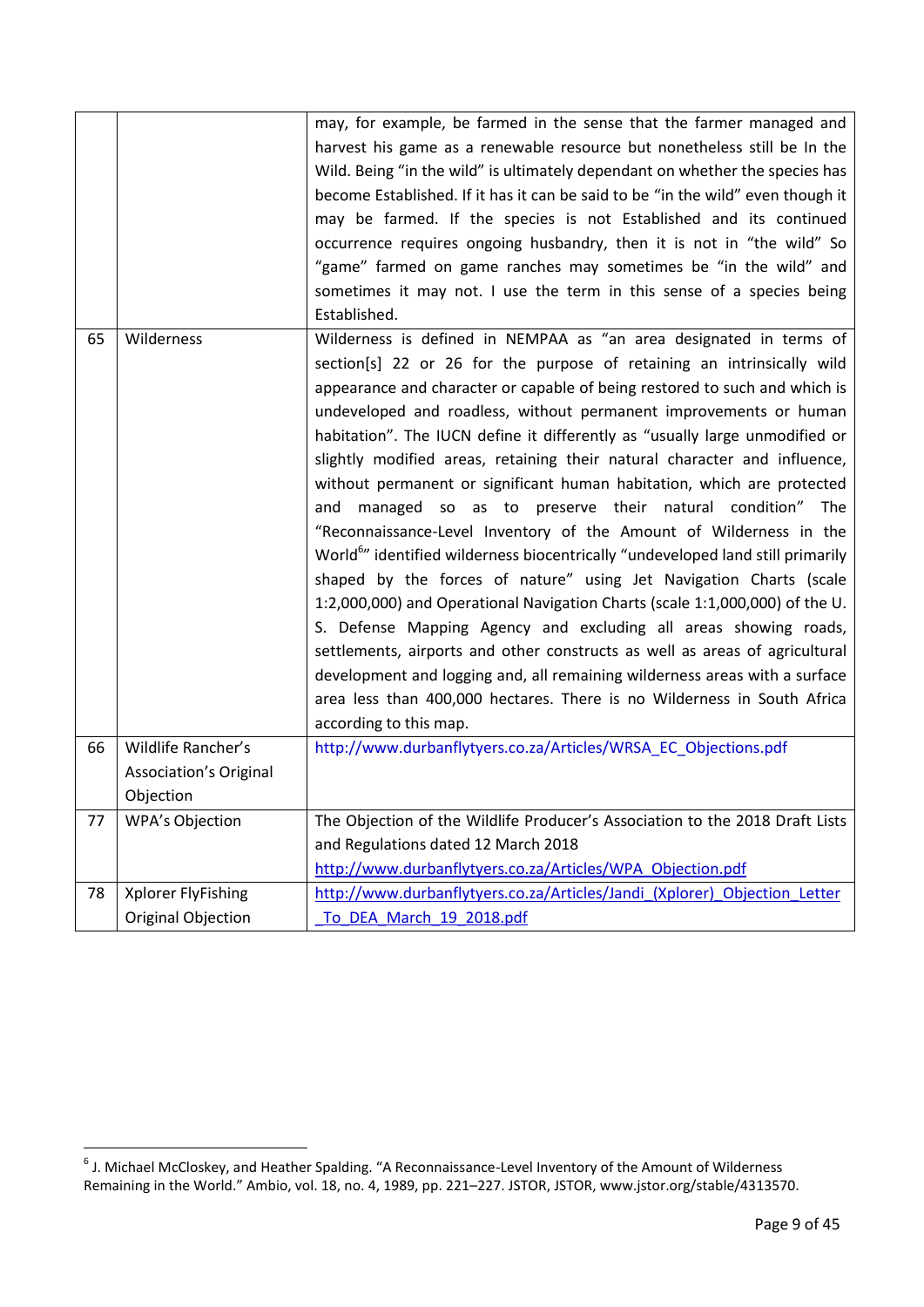#### <span id="page-9-0"></span>1. **Incorporation of my Original Objection and that of the Consortium**

- 1.1 A glossary of the abbreviations and definitions used in this memorandum is set out above.
- 1.2 This objection to the 2018 Draft Lists and Regulations that is submitted in response to the invitation contained in the Extension Notice must be read with and as being supplementary to my Original Objection
- 1.3 I also support the following objections and make common cause with them:
	- (a) CPS's Original Objection
	- (b) Durban Fly Tyers Original Objection
	- (c) FOSAF's Original Objection
	- (d) Martin Davies Original Objection
	- (e) Malan en Seuns' Original Objection
	- (f) NFFC's Original Objection
	- (g) Trout SA's Original Objection
	- (h) WPA's Original Objection
	- (i) Wildlife Rancher's Association's Original Objection.
	- (j) Xplorer FlyFishing Original Objection.

#### <span id="page-9-1"></span>2. **Summary**

- 2.1 I do not think I criticise the Minister harshly when I say that she and her predecessors have failed abysmally in implementing Chapter 5.
	- (a) Part of the problem is likely to be a lack of any policy underlying the enactment and amendment of NEMBA itself.
	- (b) The ideological divide that exists between the Biocentric and often Biotic Nativist belief of environmental officials and the Anthropocentric Conservation that underpins the environmental right described in the Constitution is another part of the problem.
	- (c) There is also the natural inclination of officials everywhere to think that people exist to be governed rather than government existing for the people.
	- (d) The belief among most officials that greater command control measures will resolve administrative shortcoming/failures and allow for more effective implementation to overcome these problems.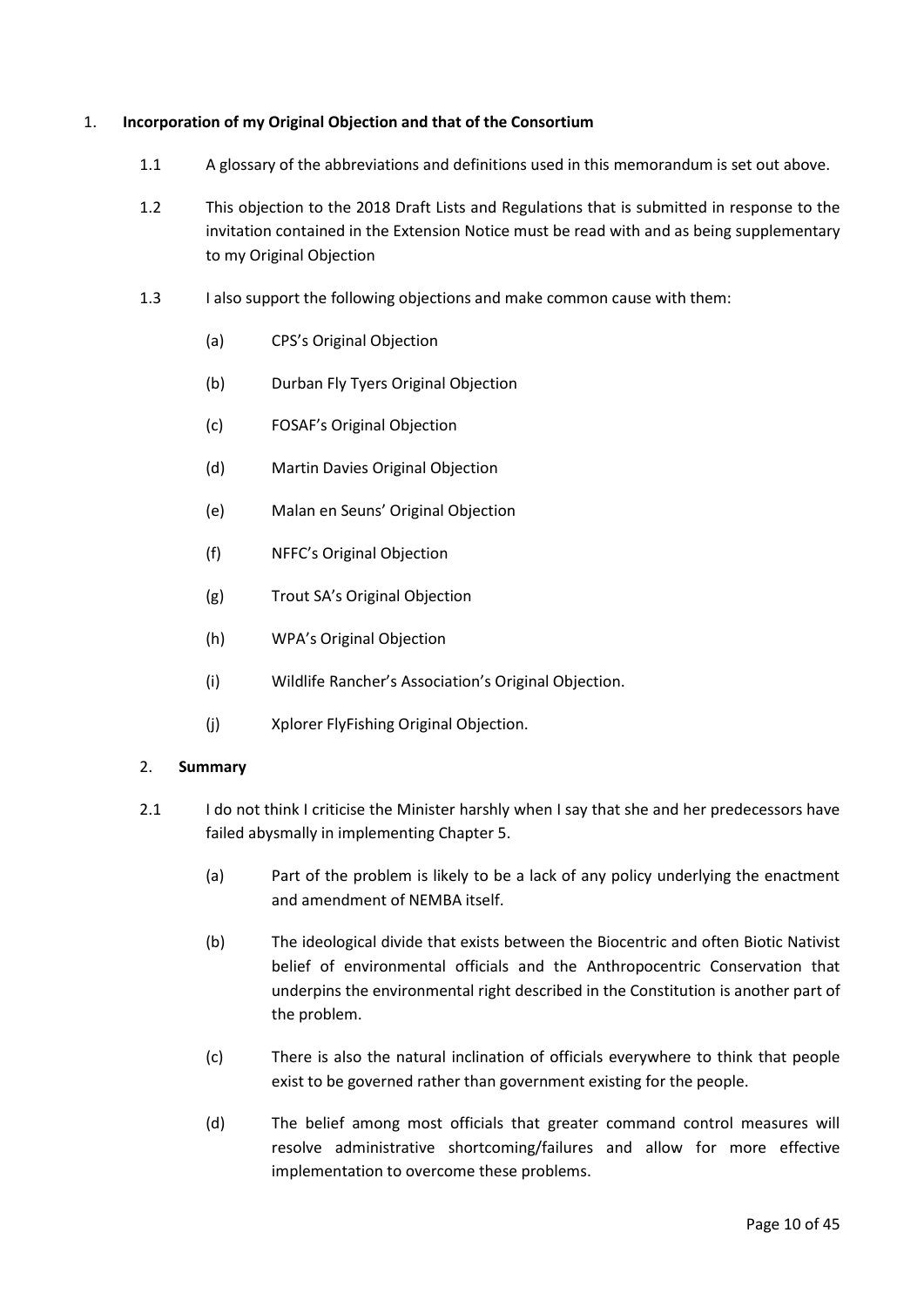- (e) I think we are also seeing indications in DEA's repeated attempts to list Trout as invasive signs of the sort of personal animus officials sometimes display when they are thwarted or criticised. I fear that egotistical vanity is beginning to replace the serious business of Government.
- 2.2 There are probably other reasons as well but the fact remains that that DEA's attempts to regulate Listed Invasive Species in terms of Chapter 5 of NEMBA have failed utterly.
	- (a) Far too many species have been listed as invasive. South Africa only has the resources to Eradicate and Control a very small number of species.
- (b) This is the clear message conveyed in the Draft SANBI AIS Status Report and is undoubtedly the message contained in the in the final SANBI AIS National Status Report that was sent to the Minister at the end of March 2018.It is a message that DEA and the Minister have chosen to ignore. Sadly DEA has refused to make the SANBI AIS National Status Report available thus depriving us of information that is essential to a response to the 2018 Draft AIS Lists and Regulations.
- 2.3 There has also been an egregious failure of due process and legitimate law making under NEMBA. The requirement of public participation prescribed in section 100 of NEMBA has been largely ignored with the result that no laws introduced under NEMBA are lawful<sup>7</sup>.
- 2.4 The Extension Notice is an attempt to rectify the multitude of fatal defects that render the Original Notice unlawful and which resulted in the Consortium threatening legal proceedings<sup>8</sup> if the Minister went ahead and tried to promulgate the Draft 2018 AIS Lists and Regulations. But the attempt fails because the Extension Notice repeats and even adds to the many mistakes that rendered the Original Notices unlawful. In summary these failings include:
- (a) This failing and the other failings highlighted in objection made by the Consortium and I to the Original Notices underscore the point that has been made many times before, namely that DEA treats the Constitution and the rule of law with contempt. The repeated failure of both the Minister and DEA to comply with section 100 of NEMBA is one obvious example of the contempt they have for the Constitution and the rule of law.
- (b) There is, however, another problem. That is the Minister's failure to properly apply section 70 of NEMBA when deciding which species should be listed as invasive and where and how this should be done. The Minister has failed in this regard inter alia:
	- (i) The failure to have regard to the definition of invasive and to apply that definition purposively having regard to the anthropocentric nature of the environmental right, the NEMA Principles and NEMBA and in particular Chapter 5.

<sup>7</sup> See my letter to the Minister dated 11 October 2017

http://www.durbanflytyers.co.za/Articles/20171011 Letter To The Minister Final.pdf

<sup>8</sup> See Consortium's Demand Letter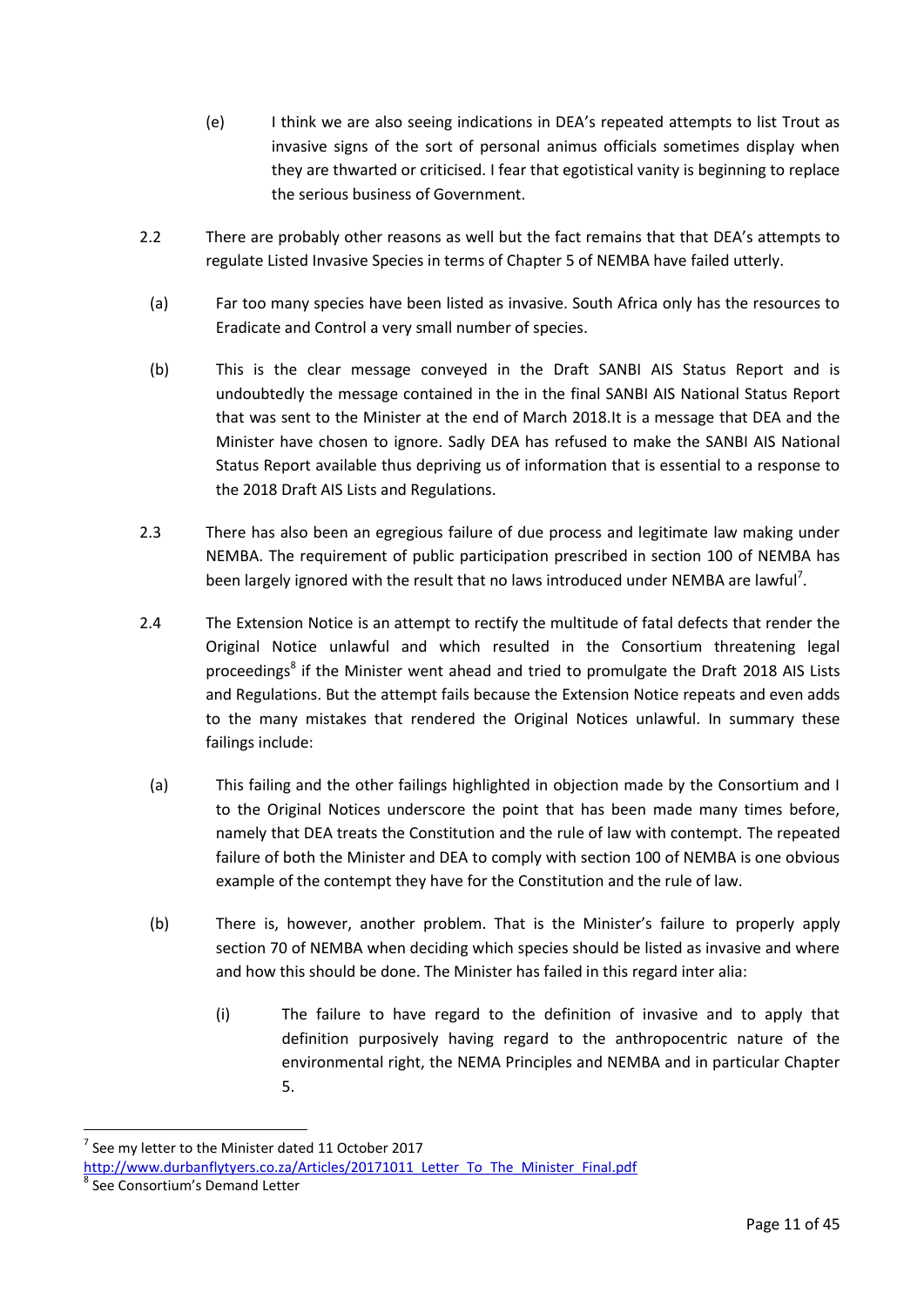- (ii) The failure to consider either the Draft SANBI National AIS Report or the SANBI National AIS Report.
- (iii) The failure to prepare a SEIAS report on the 2018 Draft AIS Lists and Regulations or alternatively to prepare one that complies with the SEIAS Guidelines.
- (c) This is all made worse by the Minister's failure to require the listing of species as invasive to be supported by proper risk and benefit assessments coupled with her uncritical acceptance of some "risk assessments" that are obviously of poor quality and which inappropriately adopt the format required for determining if restricted activities in respect species that have already been listed as invasive should be permitted.
- 2.5 The failings listed in this objection and the Original notice make it reasonably likely, in my opinion, that those in DEA responsible for those laws could be personally obliged to pay the costs of a legal challenge against the Original Notices.

## <span id="page-11-0"></span>3. **Introduction**

3.1 I nearly missed the Extension Notice that purports to extend the deadline for submitting comments on the Draft 2018 AIS Lists and Regulations until 18 June 2018. This is because I watch the Gazette. No such notice was published in the Gazette despite the Minister promising that:

> "a notice extending the deadline would be published in the Gazette as well as a newspaper that distributes nationally"<sup>9</sup>.

- 3.2 One would also have expected the Minister to write to those who made submissions in response to the Original Notices alerting them to the Extension Notice. This is especially so given that so many of those representations complained that the Original Notices did not contain sufficient information to enable members of the public to submit meaningful representations or objections.
	- (a) This failing and the other failings highlighted in objection made by the Consortium and I to the Original Notices underscore the point that has been made many times before, namely that DEA treats the Constitution and the rule of law with contempt.
	- (b) I suggest what is now a long history of repeated attempts to promulgate what are often unlawful laws by unlawful means:
		- (i) constitutes an egregious abuse of power by DEA, the Minister and the officials involved;
		- (ii) represents a clear and present danger to our democracy and the effective functioning of state institutions not to mention the rule of law; and

<sup>&</sup>lt;sup>9</sup> See the Minister's Letter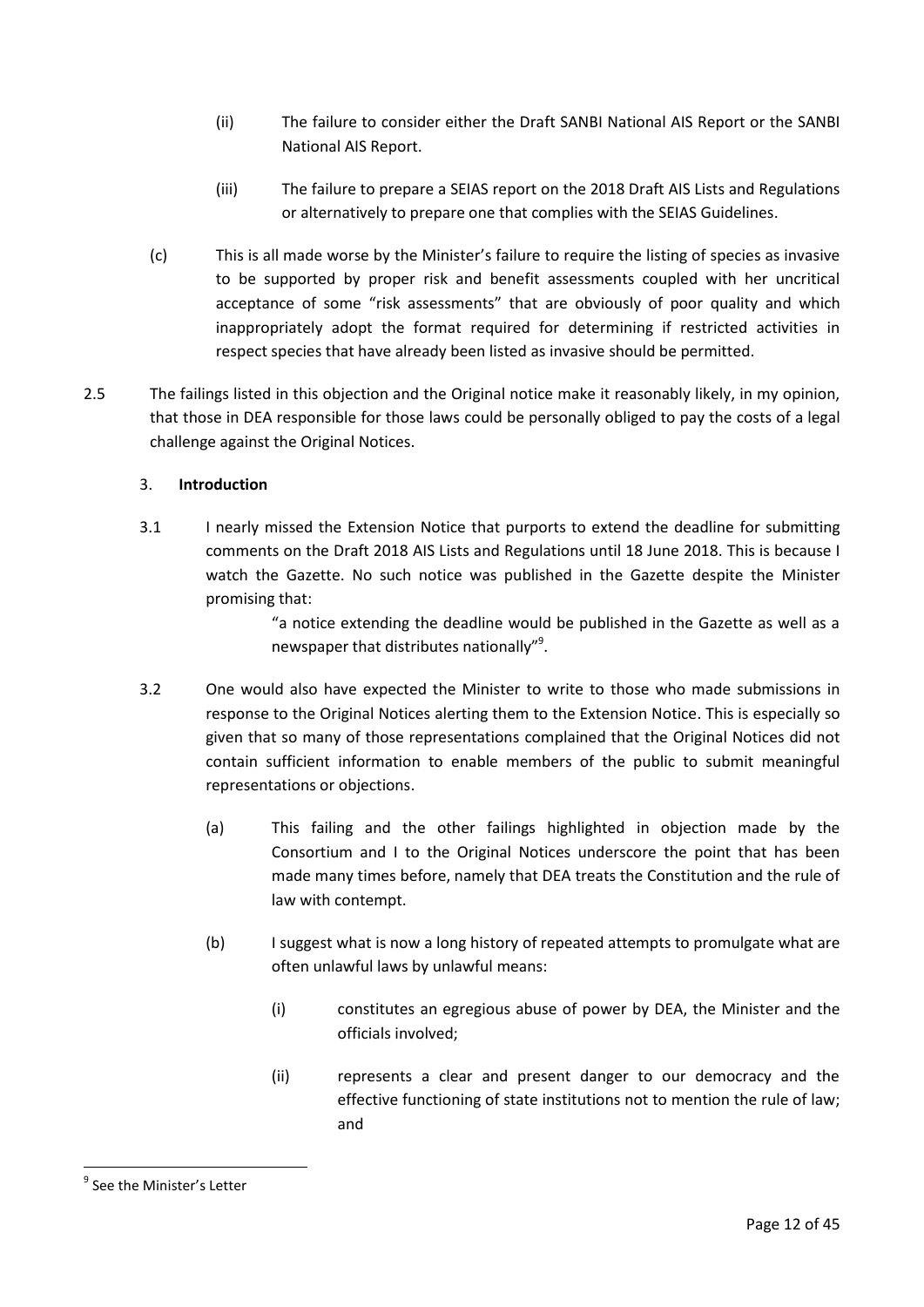(iii) is causing serious harm to the South African economy and the health and wellbeing of South Africans.

### <span id="page-12-0"></span>4. **Non-compliance with Section 100 of NEMBA: The giving of notice**

- 4.1 Section 100 of NEMBA requires the Minister to publish the required notice in the Gazette and in this case in a newspaper that is distributed nationally $^{10}$ .
	- (a) The Extension Notice was published in a newspaper that is distributed nationally but was not:
		- (i) given by the Minister; nor
		- (ii) was it published in the Gazette
	- (b) This is despite both being peremptory requirements in terms of section 100 of NEMBA.
- 4.2 The failure to comply with these basic requirements is extraordinary. However the failure is particularly egregious given that the Minister promising that:

"I will therefore in due course publish a Gazette notice and a notice in a national newspaper, extending the period for a further 30 days."<sup>11</sup>

- (a) Ms Nomahlubi Geja, a director in DEA's biosecurity unit, sought to justify the failure to publish the notice in a Gazette as promised on the basis that the Extension Notice refers to the Original Notice $^{12}$ .
	- (i) The implication is that the publication of the Extension Notice in the Gazette is unnecessary.
	- (ii) But this is clearly not the case. Apart from the material defects in the Original Notice, a failure to publish the extension in the Gazette means that the public has not been properly notified of the extension of time within which to object.
- (b) There is of course also the manifest discourtesy if not outright contempt for the Minister herself that arises from the fact that DEA thinks it can ignore the Minister's promises and statutory powers that have been delegated to her personally and act in its own name and of its own volition.
- 4.3 The simple and obvious truths are that the Extension Notice:

 $^{10}$  Section 100(1) of NEMBA

<sup>&</sup>lt;sup>11</sup> The Minister's Letter

<sup>12</sup> See the string of e mails that is annexed marked "**B**"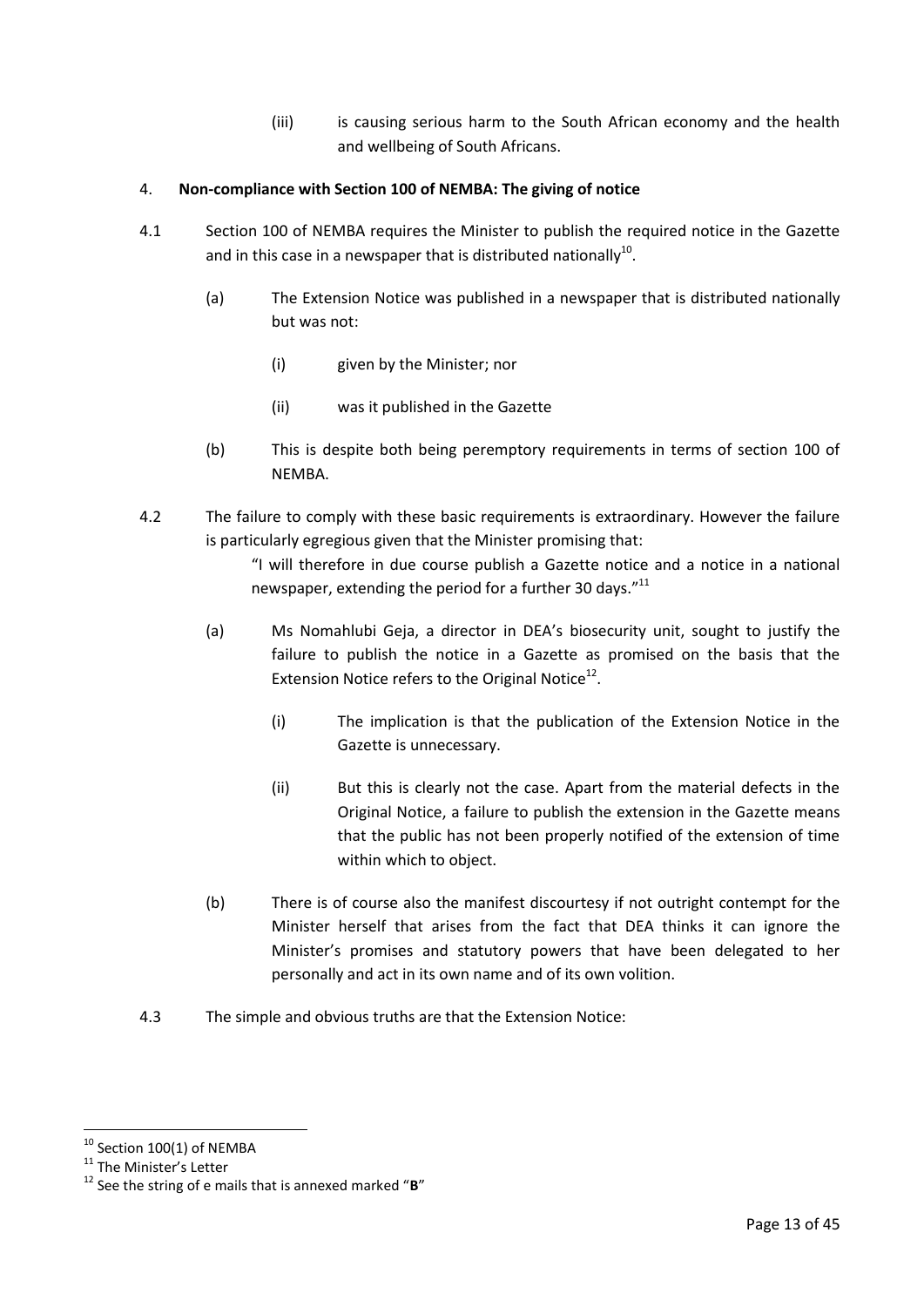- (a) Is not a notice contemplated by section 100 of NEMBA. It is an extra legal invention born of DEA's imagination. It is a desperate attempt to make the 2018 Draft Lists and Regulations law irrespective of whether this is lawful.
- (b) Does not remedy the defects in the Original Notices. It in fact exacerbates those defects.
- 4.4 Any laws that result from a reliance on this Extension Notice will be clearly unlawful and liable to be set aside if challenged. Indeed I think that it is reasonably likely that those in DEA responsible for those laws will be obliged to pay the costs of that legal challenge personally.

#### <span id="page-13-0"></span>5. **Non Compliance with Section 100: Insufficient Information – the "risk assessments"**

- 5.1 However, the procedural difficulties that arise in connection with what DEA is attempting do not end with the failure to publish the Extension Notice in the Gazette.
	- (a) The Original Notice did not comply with Section 100 of NEMBA inter alia in that it does not contain sufficient information in order to enable members of the public to submit meaningful representations or objections. The Extension Notice does not cure this defect. There is still no notice published in the Gazette and a newspaper that contains the information referred to in section 100(2)(b) of NEMBA.
		- (i) The Extension Notice does not cure this defect.
		- (ii) It is also defective in this regard in and of itself.
	- (b) The Extension Notice refers to additional information being available on DEA's web site without saying where one will find it. I was only able to find it because my frequent prior use of the DEA web site has given me a good idea where to look. However less informed members of the public will not be able to find it. I know this because I have been contacted by many of the few interested parties who are aware of the Extension Notice asking how they find the information on the DEA web site.
	- (c) The Extension Notice also says that:

<u>.</u>

"The following information is available on the Department's website at [www.environment.gov.za:](http://www.environment.gov.za/) proposed amendments, "risk assessments" related to the draft amendments referred to above, the socio-economic impact assessment, and other relevant information. "

However the DEA Web site does not contain "risk assessments" pertaining to the  $79^{13}$ amendments that are proposed. Many of these refer to multiple species $^{14}$  which makes

 $13$  The 2018 Draft AIS Lists propose the removal of 13 the existing listings and the insertion of amendment of another 66 listings.

<sup>&</sup>lt;sup>14</sup> Some of these listings refer to multiple species such as, for example the listing of Cambomba Species, Cestrum Species (not specifically listed), Trachemys species, Chicla Species, Hypostomus species, Myleus species, Oreochromis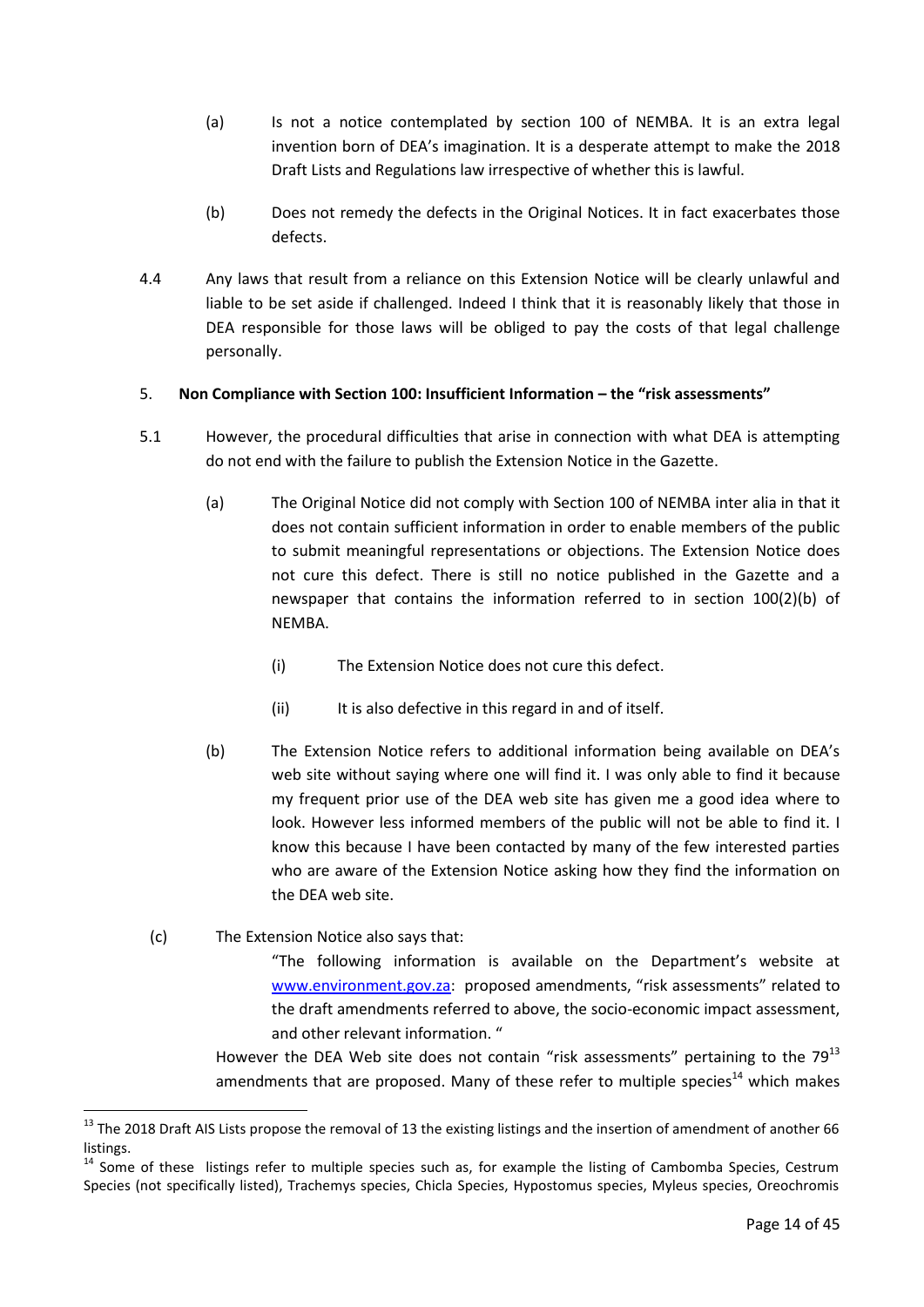the list even larger. Two listing, that of *Giraffa camelopardalis* (Giraffe) and *Hippotragus niger* (Sable)<sup>15</sup> refer to sub species.

- (i) But the website only lists ten "risk assessments".
- (ii) Furthermore, one "risk assessment", namely that of Oreochromis Niloticus, only relates to one species amongst the many that have been listed.
- 5.2 It follows that the Extension Notice materially misrepresents the actual situation.
	- (a) The DEA website does not in fact contain "risk assessments" relating to the proposed amendments as promised.
	- (b) The Extension Notice is deficient in this regard.
	- (c) It follows that the members of the public still do not have sufficient information in order to comment on the proposed amendments.

#### <span id="page-14-0"></span>6. **Non Compliance with Section 100: Insufficient Information – SANBI AIS National Status Report**

- 6.1 Both the Consortium and I complained in our original representations that the Minister acted prematurely in publishing the 2018 Draft AIS Lists and Regulations. We said that she should have waited for SANBI to finalise its AIS National Status Report claiming that the draft of this report indicated that it would contain information vital to just and rational law making regarding Alien and/or invasive species.
- 6.2 I have since ascertained that SANBI sent the final report to the Minister at the end of March 2018<sup>16</sup> but that the report has not yet been made public. I wrote to Ms Geja of DEA on 29 May 2018<sup>17</sup> asking for a copy of that report. She denied that it was final and stated:

"It will be finalised once it has gone through the necessary departmental approval processes. The fact that the authors have submitted a report doesn't make it finalised without the necessary departmental authorisation and as such remains a draft until such authorisation is obtained. I, therefore, cannot give you the report at this moment. And I repeat that once it has been approved it shall be made available for public consumption and the public shall be made aware of this availability."<sup>18</sup>

6.3 DEA clearly misunderstands the status of the SANBI AIS National Status Report. It is not an internal departmental document as DEA seems to think.

<u>.</u>

species (excluding *Oreochromis mossambicus* and *Oreochromis placidus*), Pseudocrenilabrus Species, Pterygoplichthys species (except *P. disjunctivus* Weber, 1991 already listed under 1b), Pygocentrus species, Schilbe species (except those that are indigenous to South Africa) and Serrasalmus species.

<sup>15</sup> *Giraffa camelopardalis* (Linnaeus, 1758) (all subspecies with the exception of Giraffa and *Hippotragus niger* Harris, 1838 - (all subspecies except of *H. n. niger*).

<sup>16</sup> See e mail from Dr Brian Van Wilgen which is copied in the string of e mails that is annexed marked "**B**".

<sup>17</sup> This e mail is also part of the string of e mails that is annexed marked "**B**".

 $18$  Nomahlubi Geja's e mail sent to me at 9.52am on 30 May 2018 which is part of the string of e mails that is annexed marked "**A**".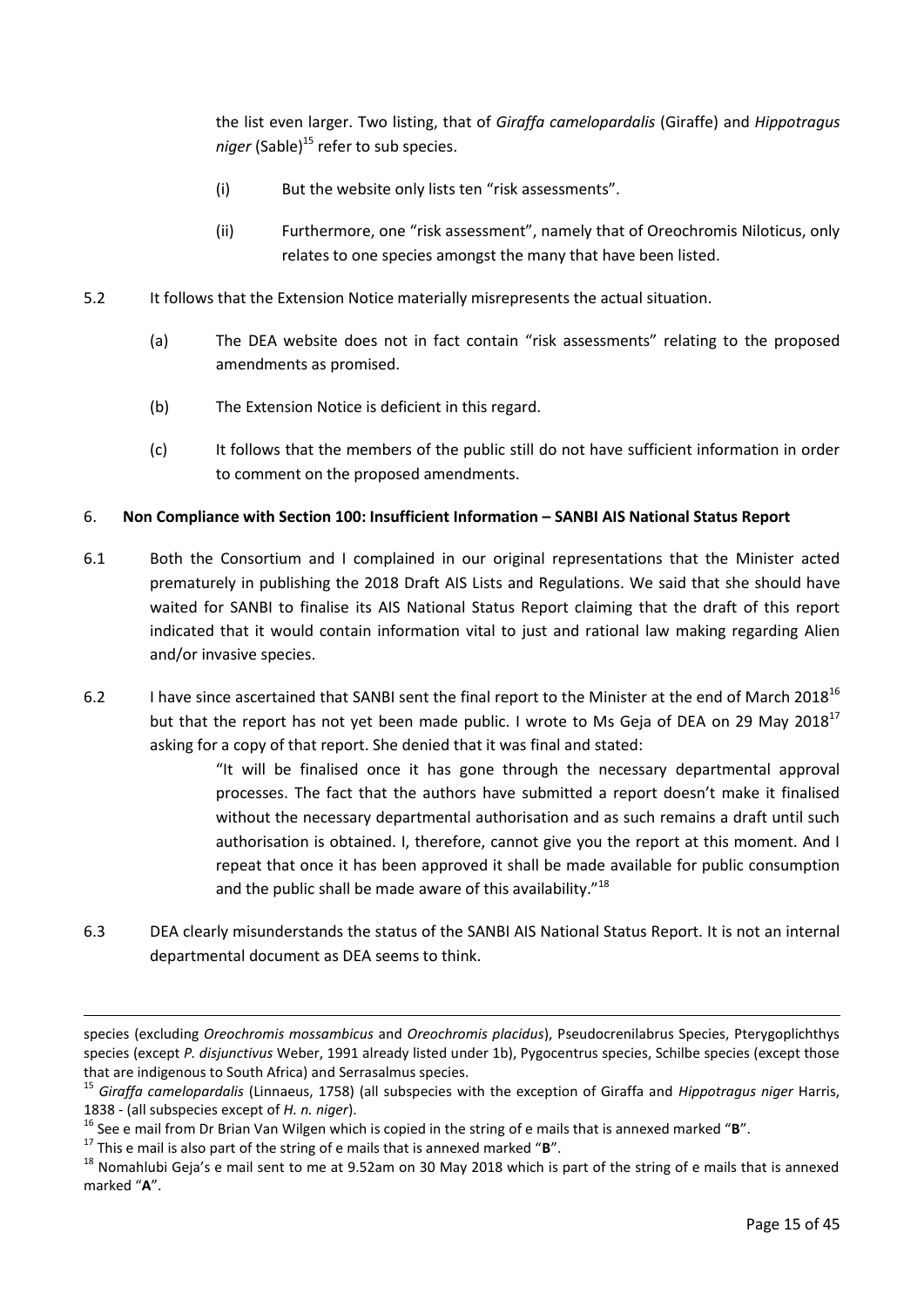- (a) Chapter 2 of NEMBA establishes SANBI as an independent scientific authority. It is not a branch of DEA, nor an organisation which needs DEA to regulate its actions and/or sanitise its formal reports, as DEA seems to think.
- (b) SANBI is obliged to report regularly to the Minister the status of all Listed Invasive Species. This is in terms of section 11(1)(a) of NEMBA.
- (c) This statutory reporting obligation is regulated by section 11 of the 2014 AIS Regulations which obliges SANBI:

to submit a report on the status of Listed Invasive Species to the Minister within three years of the date on which these regulations come into effect, and at least every three years thereafter".

- 6.4 The SANBI AIS National Status Report should have been submitted to the Minister on 30 September 2017 and is thus considerably overdue. However SANBI has now concluded and signed off the report and therefore its report is final.
	- (a) Interested parties, including DEA had an opportunity to comment on the Draft SANBI AIS Status Report in 2017.
	- (b) DEA does not get a second bite at the cherry nor can it amend and/or sanitise in any way what is a final report by an independent authority.
- 6.5 It is clear from the Draft National AIS Status Report that the existing 2016 AIS Lists and 2014 AIS Regulations are hopelessly ineffective and that far too many species have been listed as invasive. It is likely that the SANBI AIS National Status Report will confirm this.
	- (a) The Minister cannot rationally proceed to make or amend laws regarding AIS species without considering that report.
	- (b) Members of the public cannot comment meaningfully on the 2018 Draft AIS Lists and Regulations without first having sight of that report.
	- (c) Any attempt to make law or to run a consultation process without having regard to that the SANBI AIS National Status Report will accordingly be unlawful.

## <span id="page-15-0"></span>7. **Testing for invasiveness**

- 7.1 NEMBA gives the Minister a discretion whether or not to list a species as invasive. This discretion is however limited by a number of factors including:
	- (a) The legal definition of invasive species in section 1 of NEMBA.
	- (b) The purpose of Chapter 5 of NEMBA and NEMBA itself judged not in isolation but having regard to:
		- (i) The Constitution and especially the Bill of Rights including the environmental right contained in section 24.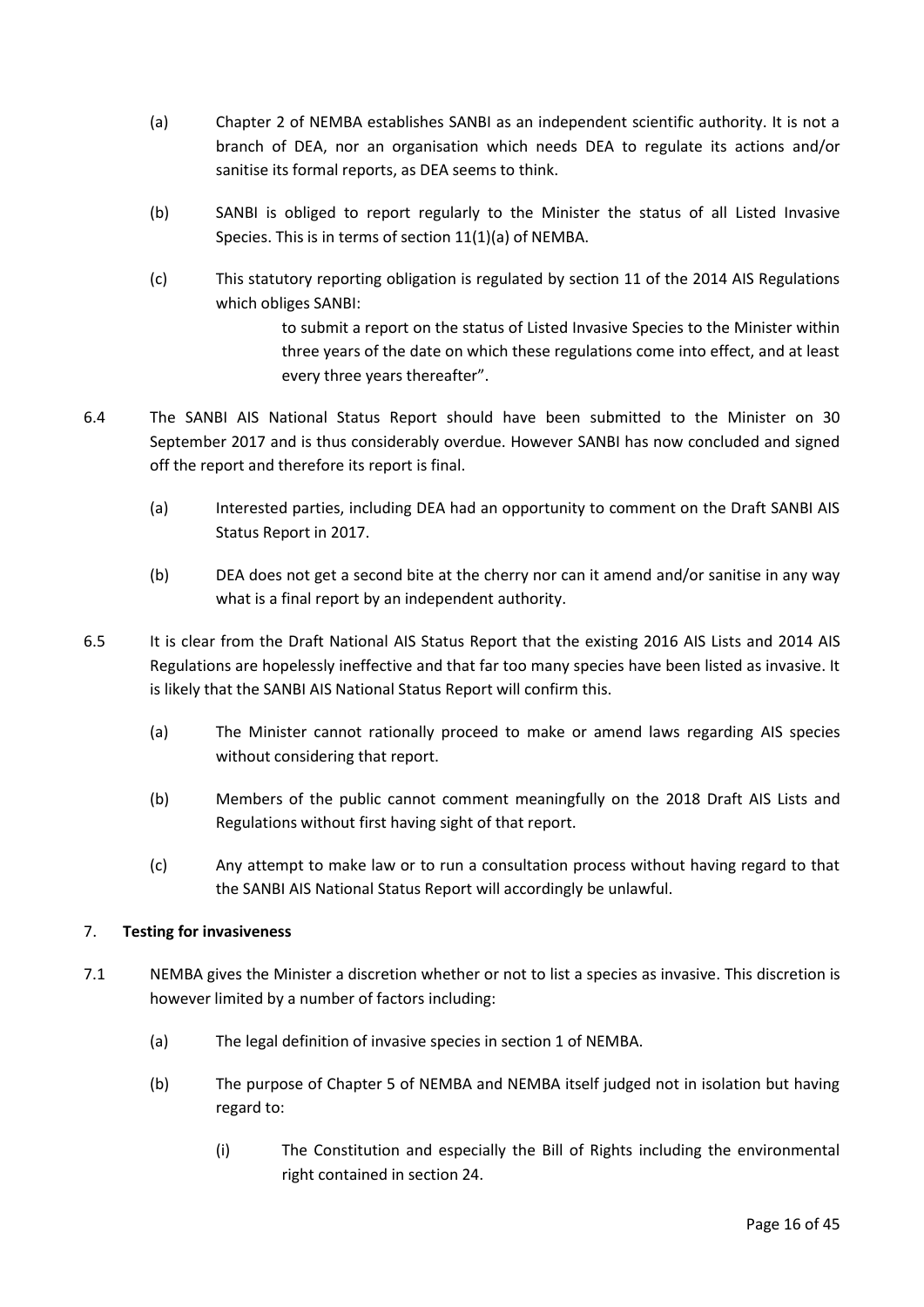- (ii) NEMA and the NEMA Principles.
- (c) The Policy considerations aimed at ensuring effective laws and implementation contained in the SEIAS Guidelines
- (d) The requirement of just decision making in terms of PAJA and the Constitution.
- (e) The principles of cooperative and participatory government.
- 7.2 The Minister should not list a species as invasive merely because some people believe it to be so even if those people are "scientists" or have training in the sciences.
	- (a) The determination of invasiveness is not an exercise in science or in morality or indeed faith or ideology.
	- (b) It is a fundamentally practical step taken terms of NEMBA in order to enable the Eradication or Control of a species
- 7.3 The discretion to list species as invasive entrusted to the Minister in terms of Chapter 5 is an onerous and difficult one.
	- (a) Penal consequences flow from such a listing.
	- (b) The cost to the fiscus and the public of implementation the laws that are triggered when a species is listed as invasive are very high, even prohibitive. The economic consequences of a listing can be severe as can its adverse impacts on the economy and human health and wellbeing
- 7.4 Listing a species as invasive is not something the Minister should do lightly. The Minister must take particular care, and be able to demonstrate, that she has taken this care in the decision making process. Thus the Minister must:
	- (a) Firstly, identify the species as alien in the area where it will be listed as an invasive species. This means she must be satisfied that the area falls outside the Natural Distribution Zone of the species as in it occurs in that area only because of human activity.
	- (b) Secondly, determine if the species has become Established and has spread outside its Natural Distribution Range. The term "establish" is not the same as "occur". A species may occur outside its Natural Distribution Range but it only becomes Established when it occurs In the Wild .
	- (c) Thirdly, determine if it has it spread and become Established elsewhere. Spread also not defined in NEMBA but I suggest that it is used in the narrow sense of spread otherwise than as a result of human activity.
	- (d) Fourthly to assess the nature and extent of any ecological threat that has or may arise as a result of that Establishment and spread.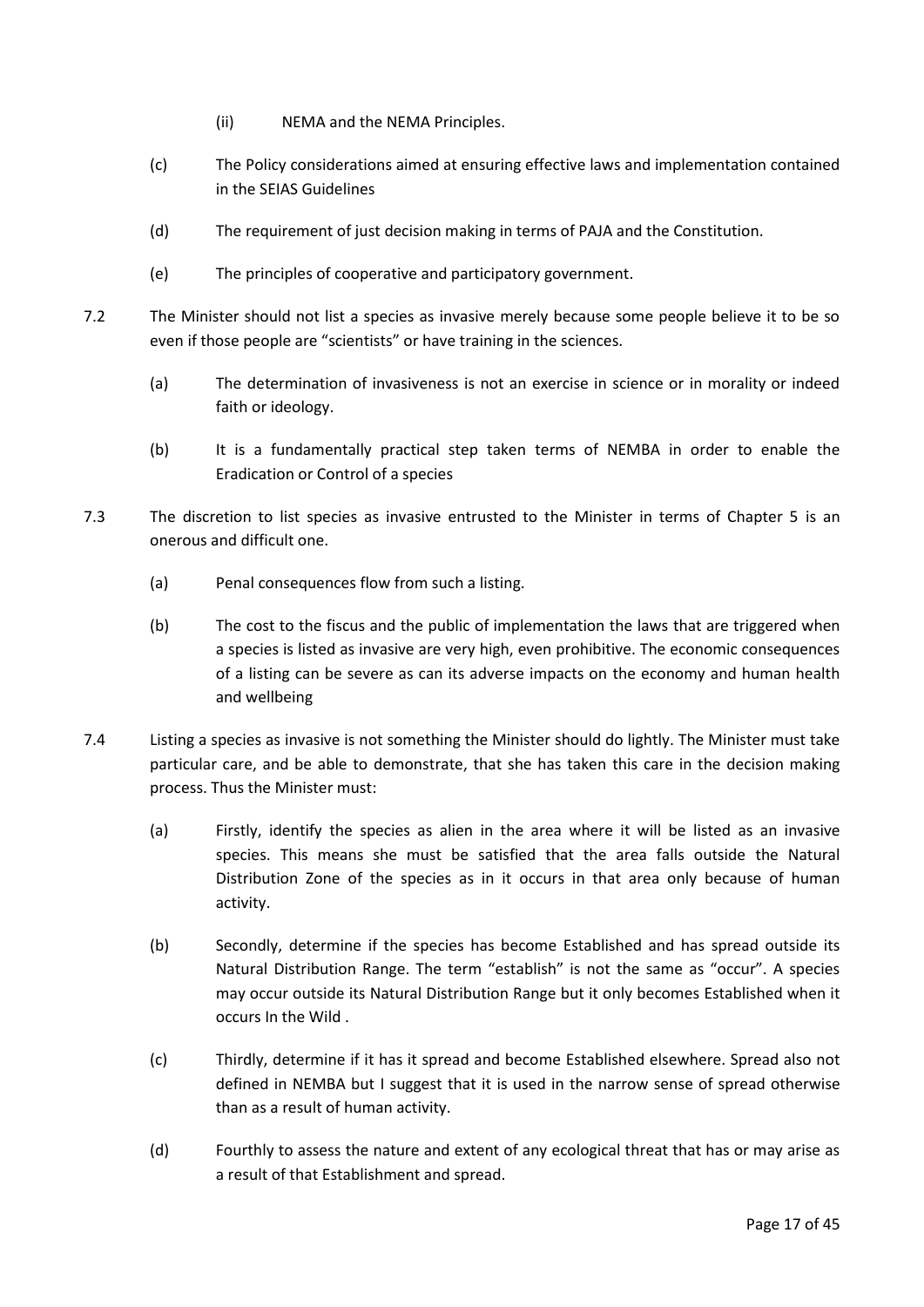- (i) "Threat" is not defined. It clearly does not mean any threat or impact on Native species as is sometimes postulated.
- (ii) Ecological threats are not limited to threats that impact upon Native species or habitats or ecosystems that have not been altered even transformed as a result of human activity. One must not therefore look only at a historical notion of ecosystems, habitats or other species as they might once have existed in a state of Wilderness but rather these ecosystems, habitats or other species as they exist today. Historical impacts are not a threat if those impacts have run their course and a new ecological balance is achieved.
- (iii) Threat does not mean any impact. The threat must be significant and it is not just species based. The target species must threaten or have demonstrable potential to threaten ecosystems, habitats or other species. One is looking at a probable extinction or extirpation. Habitats must be threatened with destruction. The threat in the case of ecosystems must be to its basic functioning and thus sustainability.
- (e) Fifthly, to ascertain if this ecological threat either harms or may cause harm to:
	- (i) human health;
	- (ii) the economy; and/or
	- (iii) whether it may cause environmental harm. Environmental harm does not mean ecological impact. The term "environmental must be interpreted having regard to the definition of "environment" in NEMA. NEMA defines "environment as the influence the organic and non-organic properties that make up the world we live in contribute to our health and wellbeing. It is in truth a definition of ecosystem services. Thus when NEMBA talks of "environmental harm, it is referring to harm to the ecosystem services that we rely on for our health and wellbeing.
- (f) Sixthly, to ascertain the extent to which anything can or should be done about this given that:
	- (i) the resources that are available to be applied to this task are finite; and
	- (ii) that the purpose of listing a species as invasive is to Eradicate that species or if that is not possible to Control it by a process of removal and prevention.
- (g) Finally to do all of this through the holistic application of the NEMA Principles and through the application of due process required of cooperative and participatory government required in terms of the Constitution and sections 99 and 100 of NEMBA.
- 7.5 The Minister has failed to disclose any information indicating the application of any of the above considerations in arriving at the decisions being proposed in the Notices.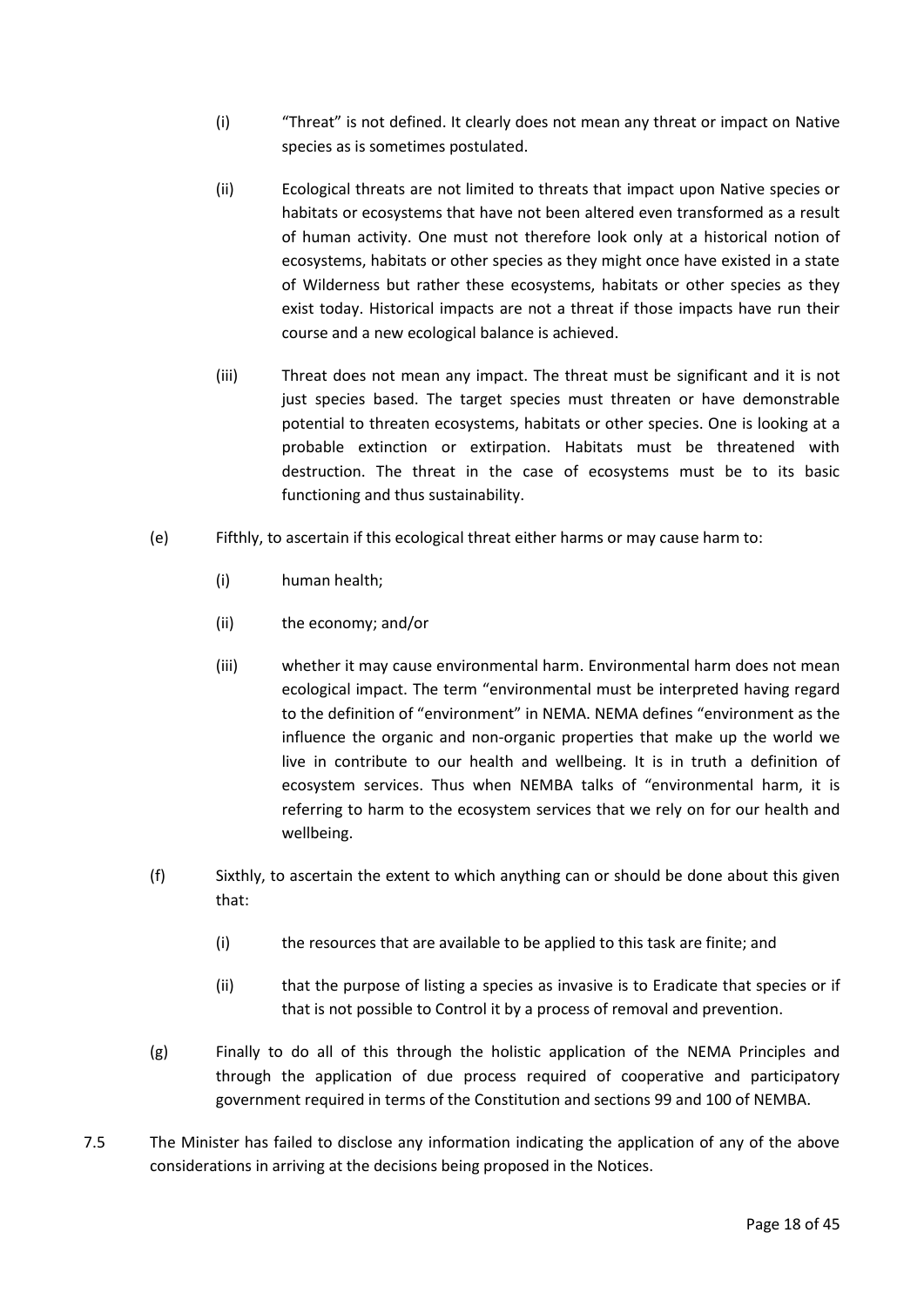#### <span id="page-18-0"></span>8. **The "Risk Assessments": General**

- 8.1 I deal with this in more detail later but the quality of the so called "risk assessments" is abysmal. They are not sufficient to inform the Minister in what is the onerous and potentially costly business of listing a species as invasive.
- 8.2 If they are indicative of the quality of DEA's so called science based approach to the management of Alien species and the Control of invasive ones, then the system is in need of a complete overhaul. If this is not done billions of rands of taxpayers money will be wasted and the billions more that will be removed from economy as a result the economic harm these measures are causing and will continue to cause.
- 8.3 The article "Down the Rabbit Hole<sup>19</sup>, by Dr Andrew Mather<sup>20</sup> and I which was published in the June/July issue of Flyfishing observes that:

"Government makes policy but its policy can only be implemented if sanctioned by law. This requires the approval of Parliament through legislation. Parliament normally delegates the power to make rules (sic regulations) dealing with the implementation of laws.

NEMBA is an exception to this general rule as it was enacted without the benefit of a formally adopted policy. This hugely complicated the administration of NEMBA there is nothing outside NEMBA and its regulations to guide government and the public in the implementation of the law.

This is especially so in the case of identifying invasive species. NEMBA does not say how this must be done and there are no regulations saying how this must be done either. This confusion is made worst by the fact that the interpretation of the definition of an invasive species is hotly disputed."

- 8.4 That article goes on to point out that DEA partly adopts the "risk assessment" process prescribed for the permitting of restricted activities. This inappropriate.
	- (a) The "risk assessment" process applies once a species has been listed as invasive. It was never intended to identify if a species should be listed as invasive.
	- (b) This may be why none of the "risk assessments" describe what it means for a species to be listed as invasive. They start from the assumption that the species is invasive and then try to consider how bad this invasiveness is.
	- (c) The "risk assessment" process is an inappropriate tool for determining if a species is invasive.
- 8.5 This misguided cart before horse approach allows DEA to avoid the dilemma of having to examine whether a species is invasive by avoiding examining that species against the legal test for invasiveness.

<u>.</u>

 $19$  [http://issuu.com/sheenacarnie/docs/flyfishing\\_june\\_2018/10?e=5594529/61645683](http://issuu.com/sheenacarnie/docs/flyfishing_june_2018/10?e=5594529/61645683)

<sup>&</sup>lt;sup>20</sup> B.Sc (Civil Eng.), Hons. B.Comm (Business Management), PhD, FSAICE, MIMESA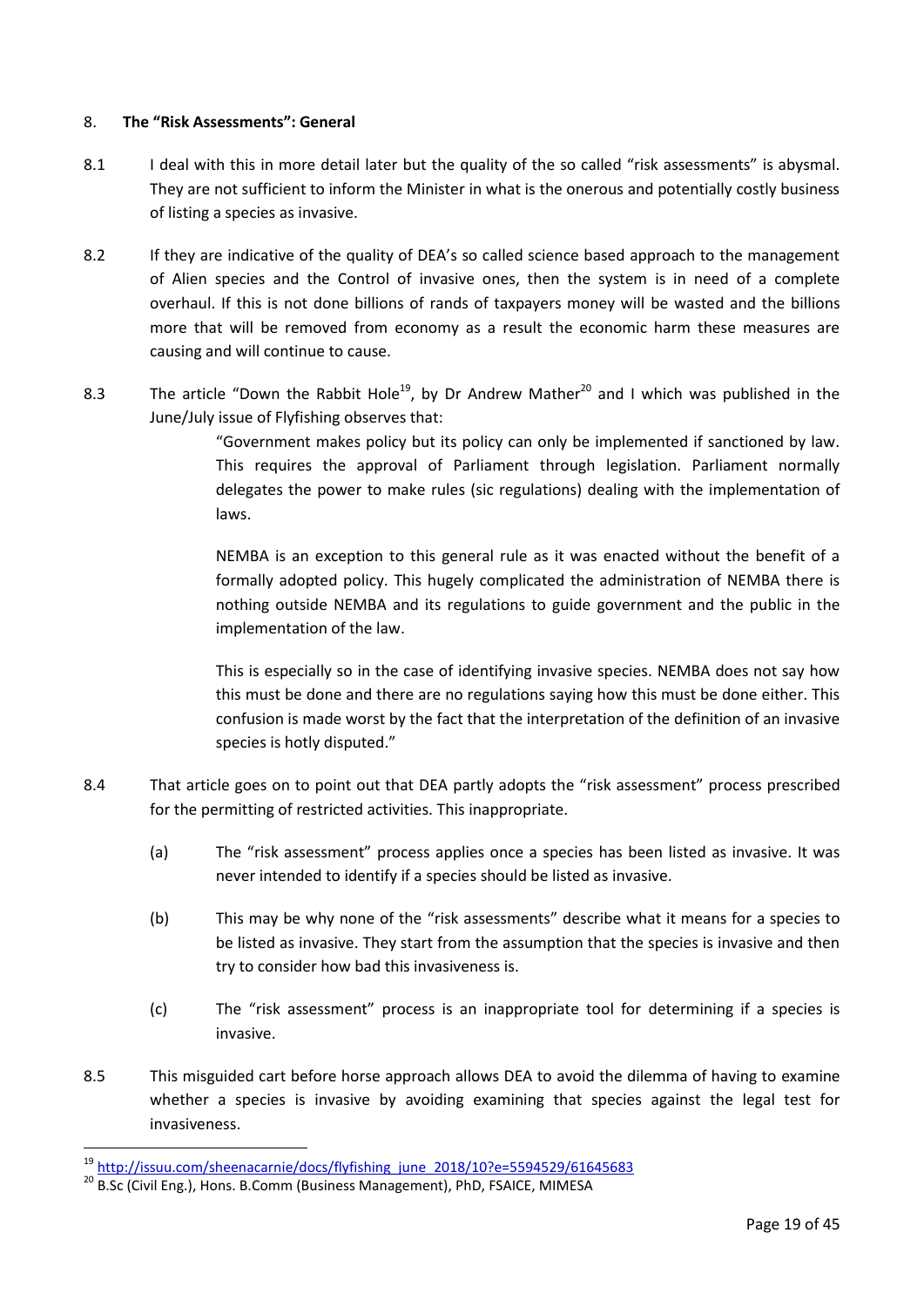(a) I am aware, for example, that DEA adopted a different definition in its 2014 AIS National Strategy. That strategy document defined an invasive species in terms that are incompatible with the legal definition in NEMBA as:

> "Alien species that sustain self-replacing populations over several life cycles, produce reproductive offspring, often in very large numbers at considerable distances from the parent and/or site of introduction, and have the potential to spread over long distances."<sup>21</sup>

(b) I am also aware that the ISSG on which South Africans are prominently represented adopts a definition of invasive that is different to both the legal definition and the definition used in the CBD $^{22}$ . It defines and invasive species as:

> "Alien invasive species" means an alien species which becomes established in natural or semi-natural ecosystems or habitat, is an agent of change, and threatens native biological diversity."<sup>23</sup>

- (c) The application of either of these definition or any of the other definitions of invasive used in science and the perspective (be it Anthropocentric Conservationist on the one hand or Biocentric and/or Biotic Nativist on the other), that is applied in the analysis, instead of the legal definition, will result in a materially different outcome in the assessment whether or not a species is invasive.
	- (i) The perspective required in terms of the Constitution and NEMA is Anthropocentric Conservationist:
	- (ii) NEMBA has elements in it that are Anthropocentric Conservationist and others that are Biocentric and Biotic Nativist. This is because it is a law that seeks to find middle ground between competing perspectives and values, viz. those that are set out in the Constitution and those that South Africa's environmental authorities responsible for biodiversity management believe in $^{24}$ .
	- (iii) South Africa's environmental authorities who are responsible for biodiversity management are fundamentally Biocentric and Biotic Nativist in their outlook. Their approach is dictated by a desire to preserve species in in situ environments rather than to conserve biodiversity in order to benefit human health and wellbeing.

<sup>&</sup>lt;sup>21</sup> Page vi of the 2014 AIS Strategy

<sup>&</sup>lt;sup>22</sup> The Biotic Nativist thinking embedded in the ISSG definition and which compromises biodiversity conservation in South Africa is absent from the CBD definition of invasive species which is "invasive alien species" means an alien species whose introduction and/ or spread threaten biological diversity. NEMBA does not define biodiversity or biodiversity conservation as something that applies to Native biodiversity but that is how DEA applies it

<sup>&</sup>lt;sup>23</sup> Paragraph 3 of the IUCN Guidelines For The Prevention Of Biodiversity Loss Caused By Alien Invasive Species prepared by the ISSG

<sup>&</sup>lt;sup>24</sup> This is dealt with in the representations both the Consortium and I made to the Portfolio Committee in respect of the 2017 NEMLA Bill and the representations I made on behalf of the Consortium and personally to Portfolio Committee on that Bill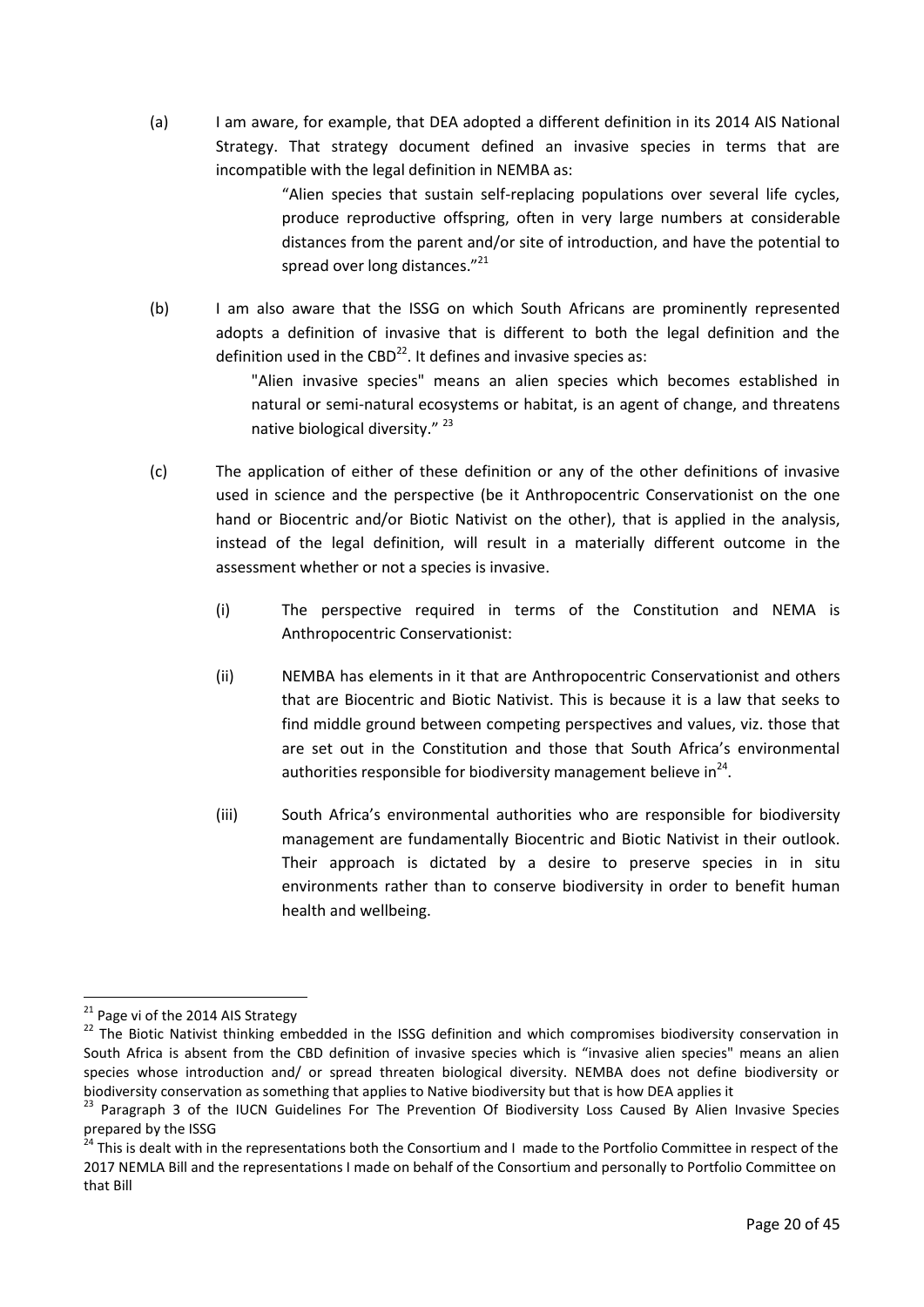- (d) DEA has consequently declined to apply the legal definition of invasive species and has not made any attempt to do so to date. There are many examples of this.
	- (i) It is clear that the definition of invasive species applies territorially as within South Africa only. It is also clear that a species can only be listed as invasive in South Africa if it already occurs here<sup>25</sup>. Yet DEA seeks to list many species and sometimes even sub species as invasive even though they do not occur in South Africa. This is contrary to the definition of "invasive species" and the purpose of NEMBA and Chapter 5.
	- (ii) A species that occurs in South Africa may only be listed as invasive in this country in areas where it is not Indigenous but is Alien and is Established. Yet the Minister seeks to list species as invasive across South Africa despite even though they are Indigenous. The Minister also seeks to list Alien species as invasive in areas where they cannot occur, and/or where they are not Established and/or from which there is no appreciable risk of them spreading.
	- (iii) A species that occurs in South Africa can only be listed as invasive if the Minister can show that it threatens ecosystems habitats or species in South Africa or that there is a demonstrable significant threat that they may do so This ecological threat must also harms or pose a risk of harm to human health, the economy or the ecosystem services that are necessary for human health and wellbeing  $^{26}$ There is no indication that this was done in any of the "risk assessments". The approach that has been adopted seems to be based upon an assumption that if an Alien species is can become Established, then it must be harmful and must therefore be listed as invasive. This is not a proper application of Chapter 5.
- (e) The legal approach adopted elsewhere in the world, including for example, the European Union<sup>27</sup> is that, regardless of the various scientific opinions that may exist as to whether or not a species is invasive, it will only be listed as such and subject to the kind of controls contemplated by the CBD if it can be shown that it harms the ecosystem services that underpin human health and wellbeing.
	- (i) This ecosystem services approach does not discriminate against species, as DEA is wont to do, on the basis of whether they are native or Alien, nor does it

<u>.</u>

<sup>&</sup>lt;sup>25</sup> The contrary interpretation that DEA seems to adopt not only ignores the meaning and purpose of the of the term occurrence and spread" but also ignores the purpose of listing a species as invasive as being to Eradicate and "Control" (as defined), not to mention the significant regulatory burden that is placed on the state and landowners when a species is listed as invasive.

<sup>&</sup>lt;sup>26</sup> This, as I pointed out earlier, requires a principled approach of balancing ecological threats against the benefits the species affords which in turn must be evaluated by a holistic application of the NEMA Principles having regard in particular to section 2(2) of NEMA that requires environmental management (which includes law making such as this) to: "place people and their needs at the forefront of its concern, and serve their physical, psychological, developmental, cultural and social interests equitably.".

<sup>&</sup>lt;sup>27</sup> Regulation (EU) No 1143/2014 of The European Parliament and of the Council of 22 October 2014 on the prevention and management of the introduction and spread of invasive alien species.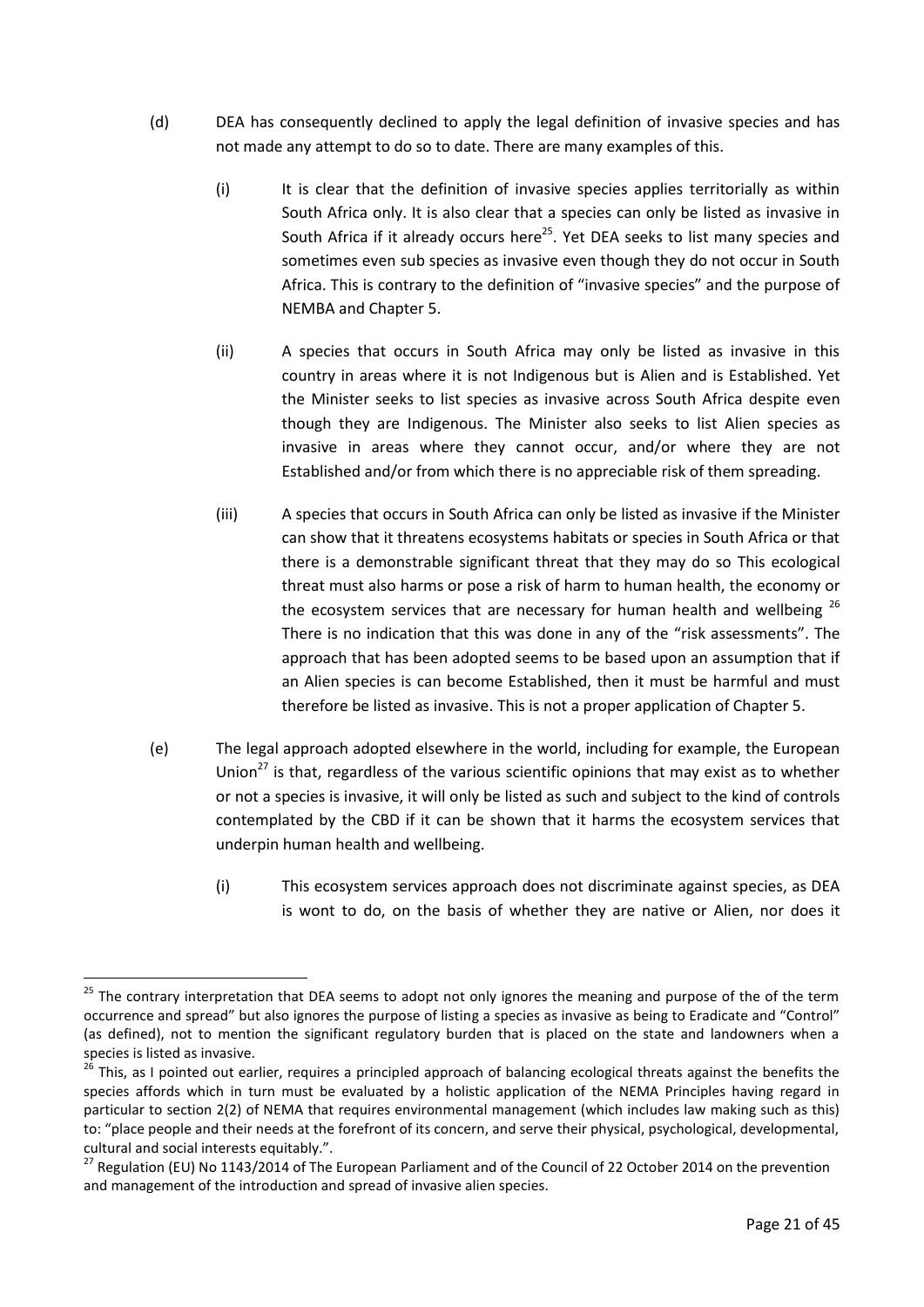assume that only native biodiversity contributes beneficially to the ecosystem services that underpin human health and wellbeing human beings.

- (ii) It adopts a perspective that sees human beings as part of nature rather than Alien to it. This approach aligns with the anthropocentric perspective of the environmental right in the Constitution.
- (iii) The approach that is adopted in the "risk assessments" misaligns with this constitutionally required anthropocentric approach. It seeks to maintain the Biocentric approach that was applied by environmental officials before 1994 and at a time when South Africans did not have rights but rather had to rely on the extent to which they were privileged for their health and wellbeing.
- 8.6 Dr Mather and I also deal in our article with the worrying fact that DEA seeks to apply a higher standard to the public than that which it is prepared to comply with itself. This discrimination between state and the people is hallmark of oppressive regimes it should have no place in a rights based constitutional democracy such as South Africa. It is also incompatible with the careful considered approach that the Minister must adopt when listing a species as invasive.
	- (a) The general impression one has of the "risk assessments" is that they are of very poor quality. Dr Mather and I deal with this with regard to the so called Trout risk assessments but the problem is much more widespread. I understand that many of these "risk assessments" have been criticised before. Indeed it seems that they were shelved because of this and are only been resurrected now because DEA is desperate to see the proposed amendments become law.
	- (b) Examples of what is a general lack of quality include:
		- (i) A general sloppiness that happens when desk top cut and paste investigations are undertaken in a rush by people who perhaps lack the expertise for work of this nature or lack the fundamental understanding of what they are obliged to do. Fundamental mistakes abound. For example, the "risk assessment" for the Nile Tilapia refers to the distribution of Trout is a classic example of this. Another is the assumption that the Red Mulberry is Indigenous when it is not. The use of temperature modelling as the sole means to determine Establishment or spread is a third.
		- (ii) The fact that these "risk assessments" are produced anonymously is probably a major contributing cause to their poor quality. Investigations that Dr Mather and I carried out on the Trout "risk assessments" revealed that they were prepared by individuals who were unsuitable for this task. Officials and consultants who are prepared to own their work and bear the consequences of poor work are far more likely to exercise care than those who work under the protective cloak of anonymity.
		- (iii) A lack of local objectively sourced and reliable local data. The "risk assessments" largely rely on studies from other countries; even countries that exist on the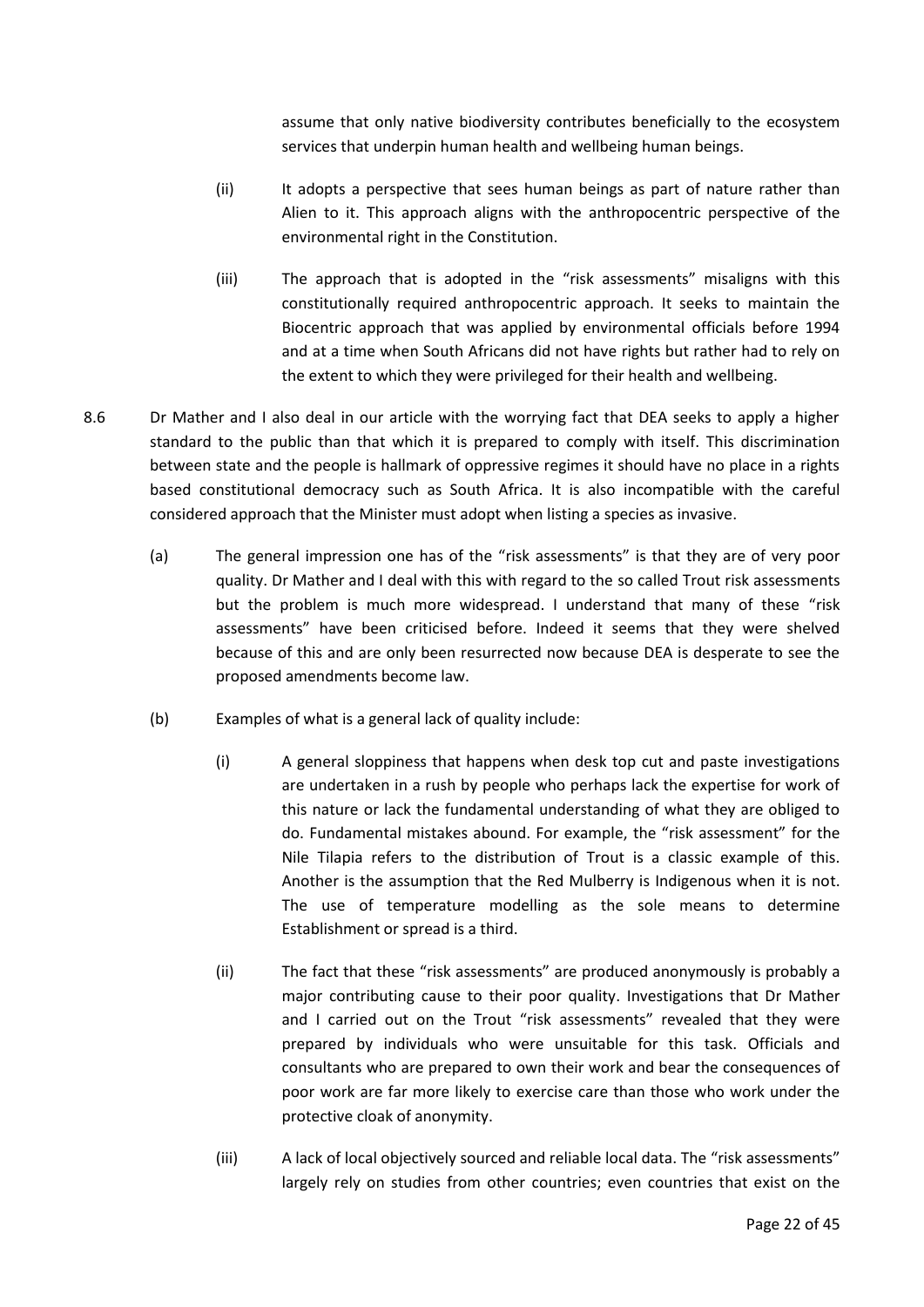other side of the species geographic boundaries.to try and justify listing a species as invasive in this country. This is inappropriate. If there is no data locally then the first point of call is to engage researchers to undertake this research in a professional and transparent manner. It is inappropriate to use Eurocentric research in an African context.

- (iv) An over reliance on desktop studies based on crude computer modelling often using foreign and inadequate data some of which is obtained from observations taken in unrealistic laboratory conditions. Again the "risk assessment" of the Nile Tilapia has been heavily criticised on this account with Nicholas James pointing out that the Nile Tilapia cannot become Established at the low temperature conditions achieved in laboratory testing and that this and habitat constraints severely limit its potential distribution range to a much smaller area than the "risk assessment" suggests.
- (v) The reversing of the onus as a result of the assumption that a species is invasive if an official thinks it is so unless one can prove conclusively to the satisfaction of what is often a prejudiced official that it not. .
- (vi) A general tendency to empathise risks, assume worst case scenarios are the norm.
- (vii) None of the risk assessments indicate how or what DEA intends doing to eradicate and control the species it intends listing as invasive. Neither is there any additional information supplied in this regard. One would think that this is also important and relevant information to be supplied in terms of section 100 of NEMBA.

#### <span id="page-22-0"></span>9. **The "Risk Assessments": Some specific observations**

#### <span id="page-22-1"></span>9.1 The North American Signal Crayfish

- (a) Four American crayfish species are listed in the 2016 AIS Lists as prohibited Aliens. These are:
	- (i) *Orconectes limosus* (Rafinesque, 1817) or North American spiny cheek crayfish
	- (ii) *Orconectes rusticus* (Girard, 1852) or the Rusty crayfish
	- (iii) *Pacifastacus leniusculus* (Dana, 1852) or The North American signal crayfish; and
	- (iv) *Procambarus clarkii* (Girard, 1852) or the Red swamp crayfish.
- (b) The Minister proposes amending this listing removing the Red swamp crayfish from the listings altogether and by relisting the other 3 crayfish species listed above as invasive under category 1a.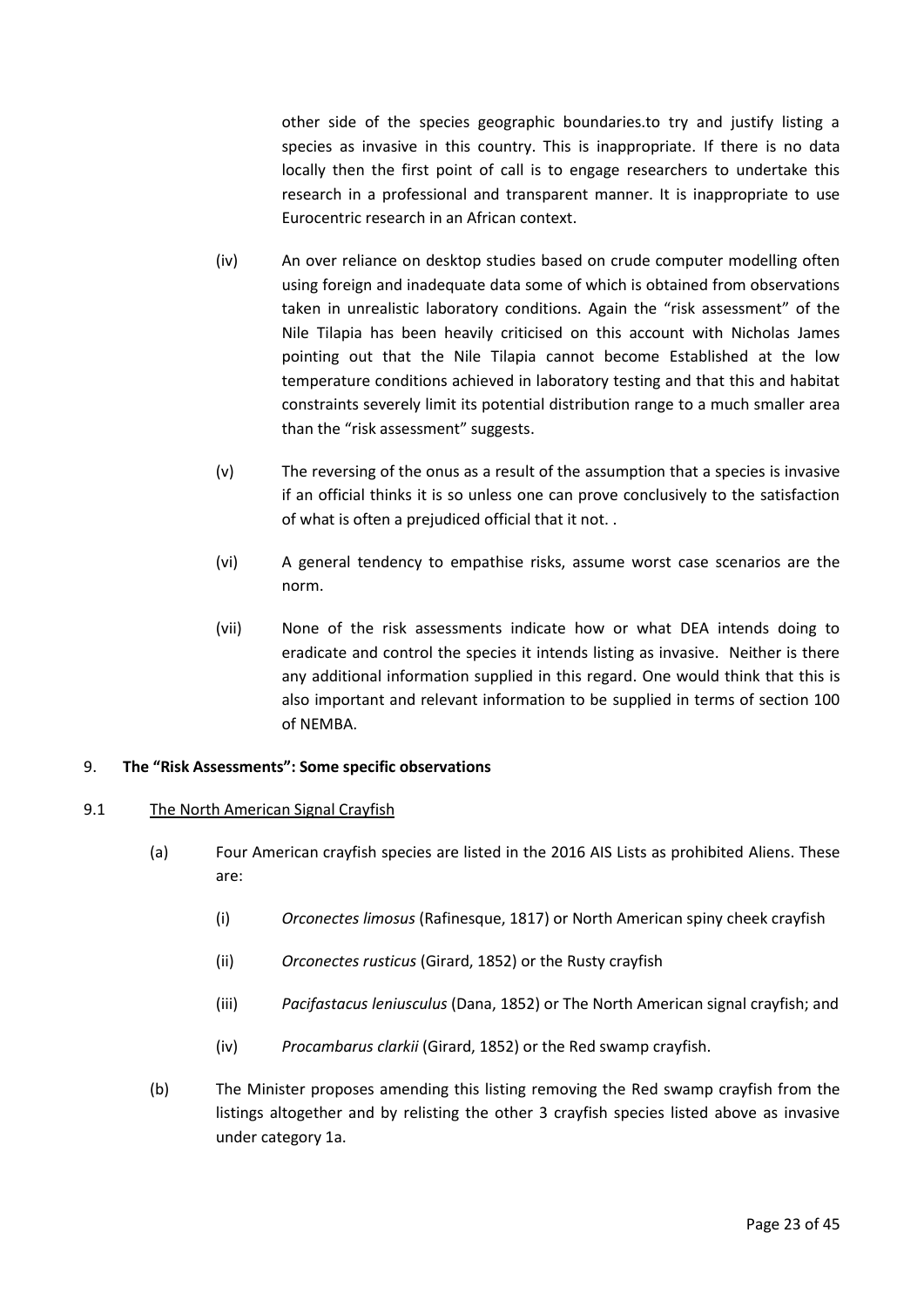- (i) This will make it obligatory to Eradicate the 3 species if they are listed as invasive.
- (ii) However the Red swamp crayfish which has been Established in South Africa for some years will become an unregulated Alien thus making it legal to import this species into South Africa and freely use Specimens here.
- (c) This is perplexing as recent research published by Dr Anna Nunes of the CIB confirms that the Red swamp crayfish has become Established $^{28}$  in the Dullstroom area and recommends that it be Eradicated on this account. It is odd that the Minister wants to delist this species given DEA's professed science based approach and the fact that of this contrary recommendation.
- (d) Dr Nunes' research identifies four crayfish introductions into South Africa.<sup>29</sup> two of which have become Established. The North American spiny cheek crayfish, the Rusty crayfish, and the Red swamp crayfish are not listed as amongst these four species.
- (e) Again one can only wonder by what process of departmental byzantine discombobulation the one species that could perhaps be justifiably listed as invasive is removed from the listings altogether, but species that do not even occur in South Africa are targeted for compulsory eradication?
	- (i) It suggests that DEA has no intention of controlling invasive crayfish populations but wants a tool that enables them to exercise power over landowners through the vile and unconstitutional masquerade that are DEA's so called "routine inspections $30''$ .
	- (ii) There is also the possibility of withholding permission landowners require on a range of other matters on the basis that the imagined and non-existent threat of a listed crayfish species has not been adequately researched. One can't help noticing that the area concerned lies within the Trout waters of Mpumalanga. Officials in the MTPA have proved to be fundamentally opposed to Trout and aquaculture. Perhaps this listing is nothing more than an additional weapon intended to enable them to carry on defending their prejudices.
- (f) The idea that the North American signal crayfish has Established in South Africa is based on this vague and contradictory statement:

<u>.</u>

 $^{28}$  Of course Established is not in itself a basis for listing a species as invasive under NEMBA.

<sup>&</sup>lt;sup>29</sup> The Red swamp cravfish, the Australian, red claw crayfish, the Common yabby and the Smooth marron. The Red swamp crayfish and the Common yabby have become Established in South Africa.

 $30$  Section 31K of NEMA allows DEA to conduct routine inspections of property without obtaining a search warrant in order to ascertain if its permitting regulations are complied with. Officials may question landowners and other people in the course of these inspections and seize any property which the official believes may be evidence of a commission of a crime. It is a criminal offence to obstruct an official in carrying out such an inspection. The Constitutional Court has ruled that similar provisions in other laws are unconstitutional but DEA despite overwhelming evidence pointing to the illegality of these provisions refuses to amend the law and is indeed attempting to increase its powers to carry out these warrantless searches.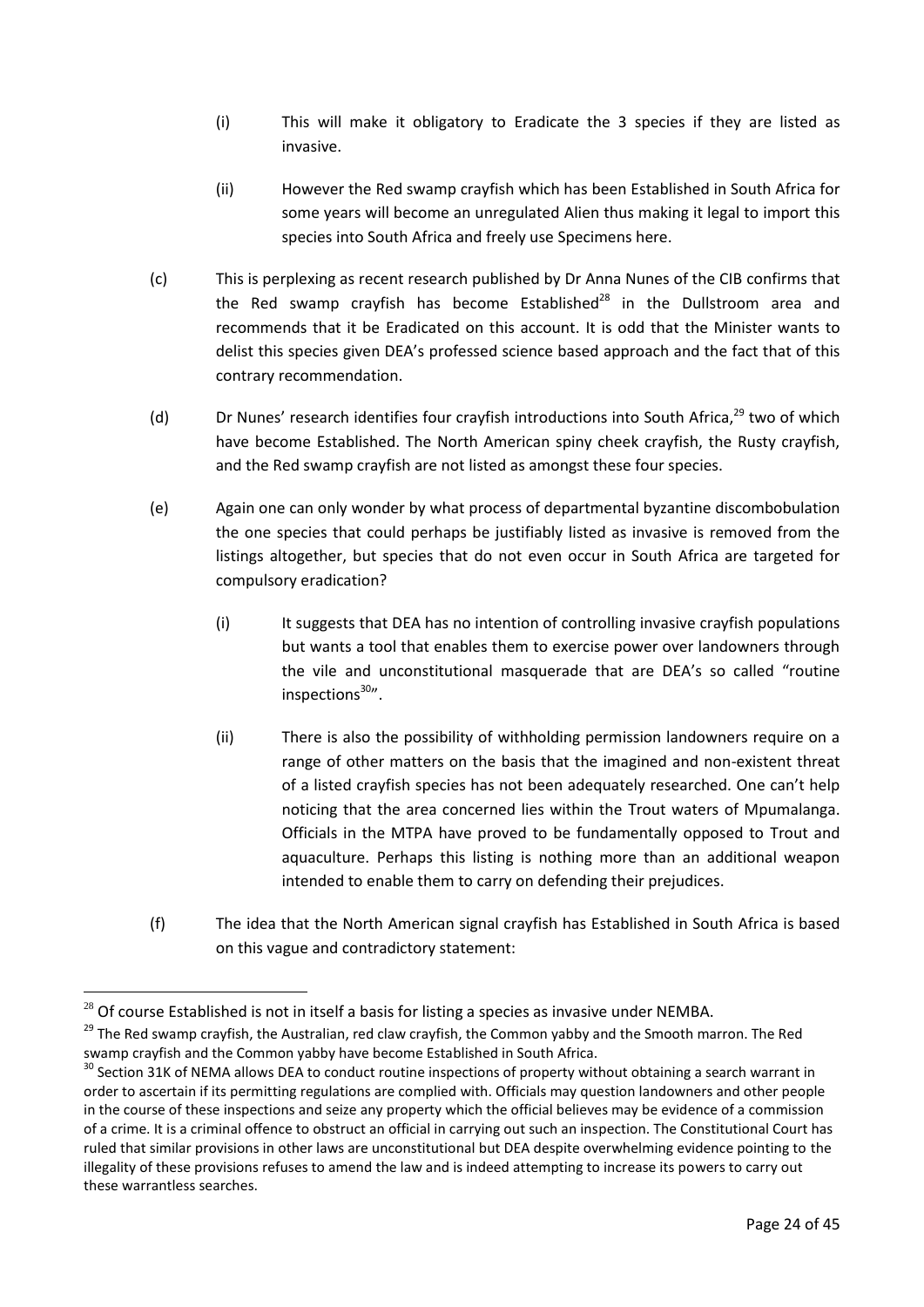"*Pasifastacus leniusculus* is not known to occur in South Africa but it has been sighted during compliance inspections by the Competent Authority of the Department of Environmental Affairs, Directorate Biosecurity."

This begs a number of obvious but unanswered questions such as:

- (i) Who observed the Specimen?
- (ii) Was that person qualified to tell the difference between it and crayfish species that have become Established?
- (iii) Was it observed In the Wild or in an aquaculture or laboratory facility?
- (iv) Why was a Specimen not captured so that it can be properly identified?
- (v) How can landowners take steps to Eradicate it if DEA cannot even say where they have been found?
- (g) Then there is the fact that DEA seeks to list 3 new crayfish species as invasive but has only undertaken a "risk assessment" on one of them. I asked DEA when the "risk assessment" was produced and who the author of the "risk assessment" was. I also asked if it had been approved by DEA and if so when and how this took place. DEA has not supplied me any of this information at the time this objection was submitted. It is also notable that DEA refused to furnish me with any "risk assessment" or other information concerning the proposed AIS listings when I asked for detailed information about why species listed in the 2014 Draft AIS Lists must be listed as invasive.
- (h) If the species occurs in South Africa then DEA should be able to say where it has Established and speak to the ecological threats and harm that Establishment is likely to cause to human health and wellbeing in this country. Species are listed as invasive so we can Control them. That is not possible if we do not even know if they occur here or if that is the case where they may be and whether they have become Established.
- (i) The purpose of listing a species as invasive is to manage its Eradication and Control. However the "risk assessment" reveals that there are no known strategies for that can achieve this. The "risk assessment" also does not reveal what DEA intends doing to Eradicate and Control the Specimens it has cited. Neither is there any additional information supplied in this regard
- (j) The species has been listed as a prohibited Alien.
	- (i) That is the appropriate step to take in respect of a potentially harmful species that has not Established itself in South Africa and which has not yet been shown to be invasive as defined.
	- (ii) "Prohibited Alien" is also the appropriate home for the other two American crayfish the Minister wants to list under category 1a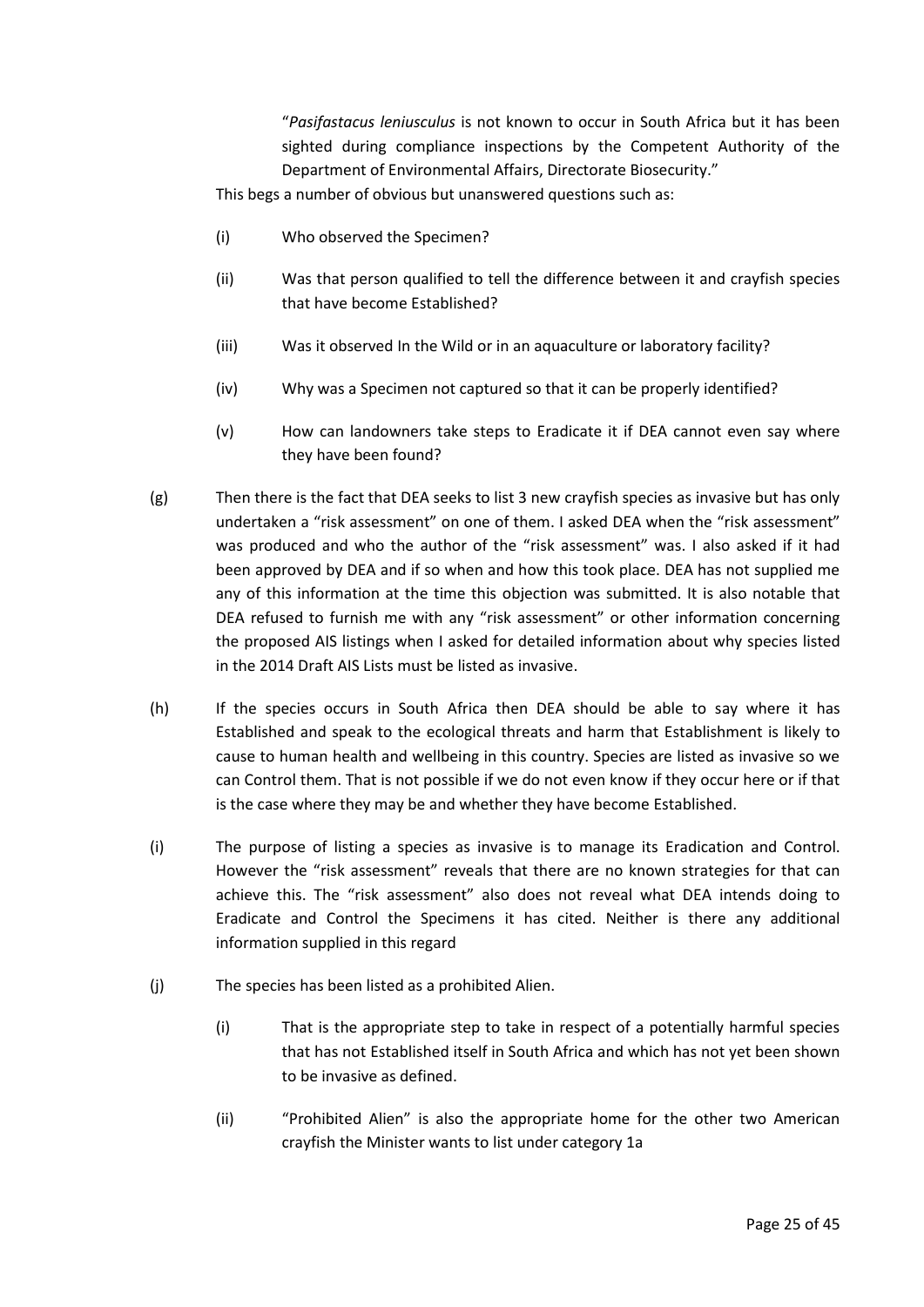- (iii) The Minister also needs to consider if *Cherax tenuimanus* (Smith, 1912) or the Hairy marron which also does not occur here should be moved to the Prohibited Alien species register.
- (k) The Minister also needs to consider promulgating regulations under Part 1 of Chapter 5 which can be deployed for the appropriate management of Alien species presently held in captivity South Africa and which needs to be prevented from escaping into the Wild. It is inappropriate and unwieldy to try and manage these species as invasive.
- (l) The Minister also needs to employ an appropriately qualified team whose starting point is the law rather than private agendas of environmental officials to look into the risks and benefits of the Red swamp crayfish and determine if it should be listed as invasive and if so what steps land owners should take to achieve this. I say this because it looks like a case may be made out to actually list this species as invasive.

## <span id="page-25-0"></span>9.2 Tilapia

- (a) Nile Tilapia were listed as invasive in the 2014 AIS Lists It is not clear if this was informed by a "risk assessment". No "risk assessment" was made public at the time and DEA refused to make any additional information regarding the basis of the listing public at the time claiming that it was beyond their means to do so.
- (b) The 2018 Draft AIS List seek to amend this 2014 listing of the Nile Tilapia by replacing it with a more general listing that seeks to list all Tilapia species as invasive other than *Oreochromis mossambicus* and *Oreochromis placidus*. This is despite the fact that:
	- (i) most of the 38 "species" $31$  of the Genus do not occur and have not Established in South Africa; and
	- (ii) the proposed listing is only supported by an incomplete "risk assessment" for the Nile Tilapia.
- (c) Nile Tilapia is Alien to South Africa and has become Established here. However these introductions are largely the result of the fact that we share river systems with countries that have encouraged the introduction of the Nile Tilapia into their countries as an important aquaculture species. The extent of these introductions is likely to increase as our neighbours grow their aquaculture industries. Moreover there is nothing we can practically and effectively do to stop these introductions into river systems we share with our neighbours.
- (d) South Africa also wants to grow its aquaculture industry and Tilapia based aquaculture is an obvious way of doing this. However tilapia farming is only economically viable if one farms using the Nile Tilapia and in areas where the Nile Tilapia has already become Established. The slower growth rates of the Indigenous Mossambicus Tilapia rule it out as an economically viable aquaculture species. Furthermore environmental authorities are

 $31$  I use this term here in its taxonomic sense and not as species is defined in NEMBA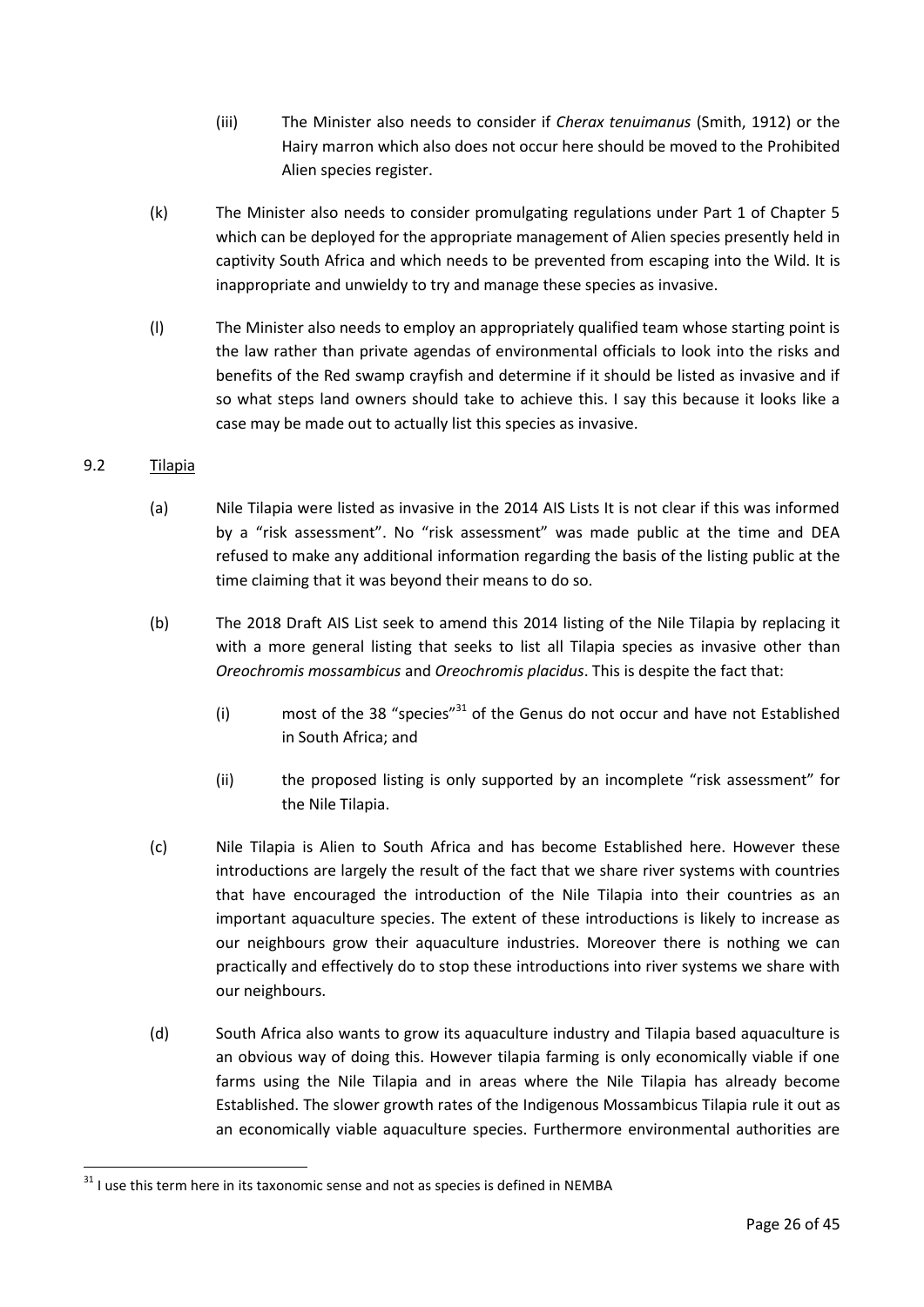hampering attempts to ameliorate this through the selective breeding an aquaculture strain of the Mossambicus Tilapia by treating them as "mutant" fish $32$ 

- (e) A proper "risk assessment" must consider the manner and extent of the Control which is envisaged as well as the cost of doing so. After all effective implementation of laws is the bedrock of effective government not to mention being a SEIAS requirement. This "risk assessment" ignores these requirements suggesting that someone else other than SAIAB is responsible for work.
- (f) But this important work has not been done. Indeed it seems that SAIAB ducked all the hard questions, if SAIAB indeed produced the "risk assessment".
- (g) The "risk assessment" is incomplete in a number of important respects. However the only ecological "threat" it identifies is the fact that the Nile Tilapia interbreeds (hybridises) with the Indigenous Mossambicus Tilapia. Environmentalists, especially those in South Africa, like to emphasise the importance of protecting the racial purity of species as a necessary component of conserving biodiversity. Thus a great deal of emphasis is placed in this "risk assessment" of the risk of hybridisation. This is also a feature in the 9 others that were made available by DEA..
- (h) There is a tendency to assume that the mere fact of hybridisation is a bad thing. Environmental officials and scientists in South Africa assume that the mere possibility of hybridisation threatens biodiversity. However this assumption is not legally and ethically justifiable.
	- (i) There is no generally acceptable scientific definition of the term "species". The ordinary meaning of the term describes a kind of animal, plant or other organism that can interbreed and produce viable offspring. This is also the essence of the definition in NEMBA which defines a species as:

"a kind of animal, plant or other organism that does not normally interbreed with individuals of another kind, and includes any sub-species, cultivar, variety, geographic race, strain, hybrid or geographically separate population."

- (ii) Science and law contemplate further divisions within species. These are variously called sub species and geographic races. Geneticists also differentiate between species on the basis of strains, cultivars or clades.
- (iii) Conflicts arise between the taxonomic identification of species and the ordinary or legal use of the term because taxonomists sometimes identify what are two

<sup>&</sup>lt;sup>32</sup> Letter from Mr Andre Hoffman to Mr Nic James of Rivendel hatchery dated 2 November 2015 in which Mr Hoffman wrote: "Aquaculture poses a threat to South Africa's biodiversity and many mistakes were made previously and we should learn from these mistakes! That is the reason why we from the MTPA will not allow any Oreochromis mossambicus hybrids, colour mutants and O. niloticus in the Mpumalanga Province, not even in closed systems. To our knowledge, O. mossambicus in the rivers of the Mpumalanga Province is relatively clean and no hybrids do occur and we would like to keep it like that."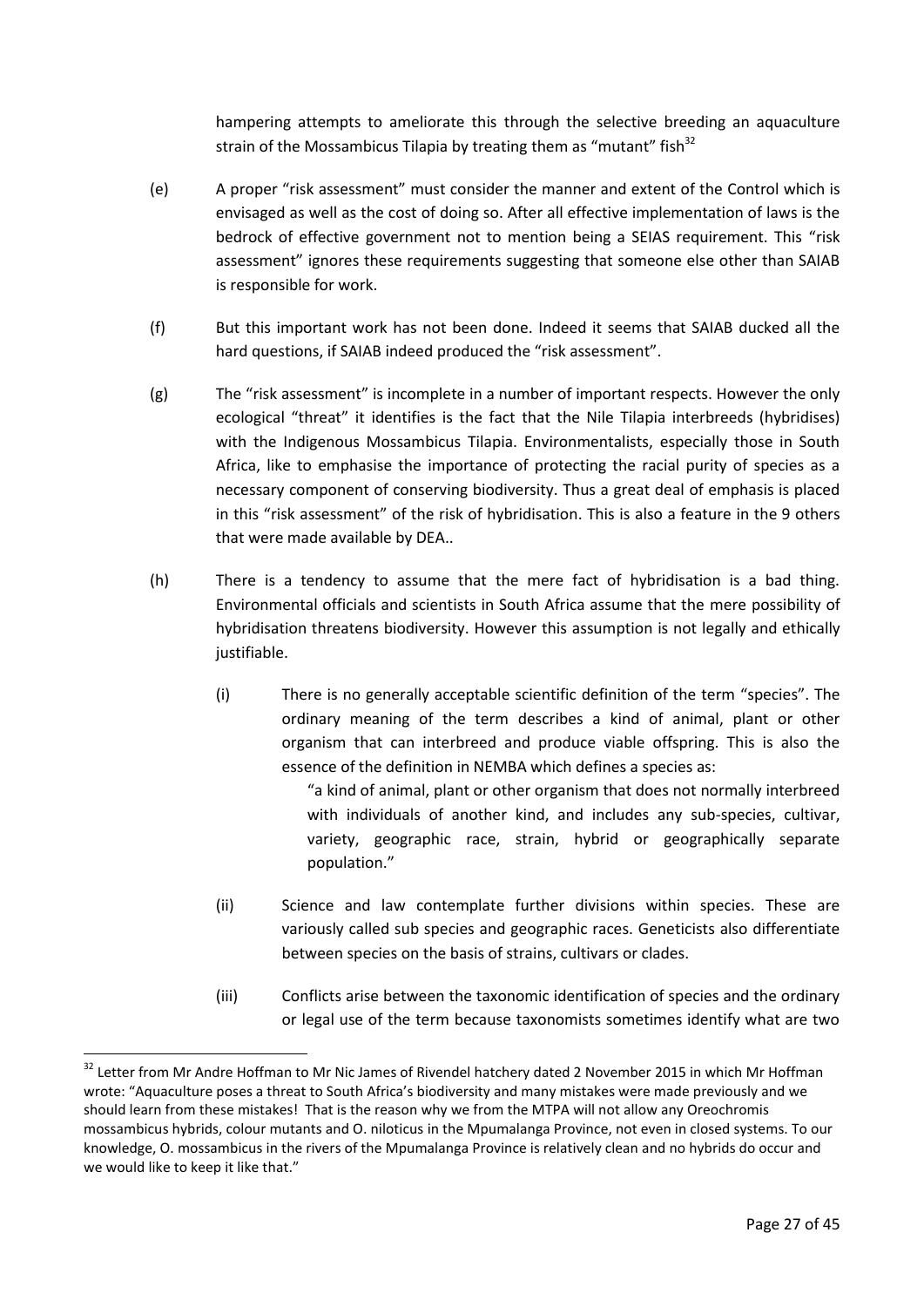sub species or genetic races as being different species even though they are capable of interbreeding and producing viable offspring.

- (iv) Thus the Nile Tilapia and Mossambicus Tilapia are regarded as different species by taxonomists even though they readily interbreed. In truth, however, the two so called "species" can be more accurately described in law and in plain English as being of different geographic races.
- (v) Taxonomists have sought to defend their defence of the racial purity of what are in truth different geographic racial groups by suggesting that different geographic races can be distinguished as separate species because they do not normally interbreed. However this begs the question what is normal.
- (vi) One has to be careful here. The term normal is often used to justify discriminatory behaviour. It has been suggested, for example, that inter racial mixing, homosexuality or trans-genderism are not normal. Apartheid was justified on the basis it was required to protect racial and cultural norms.
- (vii) Normal is not something that one finds in nature. The planet does not discriminate. Organisms exist in a place or they don't. Species come and go each impacting on the environment they find themselves in and being in impacted upon by that environment. Earth is not a closed system. Earth as a planet in turn impacts upon and is impacted by the wider galactic and inter-galactic existence we call the universe.
- (viii) It is normal in nature if it exists. Normal is essentially a human value judgment. It is a matter of opinion.
- (ix) The idea of people and our impacts being abnormal and therefor unnatural and the idea that racial purity is a good thing are both human inventions that are better located in the ideological space rather than science.
- (i) I do not see how one can legally and ethically justify the prevention of what is essentially racial mixing in the name of biodiversity conservation or preservation. This question is particularly relevant given South Africa's history of racial discrimination
	- (i) Is the pursuit of racial purity that DEA has embarked on truthfully biodiversity conservation or is it something else?
	- (ii) There is no hard science that I am aware of that justifies the claim that racial mixing is "unnatural" or bad for biodiversity or harmful to human health and wellbeing. Such ideas derive from the idea that every species has a place where it belongs and that racial differences are a kind of passport that define that right to belong. This thinking is foundational to the xenophobia and bigotry that underpin racism and the pseudo-science that was scientific racism.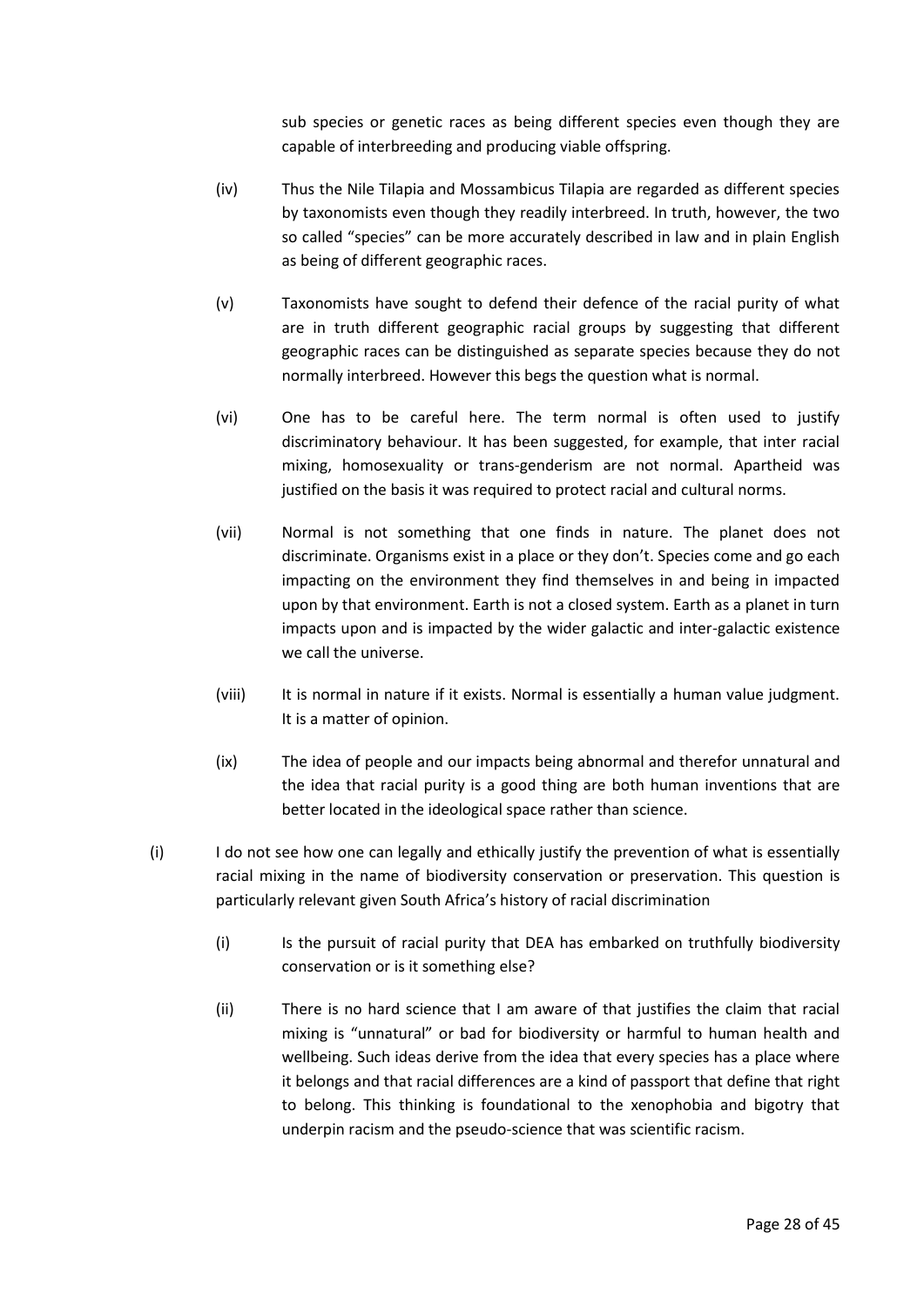- (iii) South Africa has only recently emerged from our own apartheid experiment in apartheid based scientific racism. We are a country that seeks a non-racial future where South Africa's people are united in our diversity. Laws that seek to enforce racial purity for its own sake are fundamentally misaligned with this constitutional ethos.
- (iv) I think the idea that hybridisation or what is in essence inter-racial mixing is inherently bad is both legally and morally indefensible.
- (j) The Tilapia industry has, incorrectly I believe, accepted that the Nile Tilapia is invasive as a practical reality of doing business. But as I have already pointed out:
	- (i) There is also no practical basis for listing the Nile Tilapia as invasive given that its introduction into areas where it has become established in this country are the result of factors that lie beyond South Africa's borders and thus beyond our ability to practically exercise Control. Listing Nile Tilapia as invasive serves only as a stick which environmental officials can use to beat South Africans with.
	- (ii) The important place the Nile Tilapia plays in the aquaculture industry and the role it can play in contributing to food security and poverty alleviation are all compelling reasons why the Nile Tilapia is not invasive as the term is applied in law and should not be listed as invasive.
- (k) I asked DEA when the "risk assessment" was produced and who the author of the "risk assessment" was. I also asked if it had been approved by DEA and if so when and how this took place. DEA has not supplied me any of this information at the time this objection was submitted.
- (l) The "risk assessment" is based upon the theoretical rather than actual potential distribution range of the Nile Tilapia. The actual potential distribution range is limited. South Africa is not able to practically manage Nile Tilapia in these areas (where it does already occur) not just because of the enormous cost that eradication entails but also because it will require our neighbours to try and Eradicate the Nile Tilapia from their river systems as well. That is not going to happen because our neighbours encourage the use of Nile Tilapia in aquaculture.

## <span id="page-28-0"></span>9.3 Trout

- (a) This is a new listing and is yet another, of what have been many attempts by DEA, to list Trout as invasive. These repeated attempts speak to DEA's irrational desire to list trout as invasive despite the fact that they are not and regardless of harmful consequences that will flow from doing so.
- (b) DEA's repeated attempts to list Trout as invasive speak more to the arrogant desire of environmental officials to get there way than to science or indeed protecting human health and wellbeing. This preoccupation with winning at all costs is proving unhealthy for DEA and indeed the health and wellbeing of South Africans.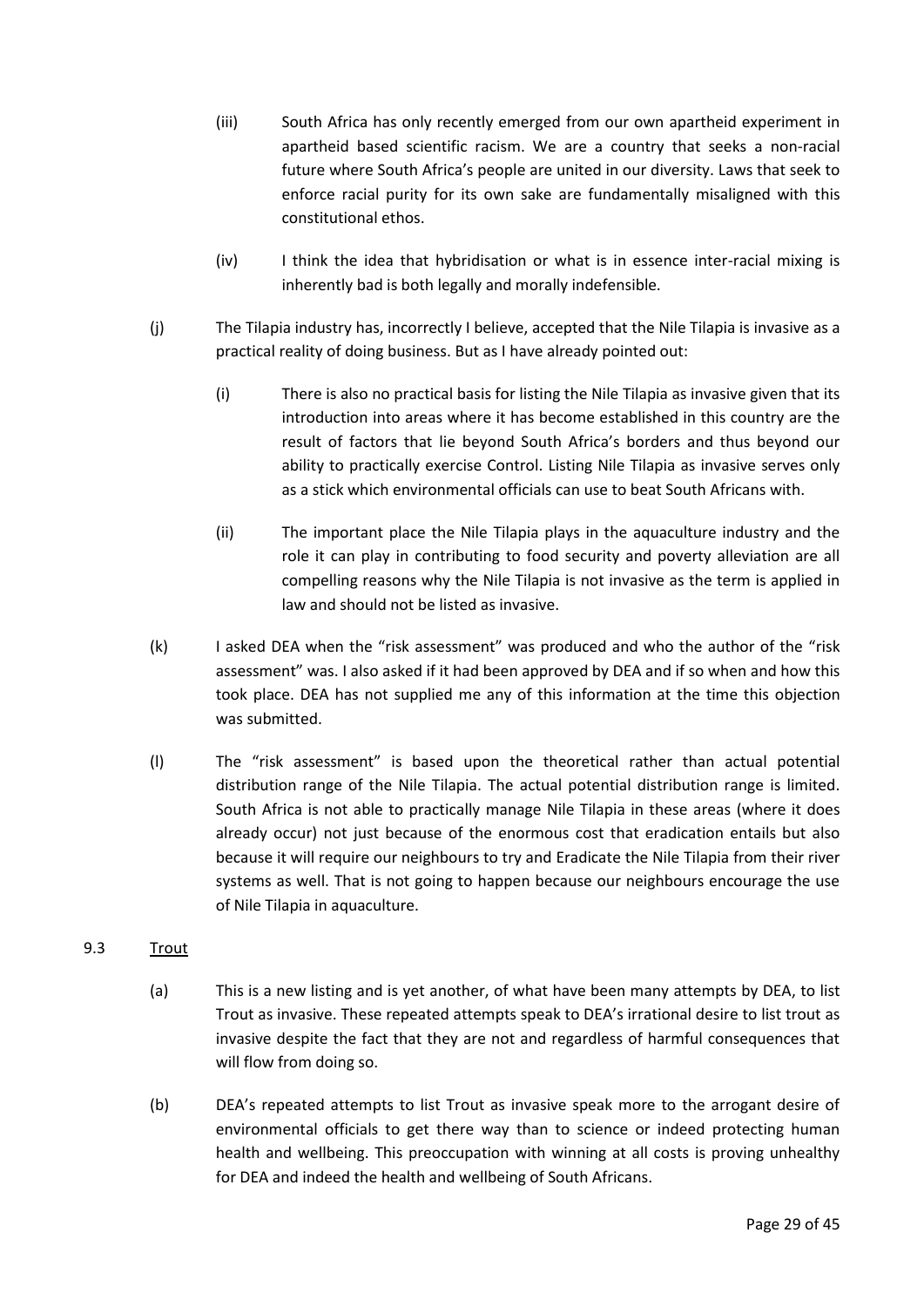- (c) Quite frankly our environmental officials should have better things to do. The limited resources available for biodiversity conservation are better deployed elsewhere
- (d) Many interested parties and I have already commented on the Trout "risk assessments". Those comments are still pertinent as is the article "Down the rabbit hole" written by written by Dr Andrew Mather and myself.
- (e) A "risk assessment" should consider the cost of the Control measures that must be implemented once a species has been listed as invasive. This is also a SEIAS requirement. The Trout "risk assessments" do not do this. They instead misleadingly suggest that:

"No mitigating measures addressing introductions of non-target species likely to be pursued."

But NEMBA requires Listed Invasive Species to be controlled. If no measures are likely to be pursued, then the species should not be listed as invasive even if it passes (which is not the case with Trout) the legal test for invasiveness.

#### <span id="page-29-0"></span>9.4 Giant African snail

- (a) I asked DEA when the "risk assessment" was produced and who the author of the "risk assessment" was. I also asked if it had been approved by DEA and if so when and how this took place. DEA has not supplied me any of this information at the time this "risk assessment" was submitted. It is also notable that DEA refused to furnish me with any "risk assessment" or other information concerning the proposed AIS listings when I asked for detailed information about why species listed in the 2014 Draft AIS Lists must be listed as invasive.
- (b) The Giant African snail is a prohibited Alien and any Specimens that occur in South Africa should accordingly be destroyed.
- (c) It is not clear if the snail has Established in South Africa. It is also not clear that it is ecologically threatening even though it may be harmful to human health and wellbeing.
	- (i) A significant ecological threat as well as harm or the potential to cause harm to human health and wellbeing must be proven before a species can be listed as invasive.
	- (ii) This does not seem to be the case with the Giant African snail
	- (iii) Further investigation is required but this may be a case where the eradication of an Alien species may be justified not because it is invasive but because of the harm it causes to human health and wellbeing. However an appropriate regulatory regime for Alien species that harm human health and wellbeing would need to be put in place before steps can be taken in that regard.

#### <span id="page-29-1"></span>9.5 The Madagascar red fody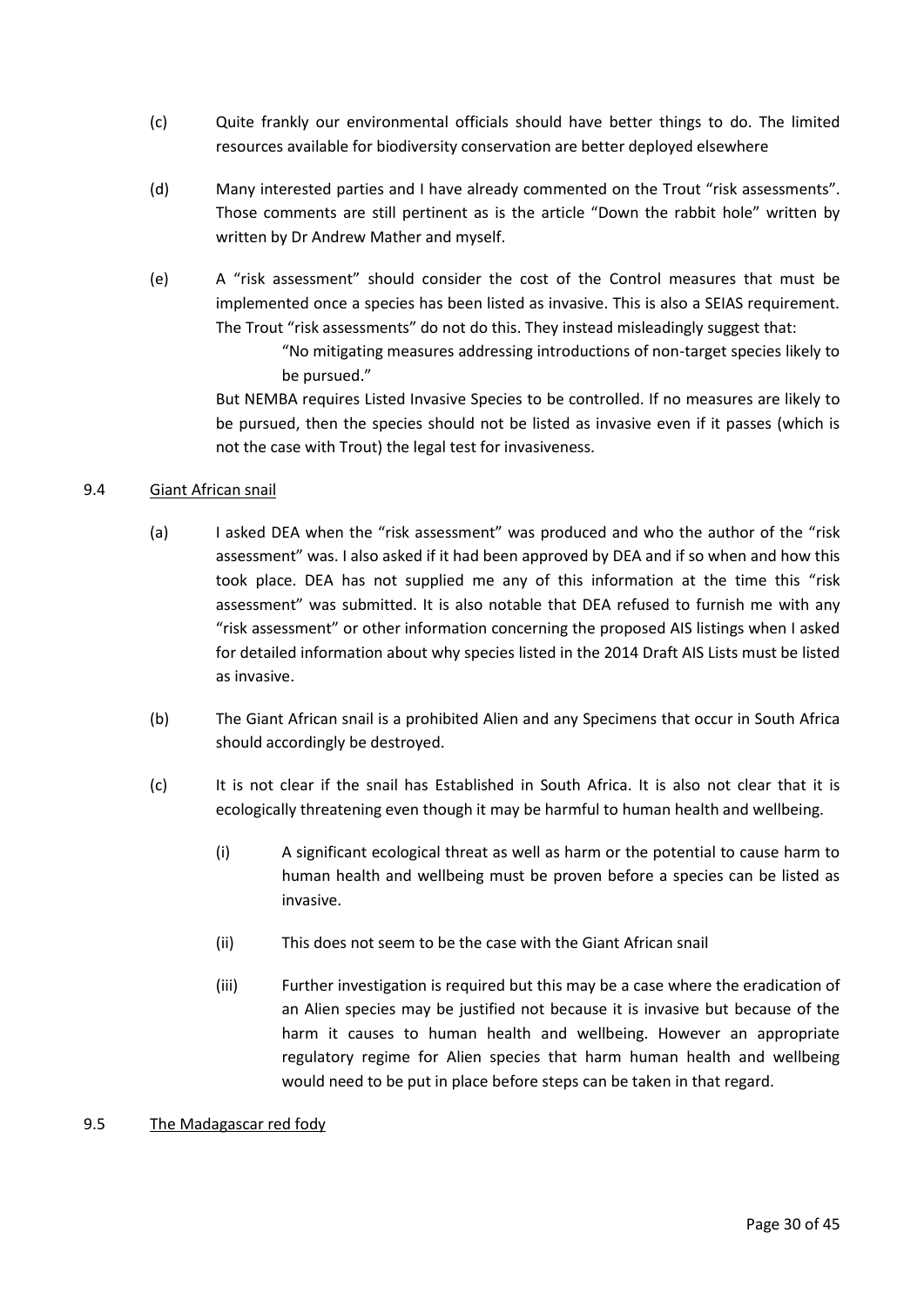- (a) I asked DEA when the "risk assessment" was produced and who the author of the "risk assessment" was. I also asked if it had been approved by DEA and if so when and how this took place. DEA has not supplied me any of this information at the time this "objection was submitted. It is also notable that DEA refused to furnish me with any "risk assessment" or other information concerning the proposed AIS listings when I asked for detailed information about why species listed in the 2014 Draft AIS Lists must be listed as invasive.
- (b) The Madagascar red fody is presently listed as an invasive species even though it does not occur in South Africa and consequently has not Established here.
- (c) As I have already said, there is no basis in law to list a species as invasive that does not occur in South Africa and which consequently has not Established here. This alone means that it cannot be listed as invasive.
- (d) It is not clear why it is listed in the 2018 Draft AIS Lists as the reference to the Madagascar red fody does not appear to make any change to the listing.
- (e) There is no evidence that the Madagascar red fody poses an ecological threat in South Africa.
- (f) There is however a potential for harm to human health and wellbeing because of its crop predating tendencies causes ecological damage and makes it harmful to the economy.
- (g) This would seem to justify its listing as a prohibited Alien species rather than an invasive one.

#### <span id="page-30-0"></span>9.6 The Australian Carpet Snake

- (a) The Australian Carpet snake is presently listed as an invasive species in category 2. The 2018 Draft AIS Lists contemplate listing the species as invasive on exactly the same basis. It is not clear if the listing is being amended and if so in what manner and for what purpose.
- (b) I asked DEA when the "risk assessment" was produced and who the author of the "risk assessment" was. I also asked if it had been approved by DEA and if so when and how this took place. DEA has not supplied me any of this information at the time this objection was submitted. It is also notable that DEA refused to furnish me with any "risk assessment" or other information concerning the proposed AIS listings when I asked for detailed information about why species listed in the 2014 Draft AIS Lists must be listed as invasive.
- (c) The quality of this "risk assessment" is abysmally poor even when measured against the poor quality that characterises these "risk assessments" generally. It does not even say if the Australian carpet snake occurs in South Africa. I had to make my own enquiries to find out if that was the case. My source who is a snake expert told me that they are rare in South Africa and highly domesticated. He went on to say that: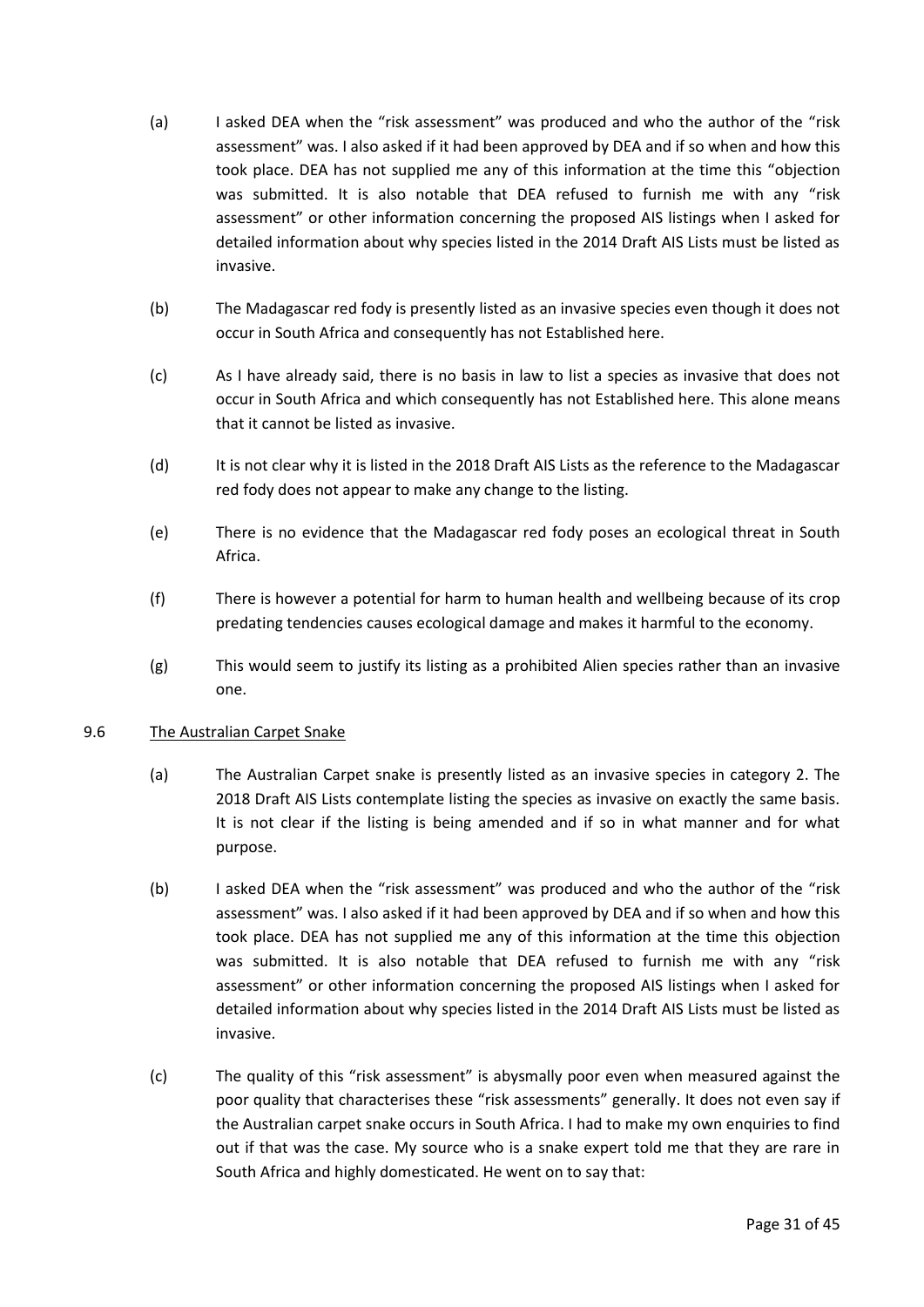- (i) There have been no incidences that he is aware of where the species has become Established though he postulated that this may be possible if a breeding pair escaped together.
- (ii) He could see no ecological threat in the unlikely event the species does become Established. It does not breed with Indigenous pythons which are different species. It would Establish as an urban dweller if it became Established at all. Its tendency to prey on pets and birds might make it a pest but this does not make it an ecological threat.
- (iii) He laughed at the idea that the species harmed human health and wellbeing pointing out that its people friendly nature is why it is popular in the pet trade. Likewise he considered the harm to human health, the economy or ecosystem services in the unlikely event the species was to become Established or even spread to be non-existent,
- (d) The cut and paste foreign sourced desk top produced "risk assessment" does not contradict what he said. It is a rather overblown attempt to conflate this unremarkable state of affairs to a point where some sort of threat may exist. It fails even in this attempt,
- (e) The "risk assessment" cannot establish an ecological threat or even that the species has Established in South Africa. The claim that it may harm human health is also speculative. The species is after all a household pet in many parts of the world.
- (f) A proper "risk assessment" must also consider the cost of controlling an invasive species. After all effective implementation of laws is the bedrock of effective government not to mention being a SEIAS requirement. But this "risk assessment" describes the cost of controlling the Australian Carpet snake as unknown.
- (g) The "risk assessment" can be far more appropriately deployed to demonstrate why the Australian Carpet snake should not be listed as invasive.
- (h) The Australian Carpet snake should be delisted as an invasive species.

## <span id="page-31-0"></span>9.7 The White Mulberry

- (a) The White Mulberry is presently listed in category 3 on terms that exclude sterile cultivars or hybrids as well as the fruit of the white mulberry if used for human consumption.
- (b) The existing listing is technically objectionable because:
	- (i) NEMBA allows the Minister to list a species and to differentiate when doing so by category area or by people or a class of people. She is not authorised to list in terms of use as she has done by not listing the species in relation to the consumption of its fruit. That sort of thing should be dealt with by exempting restricted activities from the need for a permit.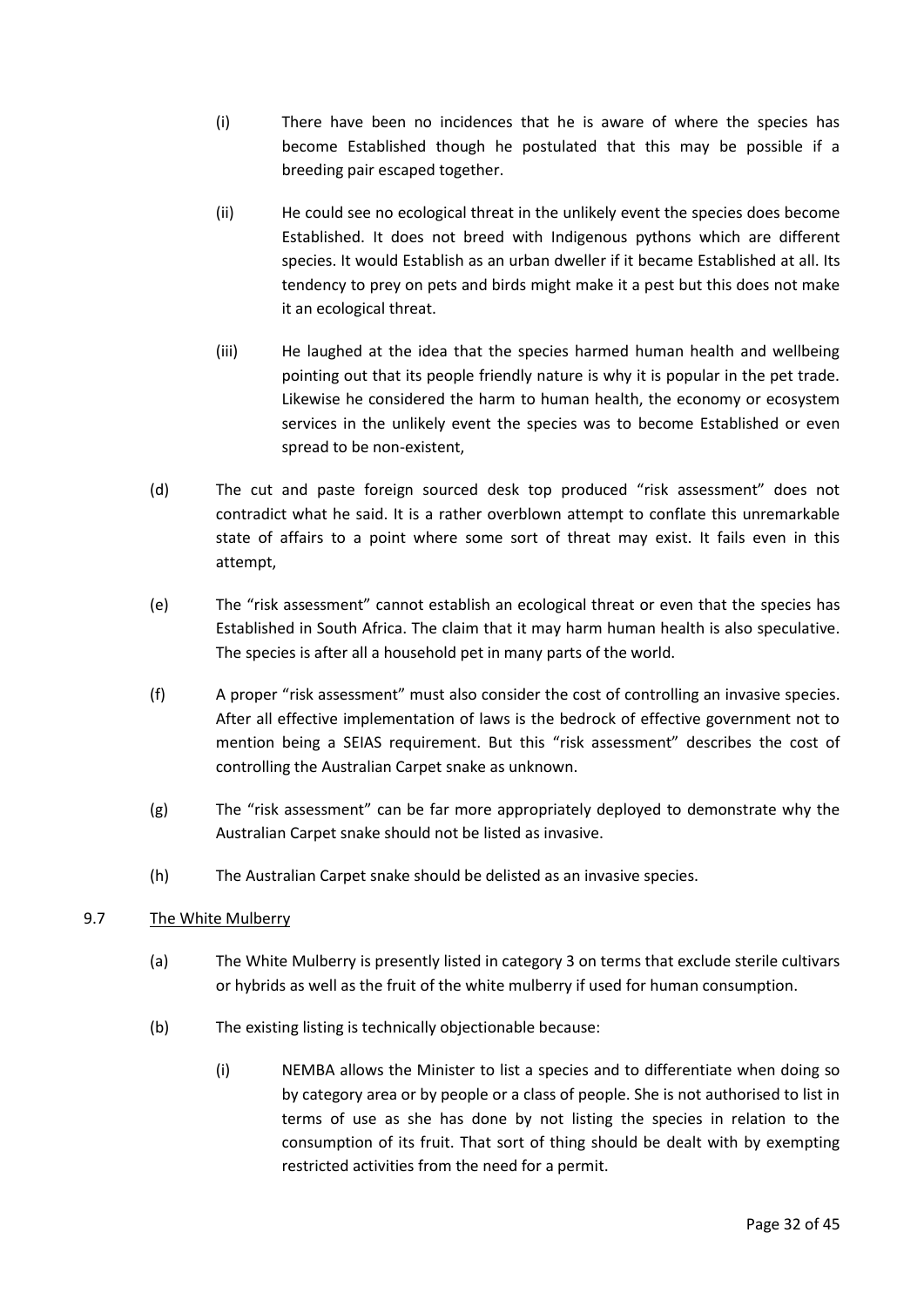- (ii) The differentiation between sterile cultivars and hybrids is inherently impractical, not to mention irrational. Who can tell the difference and do the resources exist that are necessary to enable the public to tell the difference? The Draft SANBI AIS National Status Report suggests not.
- (c) The proposed amended listing drops the impractical sorting out of sterile cultivars and hybrids which in and of itself is probably sensible. However inexplicably the unlawful attempt to exclude an activity related to and Listed Invasive Species is retained. This is surprising because DEA sought the advice of senior council on a similar issue when its attempt to control Trout as Aliens was challenged. It is seems that DEA does not or will learn from its mistakes.
- (d) The effect of listing the White Mulberry as invasive under category 3 means that all restricted activities pertaining to the White Mulberry other than possession<sup>33</sup> are unlawful unless authorised by permit. The broad reach of the definition of the term "specimen" in NEMBA as including any part or extract from the specimen means that it is illegal to pick the fruit or leaves of a fecund White Mulberry lawfully in your possession or use or consume any part of the specimen, even to make mulberry jam. The listing of sterile cultivars will extend the scope of this pernicious and irrational regime.
- (e) This of course all ignores the important question whether the White Mulberry can be legitimately listed as an invasive species under NEMBA at all. I say not!
- (f) I asked DEA when the "risk assessment" was produced and who the author of the "risk assessment" was. I also asked if it had been approved by DEA and if so when and how this took place. DEA has not supplied me any of this information at the time this objection was submitted. It is also notable that DEA refused to furnish me with any "risk assessment" or other information concerning the proposed AIS listings when I asked for detailed information about why species listed in the 2014 Draft AIS Lists must be listed as invasive.
- (g) The White Mulberry is an economically useful species that does not harm human health or the economy
- (h) The species is described as an ecological threat because:
	- (i) It is claimed in the "risk assessment" that Specimens hybridise with the "native" *Morus rubra* (Red Mulberry). But the Red Mulberry is not Indigenous to South Africa as is claimed in the "risk assessment". The Red Mulberry is native to North America.
	- (ii) It is also claimed that its ability to hybridise with other Mulberries increases the ecological threat but this claim is unsubstantiated.

<sup>&</sup>lt;sup>33</sup> As in: "Having in possession or exercising physical control over any specimen of a Listed Invasive Species".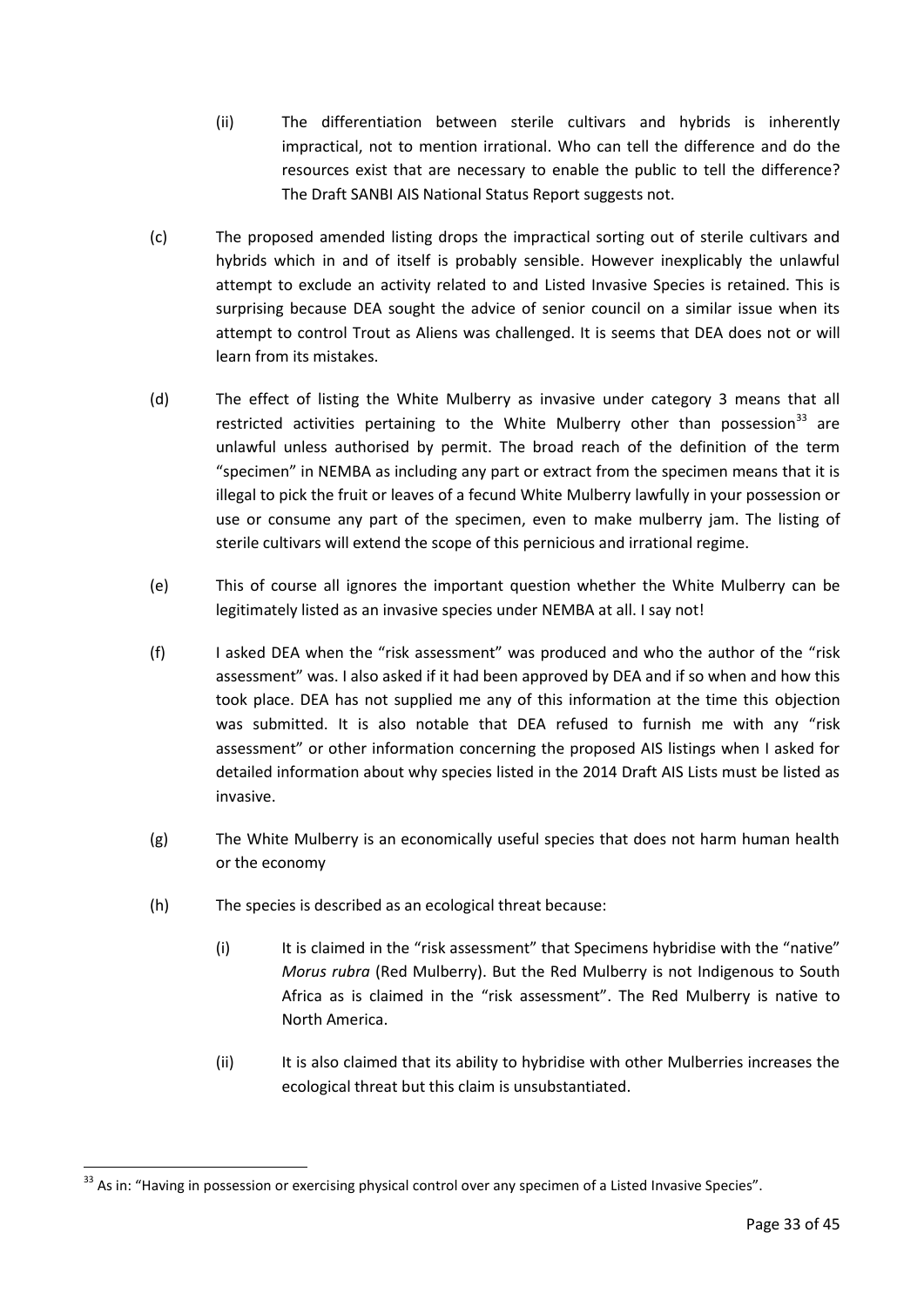- (iii) The claim is made in the Black Mulberry "risk assessment" that the White Mulberry can hybridise with Indigenous species but the "risk assessment" does not in fact say this. It in fact says that there is no evidence of the White Mulberry Hybridising with the *Morus mesozygia* (African Mulberry) which it seems, while Native in parts of Africa, it is not Indigenous. It has apparently Established in KwaZulu-Natal where it is Alien. So the claim is incorrect.
- (iv) Finally it is pointed out that the White Mulberry is listed as a pest under CARA. But this does not make it invasive. CARA does not define what an invasive species is or when a species is weedy or constitutes nuisance or a pest. CARA gives the DAFF Minister an unfettered discretion to make those deductions One must bear in mind that CARA is pre-constitutional legislation and the CARA listings were made at a time when law makers did not have to justify their opinions against the higher standards of the Constitution. Furthermore CARA allows the propagation and use of nuisance or weedy species notwithstanding their listing as a pest under CARA.
- (v) The fact that a species is listed under CARA does not mean it can be legitimately listed as invasive under NEMBA or that it could still be legitimately listed under CARA today. Government is now held to a much higher standard than was previously the case under the Apartheid regime. Having said this, it seems that a species can be listed as "weedy" under CARA if the DAFF Minister is satisfied that the species can establish and spread In the Wild. But as I have already shown this single attribute is only one of the requirements that must be Established in order to legitimately list a species as invasive. It does not in and of itself justify a listing as invasive. .
- (i) The nature of this so called threat is highly speculative. The "risk assessment" does not say that the fact that the species has Established in South Africa is a threat. It says that it may be a threat. The severity of this speculative threat is accordingly unknown.
- (j) A proper "risk assessment" must also consider the cost of controlling an invasive species. After all effective implementation of laws is the bedrock of effective government not to mention being a SEIAS requirement. But this "risk assessment" describes the cost of controlling the White Mulberry as unknown.
- (k) The "risk assessment" does not make out a basis for listing the White Mulberry as invasive.
- (l) It seems that the Minister has listed the White Mulberry as invasive just because it has become Established and because it also spreads. While DEA adopted this definition of invasive in its 2014 National AIS Strategy, this is neither a lawful nor an appropriate basis for listing a species as invasive.
- (m) The current listing of the White Mulberry as invasive is unlawful one this basis alone. The amendment does not cure this illegality.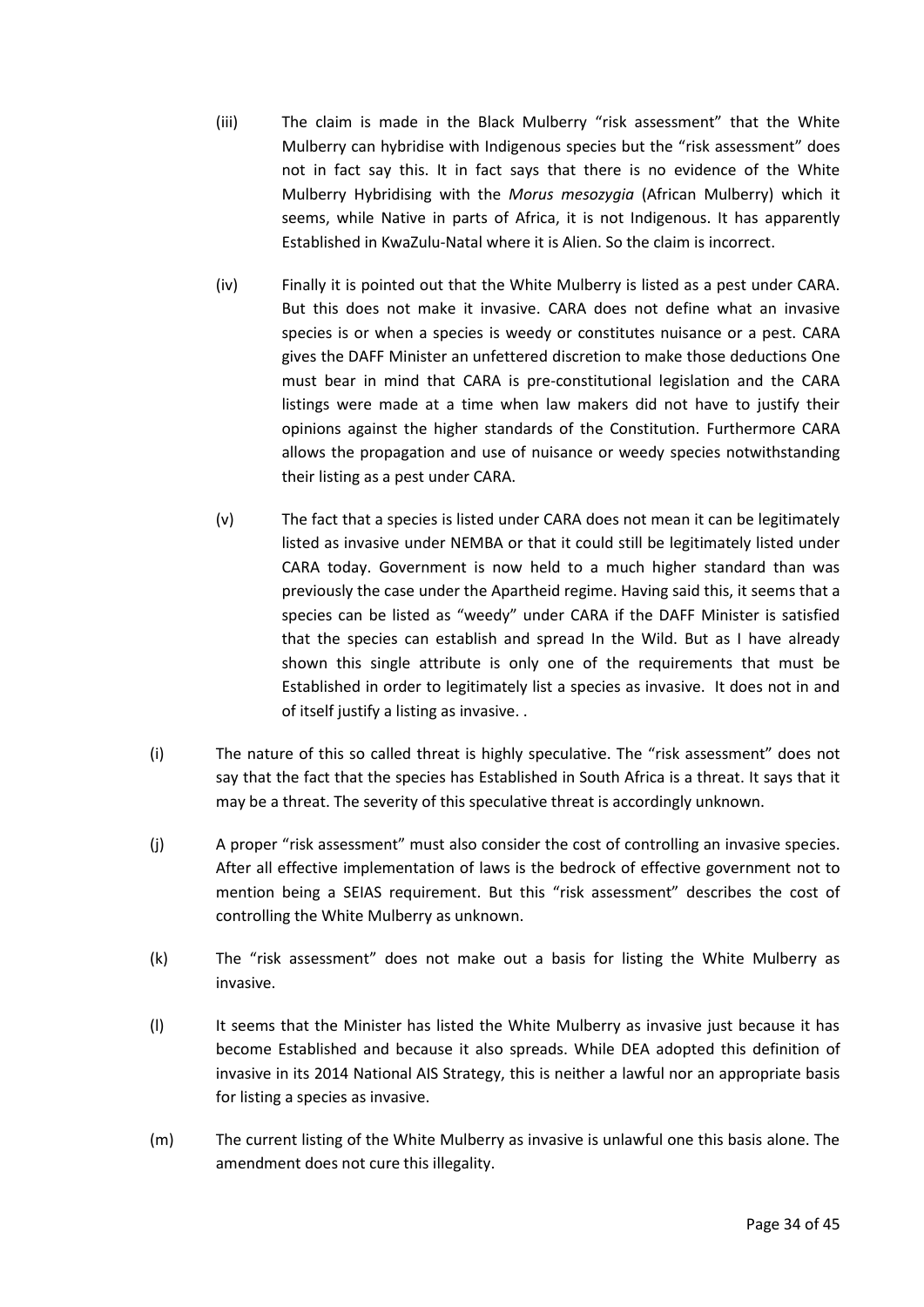#### <span id="page-34-0"></span>9.8 The Black Mulberry

- (a) The proposed listing of the black mulberry is a new listing.
- (b) I asked DEA when the "risk assessment" was produced and who the author of the "risk assessment" was. I also asked if it had been approved by DEA and if so when and how this took place. DEA has not supplied me any of this information at the time this objection was submitted.
- (c) Much of what I say regarding the White Mulberry "risk assessment" applies to the Black Mulberry as well.
- (d) It is important to note that like the White Mulberry the existence of a threat has not been Established and the cost of controlling the Black Mulberry were it to be listed as invasive is also unknown.
- (e) The "risk assessment" does not make out a basis for listing the Black Mulberry as invasive under NEMBA.

#### <span id="page-34-1"></span>9.9 Cestrum Species

- (a) A number of Cestrum species are already listed individually as invasive. It is not clear if this listing is intended to replace these individual listings though as I have already said, it is inappropriate to list a species as invasive if does not occur in South Africa and has not Established here.
- (b) Again I asked DEA when the "risk assessment" was produced and who the author of the "risk assessment" was. I also asked if it had been approved by DEA and if so when and how this took place. DEA has not supplied me any of this information at the time this objection was submitted.<sup>34</sup> It is also notable that DEA refused to furnish me with any "risk assessment" or other information concerning the proposed AIS listings when I asked for detailed information about why species listed in the 2014 Draft AIS Lists must be listed as invasive.

#### <span id="page-34-2"></span>10. **The "SEAS Report"**

10.1 The SEIAS report provided by DEA is not a report that applies to the 2018 AIS Draft Lists and Regulations. It refers to some earlier measure (very likely DEA's 17 January 2017 draft regulations<sup>35</sup>) that were in contemplation at the time DEA was still looking at ways of regulating Trout as aliens and on the basis that Trout would not be declared invasive outside certain protected areas in areas where they already occur<sup>36</sup>.

<sup>34</sup> See note **Error! Bookmark not defined.**

<sup>35</sup>

http://www.durbanflytyers.co.za/Articles/20170117\_DEA\_Proposed\_Regulations\_for\_Brown\_Trout\_and\_Rainbow\_Tro ut.pdf

 $36$  This was the gist of the win-win compromise that is the Phakisa Agreement,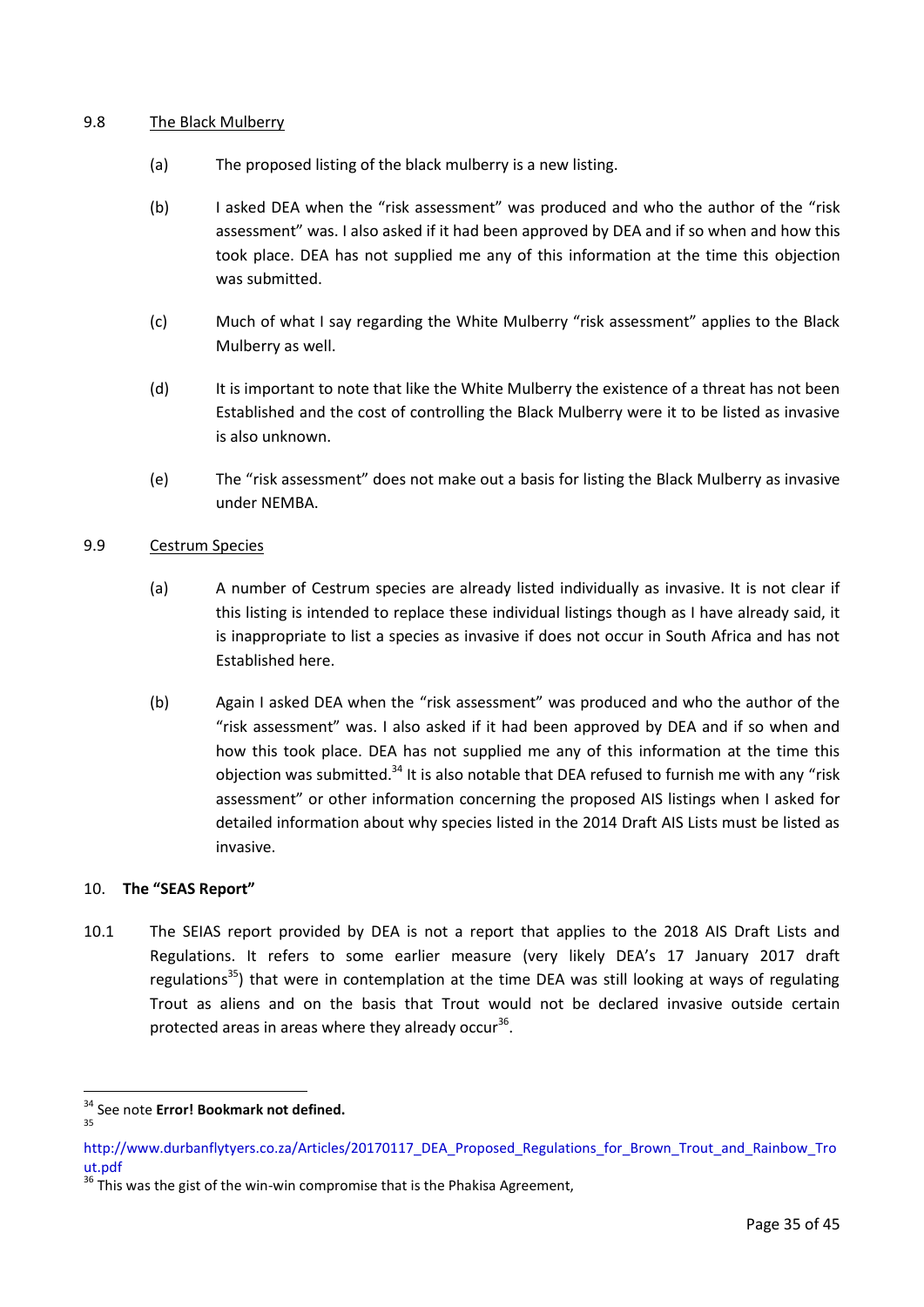- (a) This is apparent because at page 17 the report says the following about Trout: "Trout will be treated as an Alien species and listed as invasive in certain areas. Trout has been listed as category 2 and subject to a permit only in demarcated orange areas as per the electronic map as defined in the Regulations.".
- (b) The listing of Trout and the regulatory regime that is contained in the 2018 Draft Lists and Regulations is an entirely different scheme to that contemplated in the SEIAS Report.
- 10.2 The SEIAS Guidelines sets out important rules that must be followed in the process of developing a SEIAS Report. For example:
	- (a) SEIAS aims
		- (i) To minimise unintended consequences from policy initiatives, regulations<sup>37</sup> and legislation, including unnecessary costs from implementation and compliance as well as from unanticipated outcomes.
		- (ii) To anticipate implementation risks and encourage measures to mitigate them."<sup>38</sup>
	- (b) SEIAS aims to achieve this through a cost benefit analysis that seeks to: "Avoid bad law making that arises:
		- (i) Through inefficient implementation mechanisms;
		- (ii) Where stakeholders face an excessive cost from complying with the regulation;
		- (iii) By over or underestimating the benefits associated with the new rule's aims; and/or
		- (iv) Underestimating the risks involved in other words, by overestimating the likelihood of success in achieving the anticipated benefits."<sup>39</sup>
	- (c) This analysis must also support the core national priorities. by requiring that that new rules be measured in terms of their impact on:
		- (i) "Social cohesion and security (safety, food, financial, energy and etc.)
		- (ii) Economic inclusion,
		- (iii) Economic growth; and

<sup>&</sup>lt;sup>37</sup> The term regulations must be interpreted broadly to include associated regulatory instruments such as in this case the power of the Minister to list species as invasive. This is underscored at page 8 of the SEIAS Guidelines which emphasise that they apply inter alia to: "Subordinate legislation that can have a significant impact on society; significant regulations, legislations and policy proposals; and major amendments of existing legislation, regulations, policies and plans that have country coverage with high impacts.

 $3$  Paragraph 3 of the SEIAS Guidelines

<sup>&</sup>lt;sup>39</sup> Paragraph 3.1 of the SEIAS Guidelines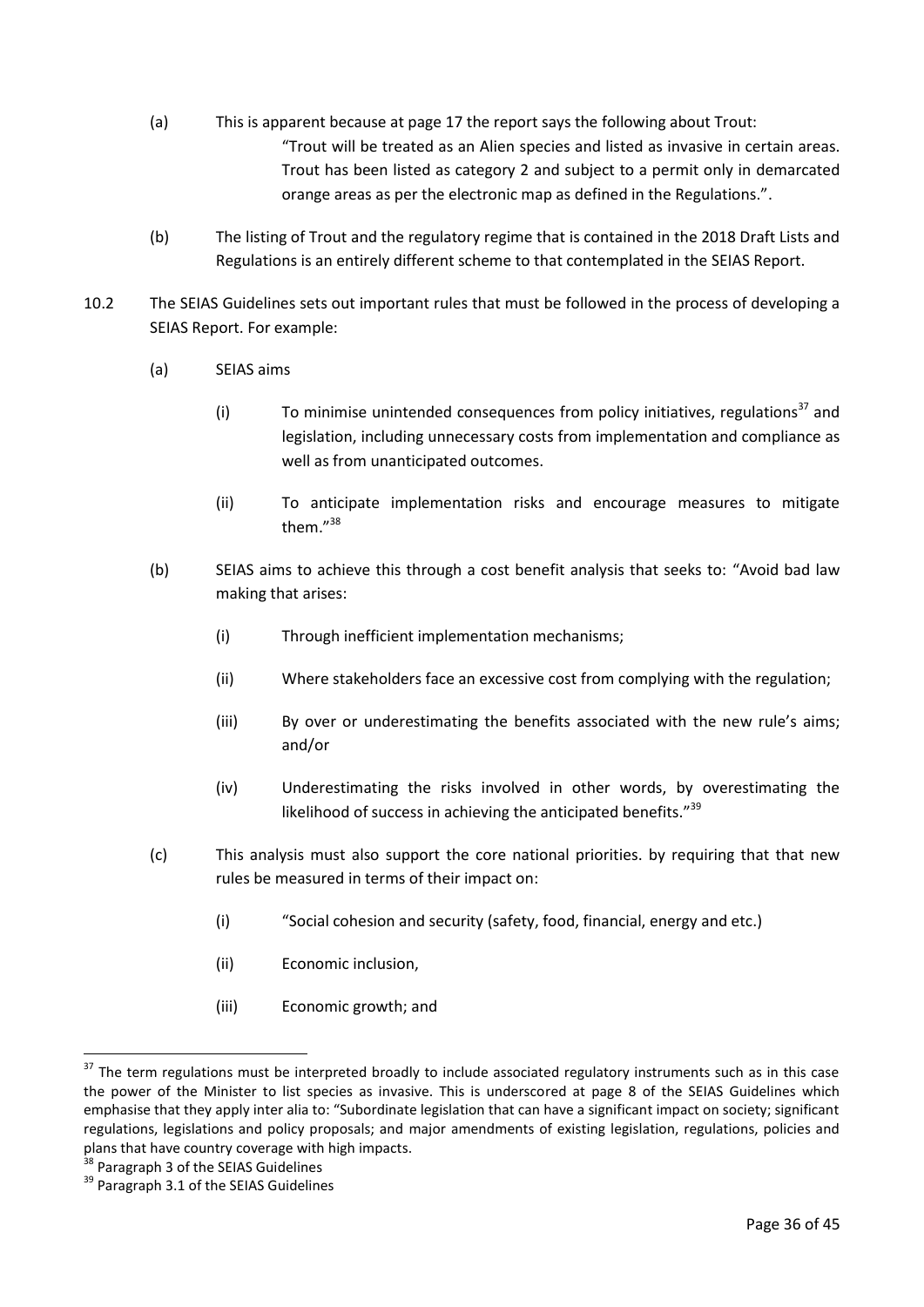- (iv) Environmental sustainability."<sup>40</sup>
- (d) "Departments must publish the draft final assessment with the policies, legislations or regulations when it goes for public comments and consultation, unless it can provide sound reasons not to, which will generally relate to security and confidentiality."<sup>41</sup>
- 10.3 DEA did not comply with any of the above in preparing the SEIAS report.
	- (a) Stakeholders were never given an opportunity to comment on drafts of the SEIAS report nor was there any engagement with stakeholders regarding what are the material and far reaching amendments contained in the 2018 Draft AIS lists and Regulations. The first time stakeholders in the Trout Value Chain, agriculture and the aquaculture and game ranching industries would have seen the SEIAS Report would be if they happened across the Extension Notice and had the technical smarts to find the SEIAS Report on DEA's web site.
	- (b) Economic impacts are described in general terms and using vague and unsubstantiated generalisations that make no attempt to drill down and examine the socio economic impacts that will result from .the proposals contained in the 2018 Draft AIS lists and Regulations.
	- (c) No attempt has been made to understand the theory of change as it applies in the context of a SEIAS. This may be because DEA deems it unnecessary to conduct a similar exercise to a SEIAS when the Minister must decide whether or not to list a species as invasive.
	- (d) DEA simply does not understand the relationship that exists between good law making and effective laws. Indeed the pitfalls that are described in the SEIAS Guidelines to a very large extent describe what DEA has done both in framing the 2018 Draft AIS lists and Regulations and in trying to undertake a SEIAS.
		- (i) DEA's analysis of the problems which the SEIAS Report says 2018 Draft AIS Lists and Regulations seek to address bears no relationship to what they actually say.
		- (ii) The purported benefits of the 2018 Draft AIS Lists and Regulations are generalised pipe dreams that do not connect with reality,
		- (iii) The SEIAS is informed entirely within the bubble of DEA's thinking and beliefs and makes no attempt to engage with the real world
- 10.4 DEA alleges that it consulted with aquaculture and the Trout Value Chain when preparing the 2018 Draft AIS Lists and Regulations but this is not true.
	- (a) DEA's consultations with the Trout Value Chain focussed on implementing the Phakisa Agreement Consultations with Aquaculture have been in connection with the

<u>.</u>

<sup>&</sup>lt;sup>40</sup> Paragraph 3.2 of the SEIAS Guidelines

<sup>&</sup>lt;sup>41</sup> Paragraph 4.2, point 5, of the SEIAS Guidelines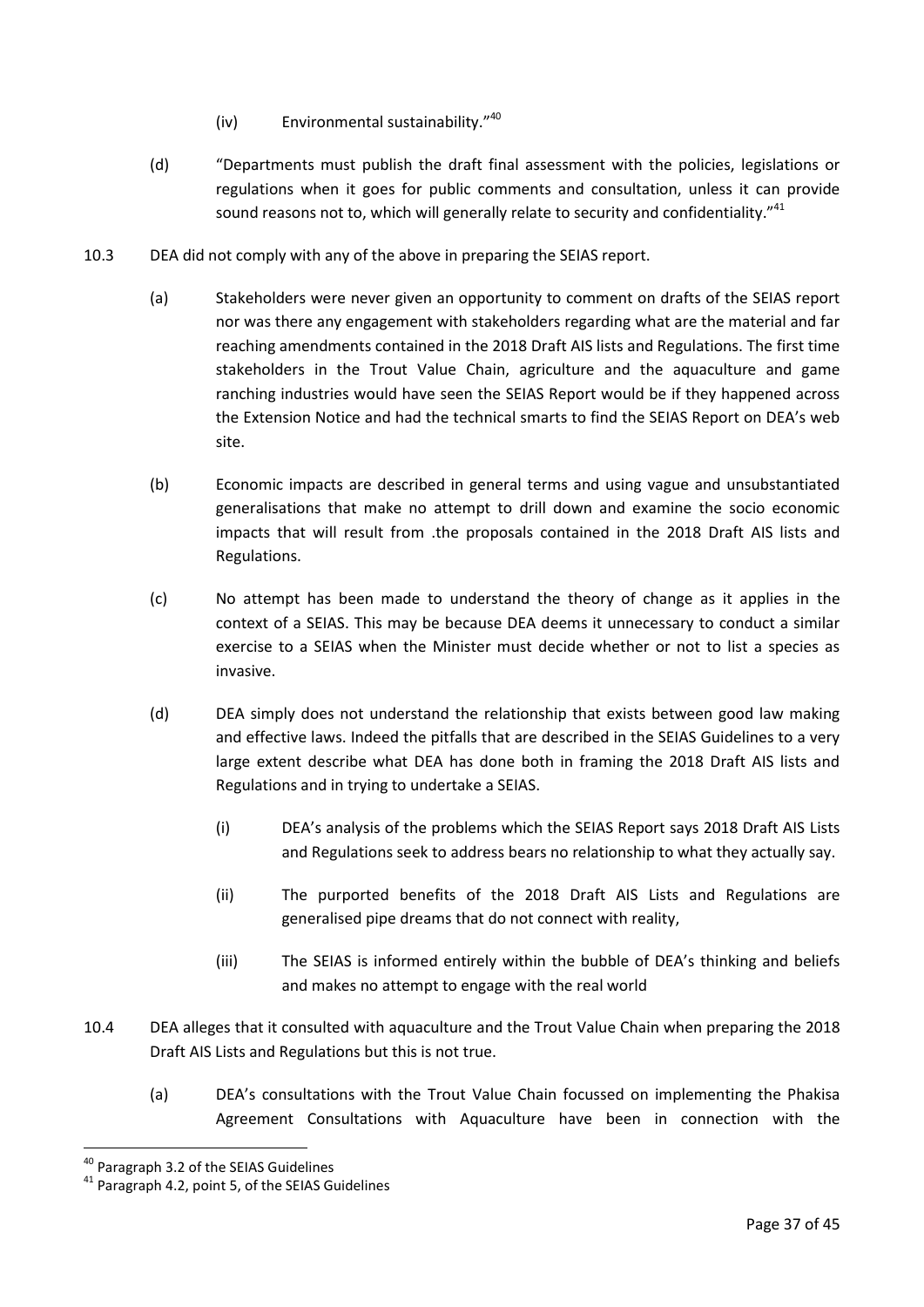Aquaculture Development Bill (where the consultations have been with DAF rather than DEA) and not the 2018 Draft AIS Lists and Regulations.

- (b) The Tilapia farming industry does not support 2018 Draft AIS Lists and Regulations although they accept that the Nile Tilapia is invasive in terms of science because they hybridise with native Tilapia species. However the tilapia farming industry opposes listing the Nile Tilapia as invasive or controlling them as an invasive species. It points out that:
	- (i) The benefits of farming Nile Tilapia far outweigh what is a limited ecological threat.
	- (ii) This ecological threat cannot be practically addressed because apart from the inherently difficulty in controlling any aquatic species that has become Established, we share rivers with neighbouring in which the Nile Tilapia have Established. Those neighbouring countries regard the Nile Tilapia as a useful species and have no intention of controlling them as invasive.
- 10.5 DEA has, by its own admission, failed to consult with agriculture despite the fact that its proposed listing of rye and conch grass will have a very serious impact on the dairy and livestock industries.
- 10.6 It alleges that it has consulted with municipalities but DEA does not consult individually with Municipalities on law-making related to Chapter 5 outside the process prescribed in section 100. Consultations that take place with SALGA or in Mintech committees that are attended by municipal officials are not the same as consulting with municipalities. The AIS Lists and Regulations present an insurmountable problem for municipalities as they do not have the capacity or resources to carry out the functions DEA is seeking to impose on them. This is true, even of large and well resource municipalities like eThekwini whose resources are already stretched dealing with 27 invasive plant species let alone the hundreds more DEA that expects it to regulate.

#### <span id="page-37-0"></span>11. **Conclusion**

- 11.1 I can now understand why DEA is so reluctant to provide the information the public is legally entitled to in order to consult and why its Draft Biodiversity Bill seeks to dilute this right to participate in law making.
- 11.2 The few "risk assessments" that DEA has supplied are of a poor quality and lacking in the information the Minister is required to consider in order to list a species as invasive on terms that are legally defensible.
- 11.3 Realising this illuminates the fact that DEA has been deceiving the public these past ten or so years by assuring us that the Minister only lists a species as invasive based on proper science and careful research. This is simply not true if these "risk assessments" are indicative of the standard that has been applied in identifying species as invasive.
- 11.4 DEA claims its approach is science based but this is patently not the case. We are instead seeing an attempt by officials within DEA to implement NEMBA and especially the AIS provisions contained in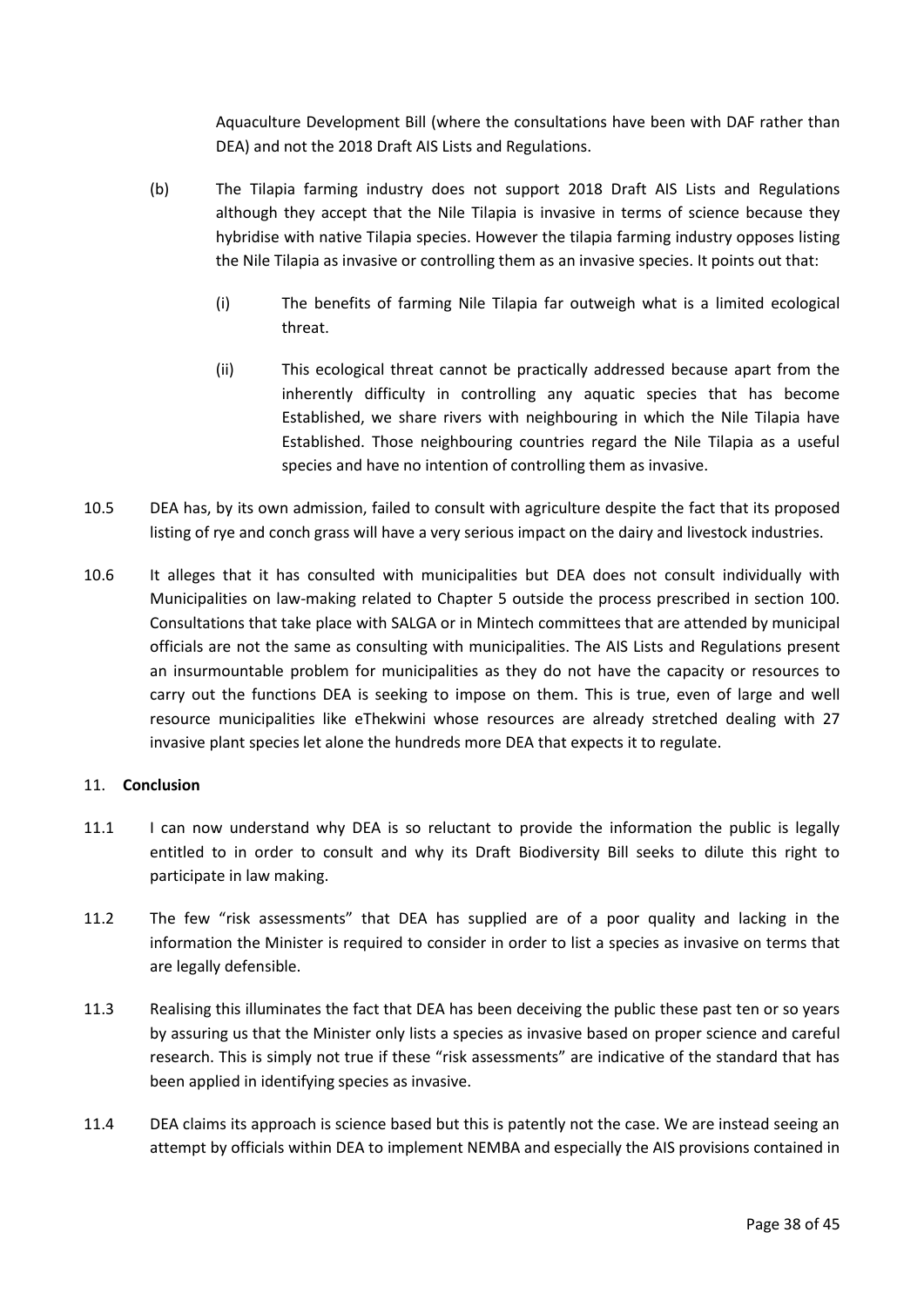Chapter 5 in accordance with their beliefs and desires. Worse still they are doing this even when it is obviously unlawful and directly in conflict with Constitutional Values.

- 11.5 It is no wonder that DEA's attempts to implement NEMBA are proving to be a catastrophic failure.
- 11.6 Its willingness to press ahead with this failing strategy regardless of law or decency is deeply concerning, given that so many institutions of state are in imminent danger of collapse.
- 11.7 DEA's unlawful and misdirected attempts at biodiversity conservation through the AIS regulation is causing economic harm and is compromising the health and wellbeing of South Africans. This is especially true of poor rural communities whose livelihoods are dependent on the continued success of industries and value chains that depend on the Establishment of the species being listed by DEA as invasive.
- 11.8 As noted in my Original Objection, the Minster and DEA need to put a halt to any further law making under NEMBA and immediately embark on a policy making process that will result in a law that has public support and that can work.

\_\_\_\_\_\_\_\_\_\_\_\_\_\_\_\_\_\_\_\_\_\_\_\_\_\_\_\_

Signed I. A. Cox - 16 June 2018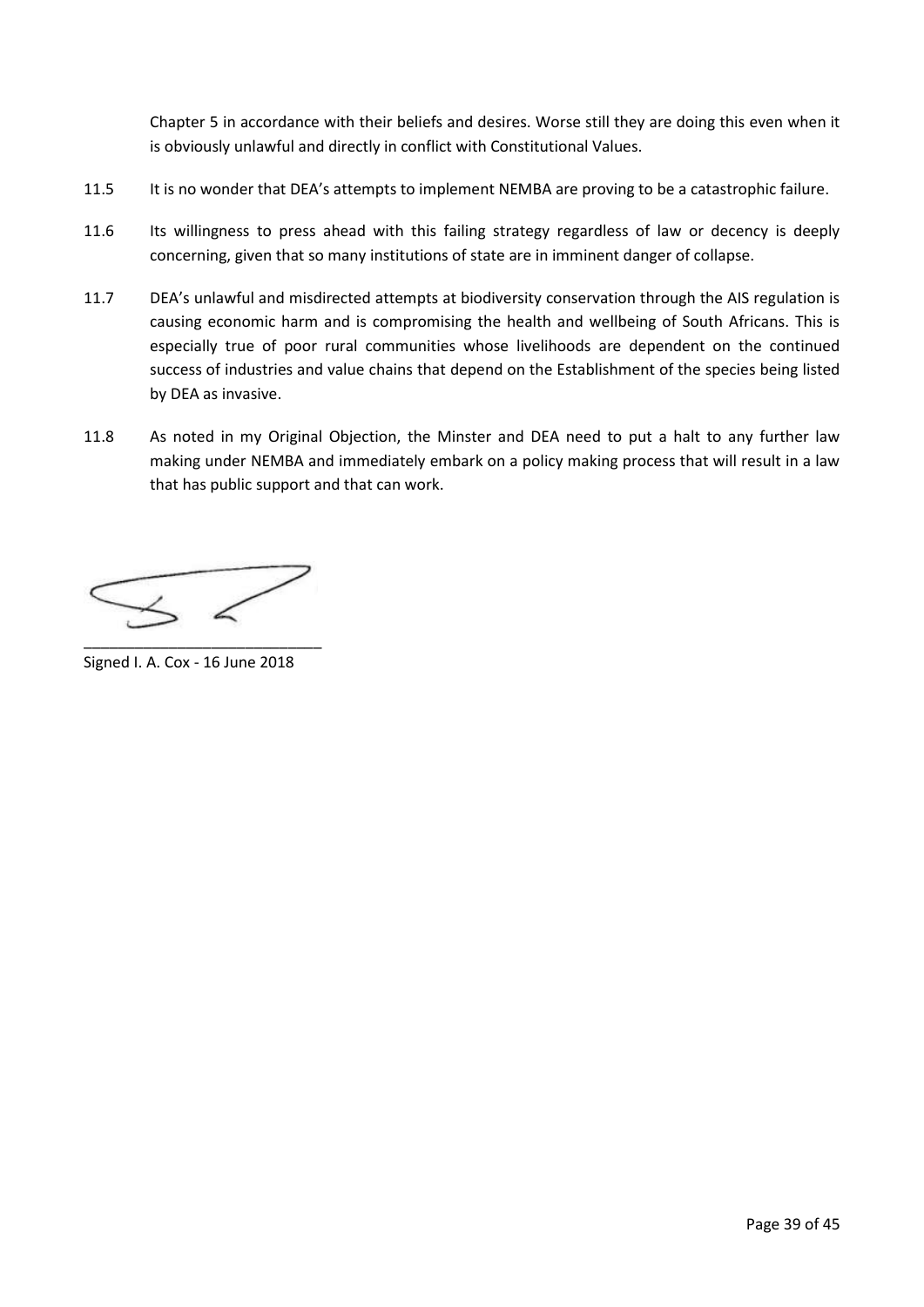# <span id="page-39-0"></span>Extension of the Public Commenting Period for the Proposed Amendments to the Allen and Invasive Species Regulations and Species Lists Published on 16 February 2018

On 16 February 2018, the Minister of Environmental Affairs, Or Bomo Edito Edith Molevia, published for public comment, in Government Notices 132 and 115 of Government Govette 41445 in terms of the National Environmental Management: Blookversity Act, 2004 (Act No 10 of 2004), the proposed amendments to the Allen and kivasive Species Regulations and the species lists.

The period for which the public may submit comments on the proposed amendments is hereby extended to 18 June 2018. Any person who wants to submit comments on the proposed amendments may do so in writing on or before the last day. Comments submitted after this may not be considered.

All comments must be submitted to the Department:

- The Deputy Director-General: Emironmental Programmes, \* By post: Department of Environmental Affairs, Private Bag X4390, Cape Town 8001, attention: Ms Nomahlubi Geja
- . Hand delivery: The Deputy Director-General: Emlironmental Programmes, Department of Environmental Affairs, 34 Loop Street, Cape Town, attention: Ms Nomahlubi Geia: or
- · E-mail: NembaRegs@environment.gov.za

The following information is available on the Department's website at www.environment.gov.za: Proposed amendments, risk assessments related to the draft amendments referred to above, the socio-economic impact assessment, and other relevant information. If you require any other specific information about the proposed amendments, please contact the Department via e-mail on NembaRegs@environment.gov.za

Enquirles may be directed to Ms Nomahlubi Geja at (021) 441-2791/2707.

environmental affairs

**TANAPHAM** Environmental Artistis PUBLIC OF SOUTH AFRICA

Hurish Communications 1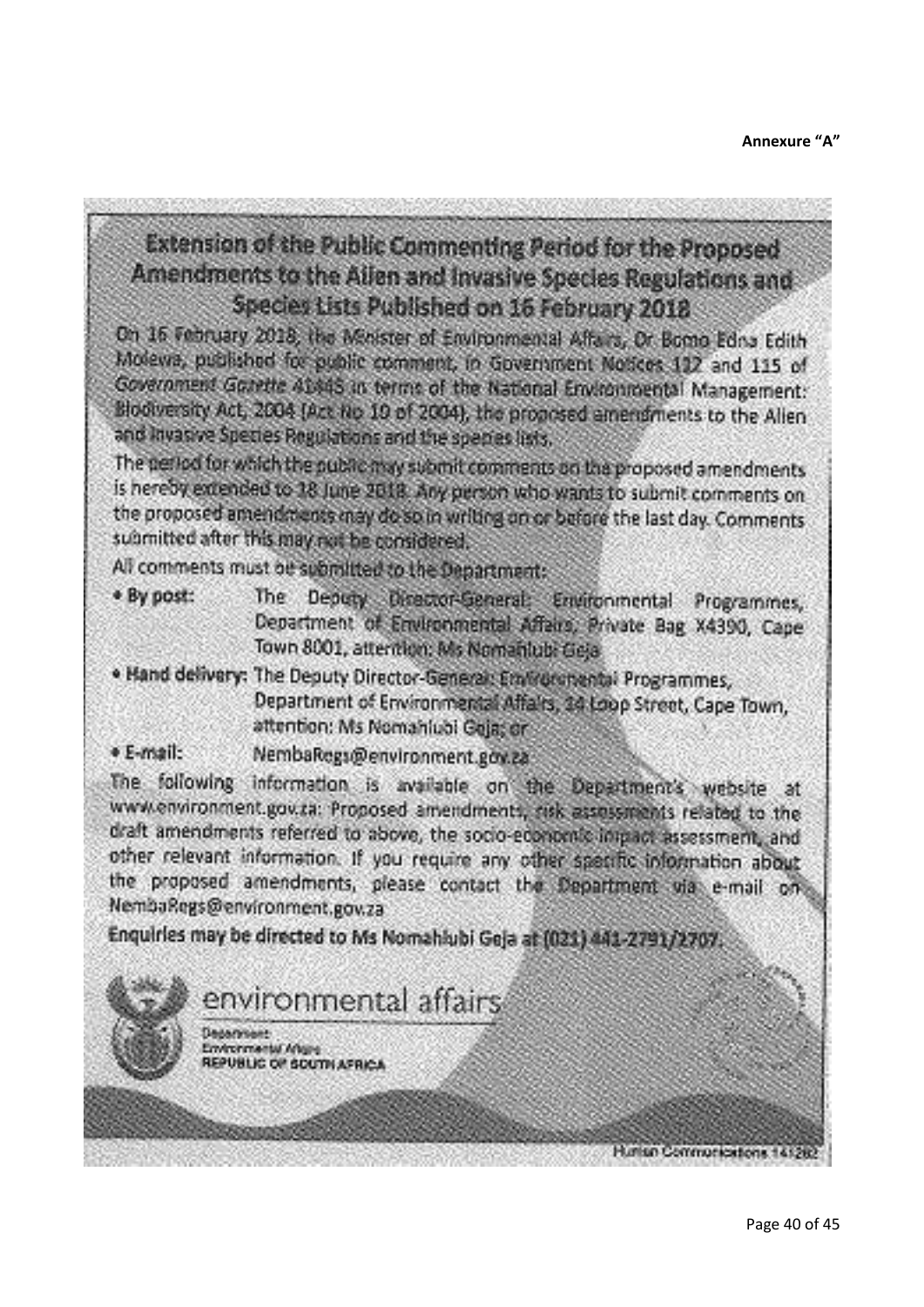**Annexure "B"**

<span id="page-40-0"></span>**From:** Ian Cox **Sent:** 30 May 2018 10:23 AM **To:** Nemba AISRegulations **Subject:** RE: Readvertising of the 2108 Draft AIS Regulations

Dear Nomahlubi That isn't what the law says. Kind regards Ian

IAN COX – 082 574 3722 23 Jan Hofmeyr Road, Westville, 3629 PO Box 855, Gillitts, 3603 Fax: 086 505 6690 [www.coxattorneys.co.za](http://www.coxattorneys.co.za/) email: [iancox@coxattorneys.co.za](mailto:iancox@coxattorneys.co.za)



## Simplicity in law

The contents of this e mail are deemed to be confidential. Its transmission does not amount to a waiver by either the sender or intended recipient of any right to confidentiality or privilege that reposes in its contents.

**From:** Nemba AISRegulations [mailto:NembaRegs@environment.gov.za] **Sent:** 30 May 2018 10:05 AM **To:** Ian Cox **Cc:** Nicolette Vink; Radia Razack; Heinrich Muller; Guy Preston; 'gpreston@mweb.co.za (gpreston@mweb.co.za)' **Subject:** RE: Readvertising of the 2108 Draft AIS Regulations

#### Good morning Mr Cox

Like I said in my previous email, the report is not yet finalised. It will be finalised once it has gone through the necessary departmental approval processes. The fact that the authors have submitted a report doesn't make it finalised without the necessary departmental authorisation and as such remains a draft until such authorisation is obtained. I, therefore, cannot give you the report at this moment. And I repeat that once it has been approved it shall be made available for public consumption and the public shall be made aware of this availability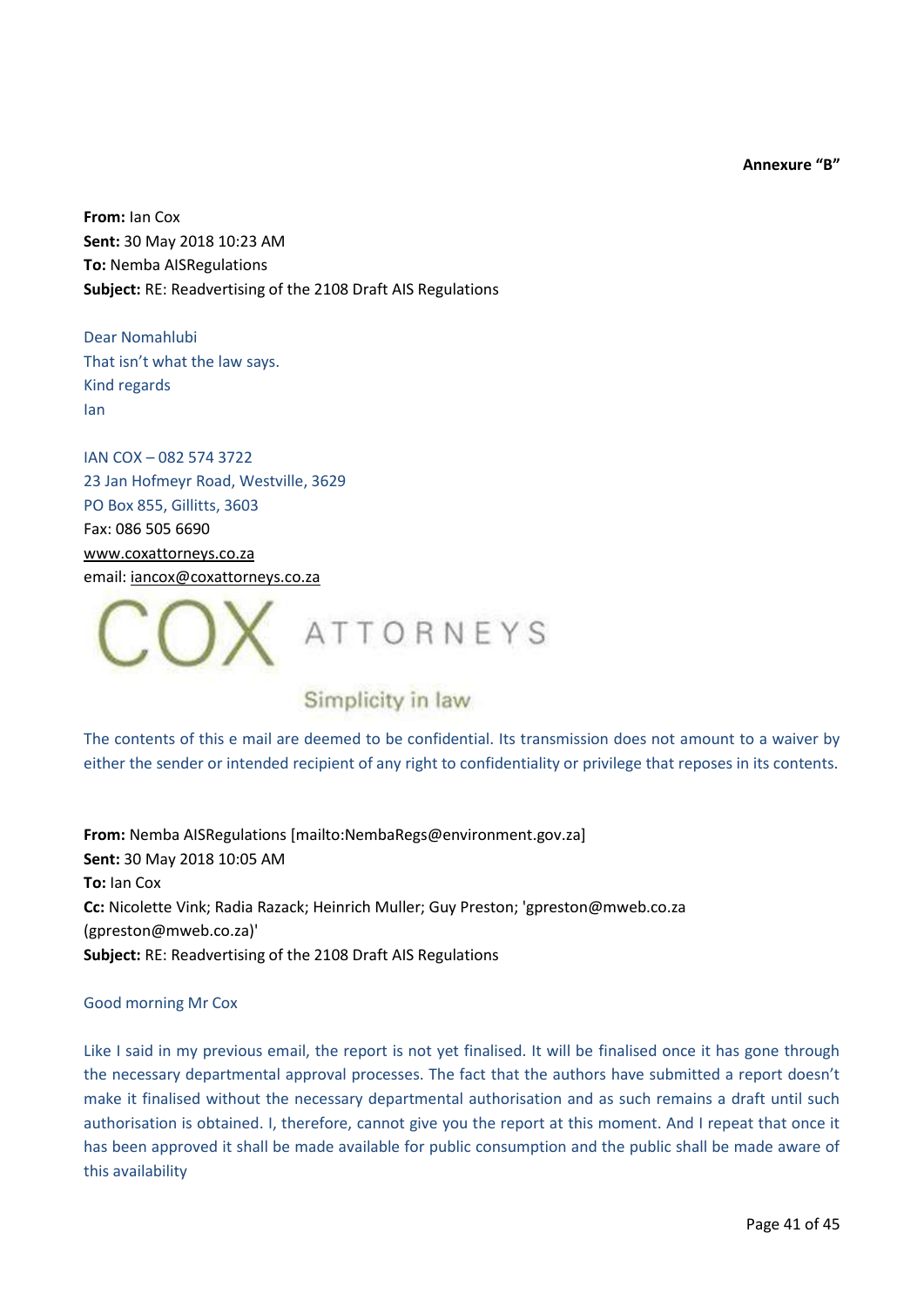#### Regards

#### Nomahlubi

**From:** Ian Cox [mailto:iancox@coxattorneys.co.za] **Sent:** Wednesday, 30 May 2018 09:59 **To:** Nemba AISRegulations **Subject:** RE: Readvertising of the 2108 Draft AIS Regulations

Dear Nomahlubi Thank you for your e mail. I got my information from one of the authors of the report so I think it is pretty reliable. His e mail is copied below. I repeat my call for a copy of this report.

Kind regards Ian

> **From:** Van Wilgen, BW, Prof [bvanwilgen@sun.ac.za] [\[mailto:bvanwilgen@sun.ac.za\]](mailto:bvanwilgen@sun.ac.za) **Sent:** 22 May 2018 09:24 AM **To:** Ian Cox **Subject:** RE: AIS Report

#### Dear Ian

The final report was delivered to the minister of environmental affairs at the end of March in both pdf and printed format. SANBI have not released the report yet as DEA requested that they (DEA) first be given time to study the report, and to prepare a response, before it is released to the public. We have not been informed when that will be.

The correct citation for the report is: Van Wilgen, B.W. & Wilson, J.R. (Eds.) 2018. The status of biological invasions and their management in South Africa in 2017. South African National Biodiversity Institute, Kirstenbosch and DST-NRF Centre of Excellence for Invasion Biology, Stellenbosch.

Regards Brian

Prof. Brian W. van Wilgen Centre for Invasion Biology Department of Botany and Zoology Stellenbosch University South Africa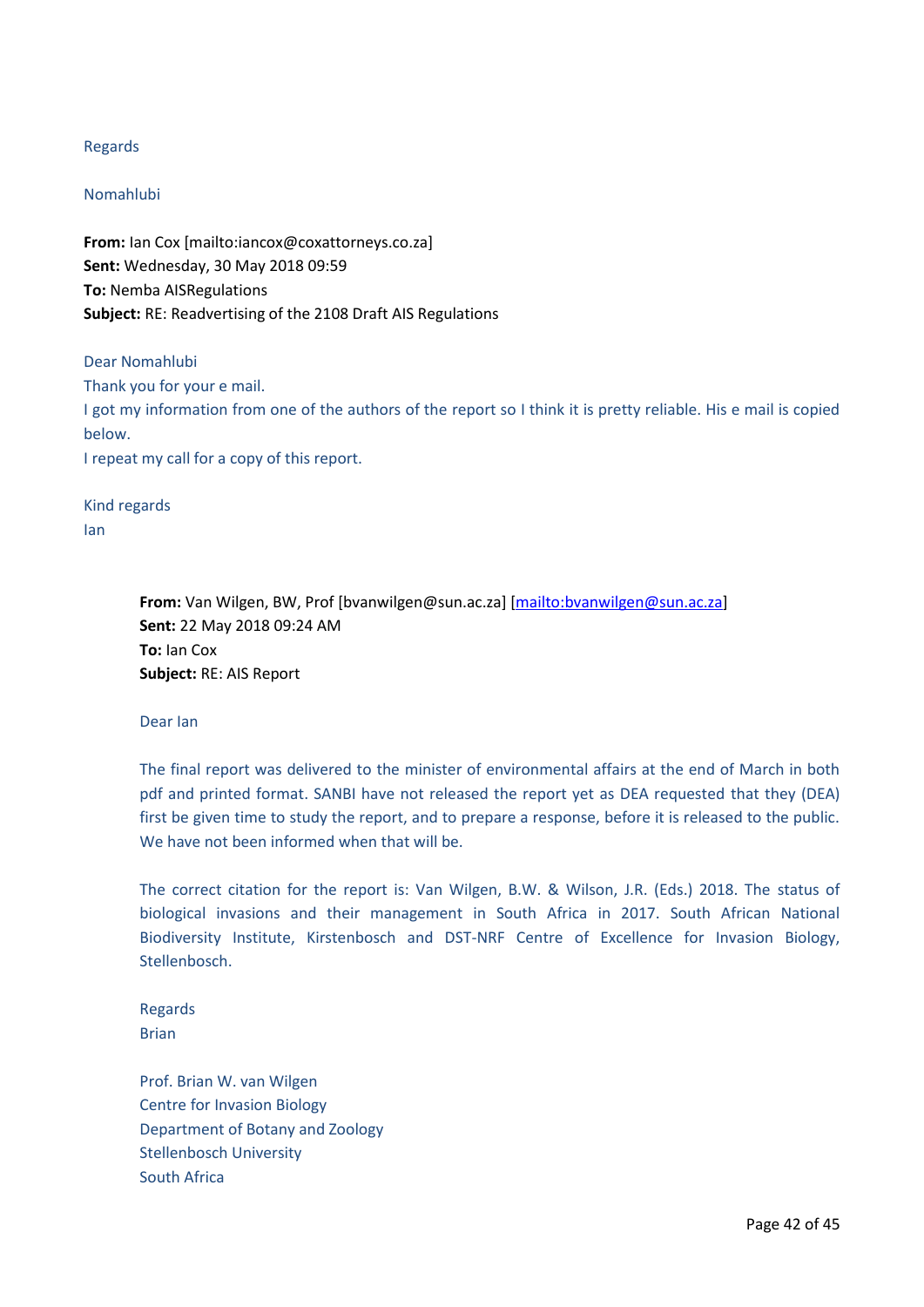Postal address: Private Bag X1, Matieland, 7602 Physical address: Room 2038A, Natural Sciences Building, Merriman Street

Phone (+27) 021 808 2832 (Mathilda van der Vyver) Phone (+27) 021 808 2835 (direct line) Cell (+27) 082 454 9726 Email: [bvanwilgen@sun.ac.za](mailto:bvanwilgen@sun.ac.za) [www.sun.ac.za/cib](http://www.sun.ac.za/cib)



#### DST-NRF CENTRE OF EXCELLENCE FOR INVASION BIOLOGY

Faculty of Science Stellenbosch University Private Bag X1 Matieland 7602 South Africa t +27 (0)21 808 2832 [www.sun.ac.za/cib](http://www.sun.ac.za/cib) Room 2039 2nd Floor Natural Sciences Bdg. Main Campus

IAN COX – 082 574 3722 23 Jan Hofmeyr Road, Westville, 3629 PO Box 855, Gillitts, 3603 Fax: 086 505 6690 [www.coxattorneys.co.za](http://www.coxattorneys.co.za/) email: [iancox@coxattorneys.co.za](mailto:iancox@coxattorneys.co.za)



## Simplicity in law

The contents of this e mail are deemed to be confidential. Its transmission does not amount to a waiver by either the sender or intended recipient of any right to confidentiality or privilege that reposes in its contents.

**From:** Nemba AISRegulations [\[mailto:NembaRegs@environment.gov.za\]](mailto:NembaRegs@environment.gov.za) **Sent:** 30 May 2018 09:52 AM **To:** Ian Cox **Cc:** Nicolette Vink; Radia Razack; Guy Preston; 'gpreston@mweb.co.za [\(gpreston@mweb.co.za\)](mailto:gpreston@mweb.co.za)'; Heinrich Muller **Subject:** RE: Readvertising of the 2108 Draft AIS Regulations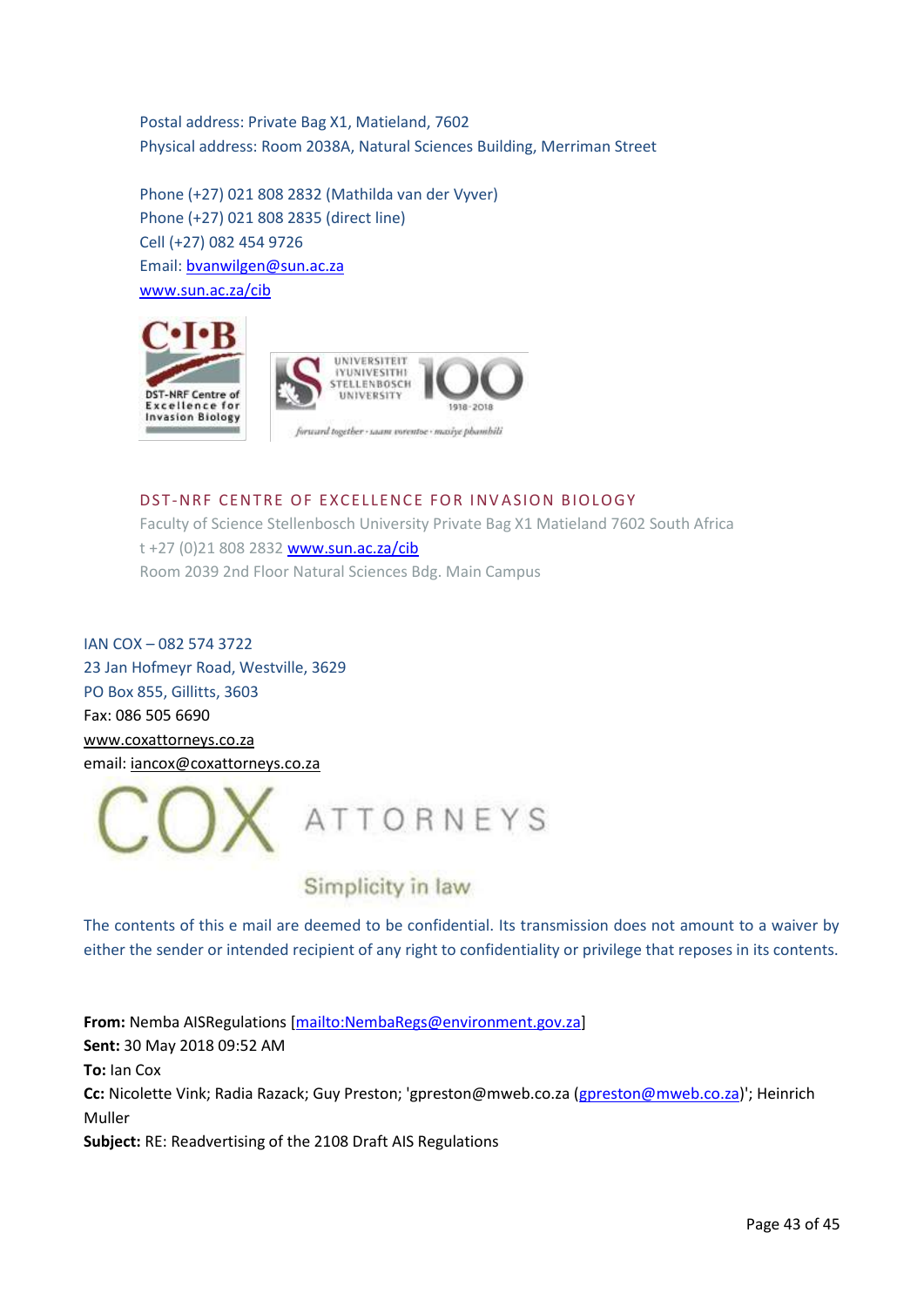#### Good morning Mr Cox

The extension was not published in the Gazette because we are extending the same information that was Gazetted recently. Hence if you read the newspaper advert it refers to the same Gazette numbers.

The risk assessments are published in the departmental website as indicated in the newspaper advert

I am not sure where you got your information from but the Status report is not yet finalised, it is still in draft form and only available for internal consumption at the moment. As soon as it has been finalised, it shall be made available for public consumption and the public shall be made aware of such.

I trust I have responded to all your questions.

Regards

#### Nomahlubi

**From:** Ian Cox [\[mailto:iancox@coxattorneys.co.za\]](mailto:iancox@coxattorneys.co.za) **Sent:** Monday, 28 May 2018 21:38 **To:** Nemba AISRegulations **Subject:** Readvertising of the 2108 Draft AIS Regulations

#### Dear Nomahlubi

Please advise when the extension notice was published in the Gazette.

Please supply me with risk assessments for all the species listed in the notice.

Please supply me with a copy of this report which I understand SANBI has now finalized. Van Wilgen, B.W. & Wilson, J.R. (Eds.) 2018. The status of biological invasions and their management in South Africa in 2017. South African National Biodiversity Institute, Kirstenbosch and DST-NRF Centre of Excellence for Invasion Biology, Stellenbosch.

Thank you Kind regards Ian Cox

IAN COX – 082 574 3722 23 Jan Hofmeyr Road, Westville, 3629 PO Box 855, Gillitts, 3603 Fax: 086 505 6690 [www.coxattorneys.co.za](http://www.coxattorneys.co.za/) email: [iancox@coxattorneys.co.za](mailto:iancox@coxattorneys.co.za)



Simplicity in law